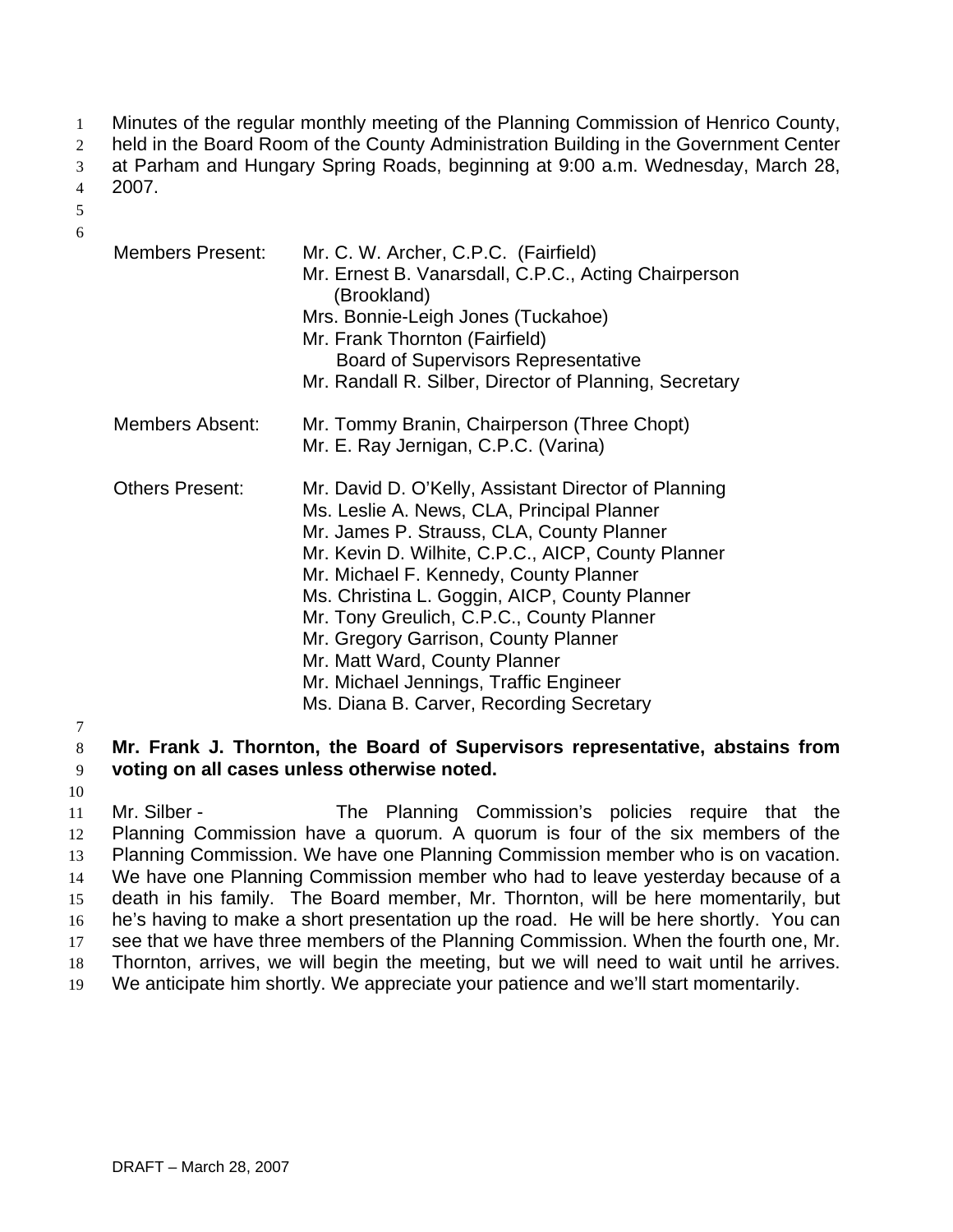Mr. Vanarsdall - Good morning everybody. The Commission will now come to order. I think Mr. Secretary said it wouldn't be long and we apologize for that. It just couldn't be helped. Good morning fellow Commissioners and good morning Mr. Thornton. We have a lot on the plate this morning, so I'll turn this over to our Secretary, Mr. Silber. 20 21 22 23  $24$ 

26 27 28 29 30 31 32 33 34 35 Mr. Silber - Thank you, Mr. Vanarsdall. As I mentioned earlier, we do have a quorum now. We appreciate Mr. Thornton's efforts to get here quickly. He had a speaking engagement up the road, so he's been hustling today with recent knee surgery. We appreciate you making it here, Mr. Thornton, so quickly. We do have two members of the Planning Commission that are not here today and Mr. Vanarsdall is sitting in as our Chairman today since the Chairman and Vice Chairman are not here. We're working the best we can with what we have available. We have several deferrals this morning, a withdrawal, and a number of items on the expedited agenda, so I think this meeting will probably move along quickly anyway. Ms. News, can you tell us about the deferrals, please.

36

25

37 38 39 40 41 42 Ms. News - Good morning, Mr. Chairman, members of the Commission. We have six items for deferrals and withdrawals on the agenda, as well as an additional request for deferral that we received late last night, which I'll get to in a moment. The first item is on page 2 of your agenda and located in the Three Chopt District. This is a Transfer of Approval for POD-36-88, Chem Treat Building. The applicant is requesting a deferral to the April 25, 2007 meeting.

43 44 45

# **TRANSFER OF APPROVAL**

- POD-36-88 Chem Treat Building – 4301 Dominion Boulevard **William Homiller for 4301 Dominion Boulevard, LLC:**  Request for transfer of approval as required by Chapter 24, Section 24-106 of the Henrico County Code from Lakefront Associates, L.P. to 4301 Dominion Boulevard, LLC. The 2.457-acre site is located at 4301 Dominion Boulevard, on the west line of Dominion Boulevard, approximately 450 feet north of its intersection with Innslake Drive on parcel 747-762-9548. The zoning is O-3C, Office District (Conditional) and C-1, Conservation District. County water and sewer. **(Three Chopt)**
- 46
- 47 48 Mr. Vanarsdall - Is there anyone in the audience in opposition to deferral of
- 49 the transfer of approval request for POD-36-88, Chem Treat Building? No opposition.
- 50 51 Mr. Archer - Mr. Chairman, I move for the deferral of POD-36-88 to the April 25, 2007 meeting at the applicant's request.
- 52 53 Mrs. Jones - Second.
- 54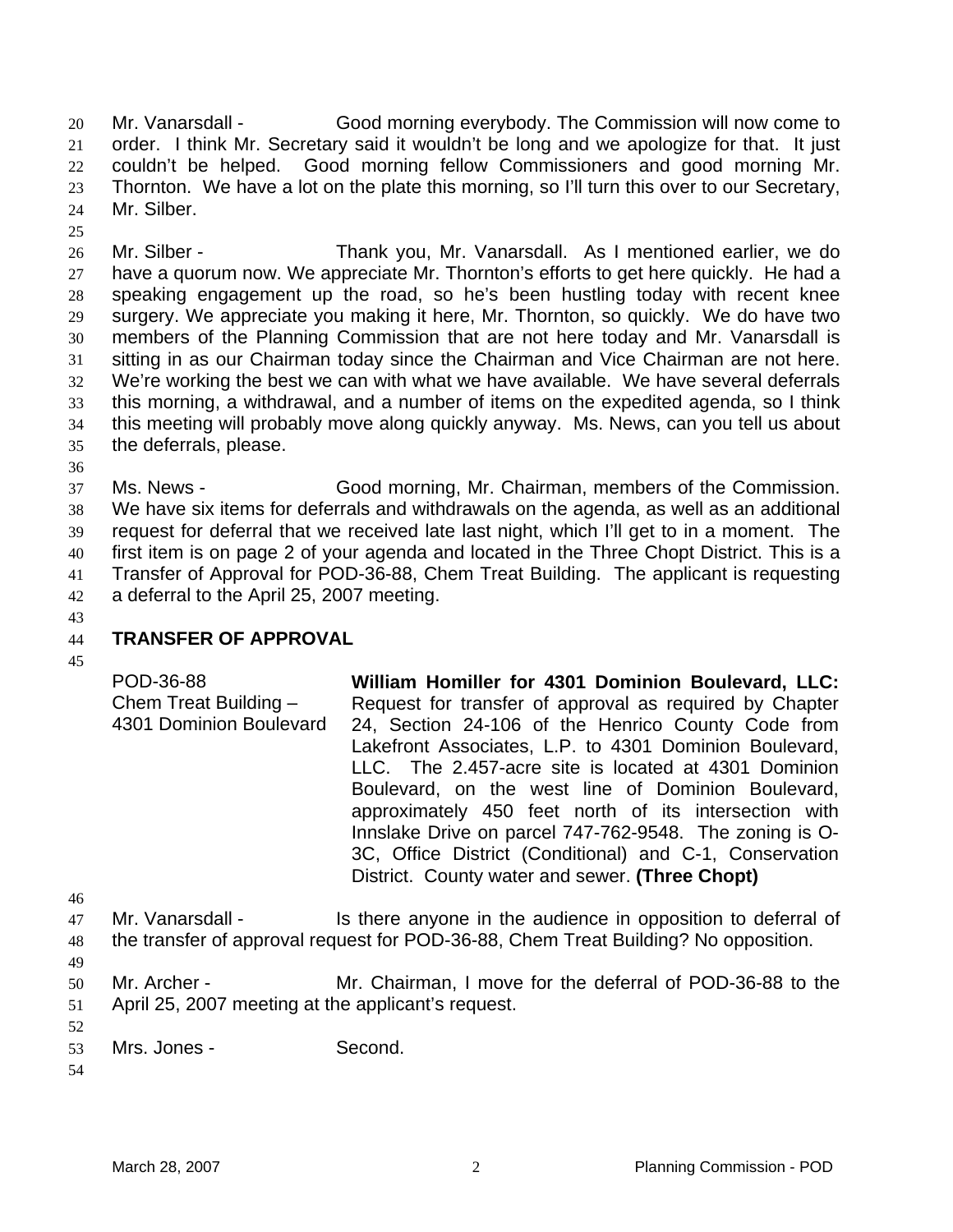Mr. Vanarsdall - Motion made by Mr. Archer, seconded by Mrs. Jones. All in favor say aye. Those opposed say no. The motion carries. 55 56

57

60

58 59 At the request of the applicant, the Planning Commission deferred POD-36-88, Chem Treat Building, to its April 25, 2007 meeting.

61 62 63 Ms. News - The next item is on page 6 of your agenda and located in the Three Chopt District. This is POD-12-07, Circuit City Headquarters Additional Parking. The applicant has requested that this project be withdrawn.

64

#### 65 **PLAN OF DEVELOPMENT & TRANSITIONAL BUFFER DEVIATION**

#### 66 **(Deferred from the February 28, 2007 Meeting)**

67

POD-12-07 Circuit City Headquarters Additional Parking – Terminus of Deep Rock Sections 24-106 and 24-106.2 of the Henrico County Road **Foster & Miller, P.C. for Circuit City Stores, Inc.:**  Request for approval of a plan of development and transitional buffer deviation, as required by Chapter 24, Code, to construct a parking lot for an existing building. The 5.20-acre site is located at the terminus of Deep Rock Road, approximately 1,800 feet south of W. Broad Street (U.S. Route 250) on parcel 750-758-0974, part of 7092 and part of 3831. The zoning is M-1C, Light Industrial District (Conditional). County water and sewer. **(Three Chopt)**

68

69 70 71 Mr. Vanarsdall - Is there anyone in the audience in opposition to the withdrawal of POD-12-07, Circuit City Headquarters Additional Parking – Terminus of Deep Rock Road in the Three Chopt District? No opposition.

72

75

77

73 74 Mr. Archer - Mr. Chairman, I move for withdrawal of POD-12-07, Circuit City Headquarters Additional Parking, at the applicant's request.

76 Mrs. Jones - Second.

78 79 Mr. Vanarsdall - Motion made by Mr. Archer and seconded by Mrs. Jones. All in favor say aye. Those opposed say no. The motion carries.

80

81 82 83 At the request of the applicant, the Planning Commission withdrew POD-12-07, Circuit City Headquarters Additional Parking – Terminus of Deep Rock Road, from further consideration by the Commission.

84

85 86 87 Ms. News - The Next on page 14 of your agenda and located in the Brookland District is POD-16-07, Common Endodontics. The applicant is requesting a deferral to the April 25, 2007 meeting.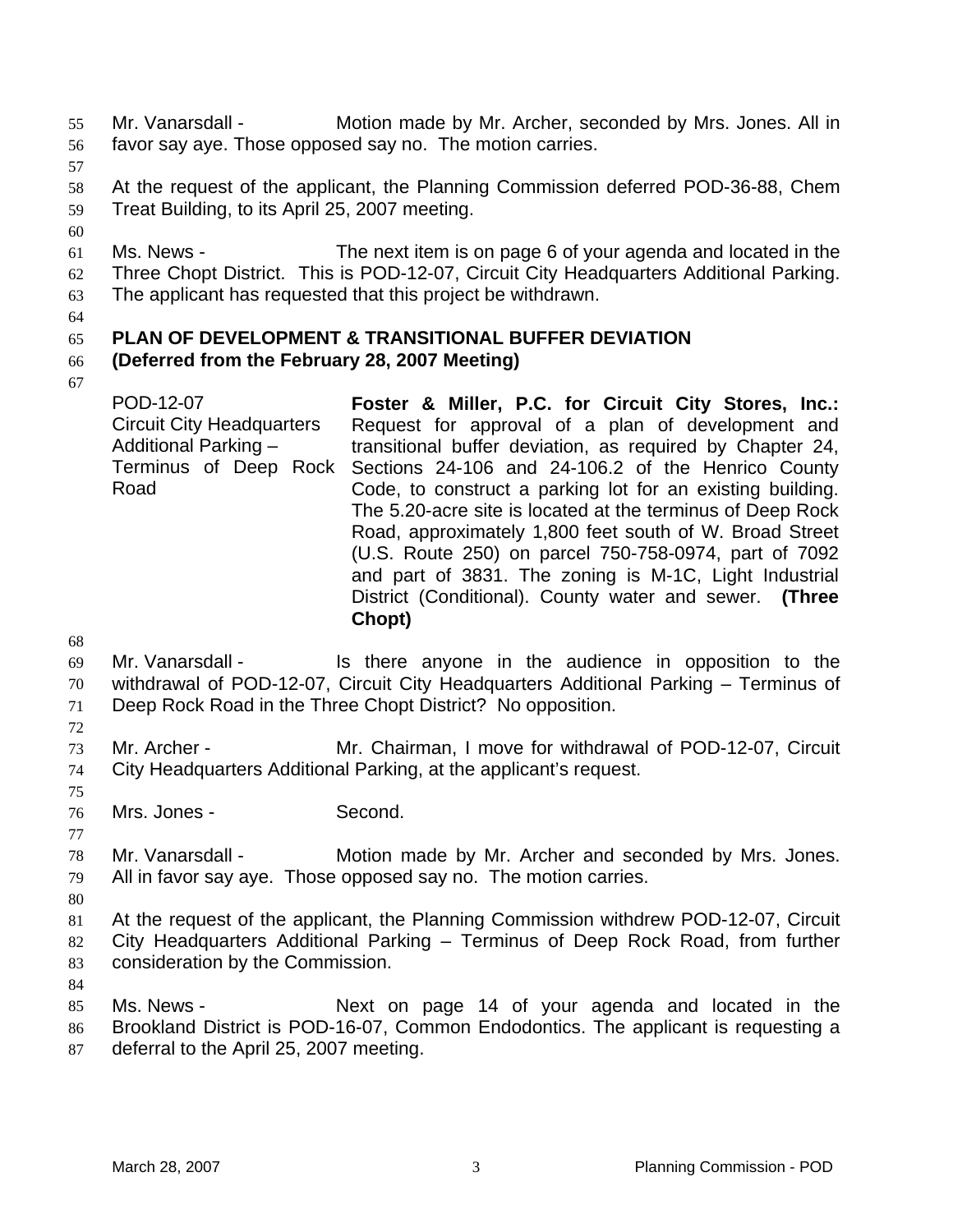## 88 **PLAN OF DEVELOPMENT**

| 89                    |                                                                                                                 |                                                                                                                                                                                                                                                                                                                                                                                                                                                                                              |
|-----------------------|-----------------------------------------------------------------------------------------------------------------|----------------------------------------------------------------------------------------------------------------------------------------------------------------------------------------------------------------------------------------------------------------------------------------------------------------------------------------------------------------------------------------------------------------------------------------------------------------------------------------------|
|                       | POD-16-07<br>Commonwealth<br><b>Endodontics</b><br>$-3107$<br><b>Hungary Spring Road</b><br>(POD-85-82 Revised) | Koontz-Bryant, P.C. for Sowers Construction and<br>Formanas, LLC: Request for approval of a plan of<br>development, as required by Chapter 24, Section 24-106<br>of the Henrico County Code, to construct a one-story,<br>5,177 square foot medical office building. The 0.87-acre<br>site is located on the southeast corner of Hungary Spring<br>Road and Somoa Drive on parcel 766-753-7462. The<br>zoning is O-1C, Office District (Conditional). County water<br>and sewer. (Brookland) |
| 90                    |                                                                                                                 |                                                                                                                                                                                                                                                                                                                                                                                                                                                                                              |
| 91                    | Mr. Vanarsdall -                                                                                                | Is there anyone in the audience in opposition to the deferral                                                                                                                                                                                                                                                                                                                                                                                                                                |
| 92                    |                                                                                                                 | of POD-16-07, Commonwealth Endodontics in the Brookland District? No opposition. I                                                                                                                                                                                                                                                                                                                                                                                                           |
| 93                    |                                                                                                                 | would like to move for deferral of POD-16-07, Commonwealth Endodontics, to the April                                                                                                                                                                                                                                                                                                                                                                                                         |
| 94<br>95              | 25, 2007 meeting, per the applicant's request.                                                                  |                                                                                                                                                                                                                                                                                                                                                                                                                                                                                              |
| 96                    | Mrs. Jones -                                                                                                    | Second.                                                                                                                                                                                                                                                                                                                                                                                                                                                                                      |
| 97<br>98<br>99<br>100 | Mr. Vanarsdall -                                                                                                | Motion made by Mr. Vanarsdall and seconded by Mrs.<br>Jones. All in favor say aye. All opposed say no. The motion carries.                                                                                                                                                                                                                                                                                                                                                                   |
| 101<br>102<br>103     |                                                                                                                 | At the request of the applicant, the Planning Commission deferred POD-16-07,<br>Commonwealth Endodontics, to its April 25, 2007 meeting.                                                                                                                                                                                                                                                                                                                                                     |
| 104                   | Ms. News -                                                                                                      | Next on page 16 of your agenda and located in the Three                                                                                                                                                                                                                                                                                                                                                                                                                                      |
| 105                   |                                                                                                                 | Chopt District is POD-17-07, Westmark Four. The applicant requests deferral to the                                                                                                                                                                                                                                                                                                                                                                                                           |
| 106                   | April 25, 2007 meeting                                                                                          |                                                                                                                                                                                                                                                                                                                                                                                                                                                                                              |
| 107                   |                                                                                                                 |                                                                                                                                                                                                                                                                                                                                                                                                                                                                                              |
| 108                   | <b>PLAN OF DEVELOPMENT</b>                                                                                      |                                                                                                                                                                                                                                                                                                                                                                                                                                                                                              |
| 109                   |                                                                                                                 |                                                                                                                                                                                                                                                                                                                                                                                                                                                                                              |
|                       | POD-17-07<br><b>Westmark Four-Cox Road</b><br>and $I-64$                                                        | Vanasse Hangen Brustlin, Inc. for RER/New Boston<br>Cox Road, LLC: Request for approval of a plan of<br>development, as required by Chapter 24, Section 24-106                                                                                                                                                                                                                                                                                                                               |

of the Henrico County Code, to construct a building pad and parking for a future 100,000 square foot office building. The 5.43-acre site is located on the west line of Cox Road approximately 1,200 feet south of the intersection of W. Broad Street (U.S. Route 250) and Cox Road on parcel 747-759-4312. The zoning is O-3C, Office District (Conditional) and O-3, Office District. County water and sewer. **(Three Chopt)** 

110

111 Mr. Vanarsdall - Is there anyone in the audience in opposition to the deferral

112 of POD-17-07, Westmark Four - Cox Road and I-64 in the Three Chopt District? No

113 opposition.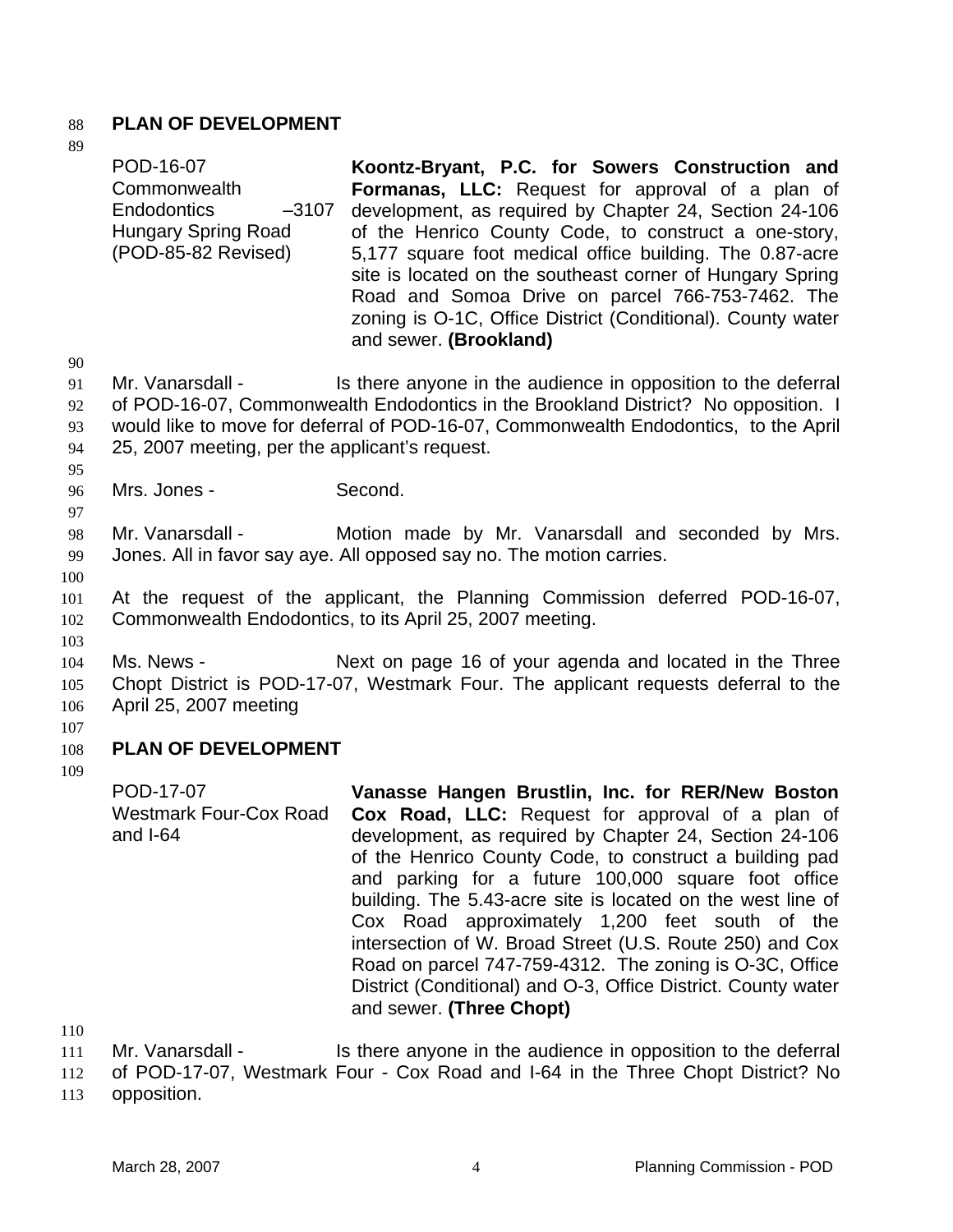114 115 116 117 118 119 120 121 122 123 124 125 126 127 128 129 130 131 132 133 134 135 136 137 138 139 140 141 142 143 144 145 146 Mr. Archer - Mr. Chairman, I move for deferral of POD-17-07, Westmark Four - Cox Road and I-64, to the April 25, 2007 meeting at the applicant's request. Mrs. Jones - Second. Mr. Vanarsdall - Motion made by Mr. Archer and seconded by Mrs. Jones. All in favor say aye. All opposed say no. The motion carries At the request of the applicant, the Planning Commission deferred POD-17-07, Westmark Four - Cox Road and I-64, to its April 25, 2007 meeting. Ms. News - Chipage 18 of your agenda and located in the Three Chopt District is POD-18-07, Westmark II, Phase II. The applicant has requested deferral to the April 25, 2007 meeting. **PLAN OF DEVELOPMENT**  POD-18-07 Westmark II, Phase II – W. Broad Street **Vanasse Hangen Brustlin, Inc. for RER/New Boston W. Broad Street LLC:** Request for approval of a plan of development, as required by Chapter 24, Section 24-106 of the Henrico County Code, to construct two building pads for future restaurants of 8,400 square feet and 8,125 square feet with parking areas, and a 3,000 square foot pad for a future bank. The 4.38-acre site is located at the intersection of I-64 and W. Broad Street (U.S. Route 250) on parcel 746-760-8608. The zoning is O-3, Office District and B-3C, Business District (Conditional). County water and sewer. **(Three Chopt)**  Mr. Vanarsdall - Is there anyone in the audience in opposition to the deferral of POD-18-07, Westmark II, Phase II in the Three Chopt District? No opposition. Mr. Archer - Mr. Chairman, I move for deferral of POD-18-07, Westmark II, Phase II, to the April 25, 2007 meeting at the applicant's request. Mrs. Jones - Second. Mr. Vanarsdall - Motion made by Mr. Archer and seconded by Mrs. Jones. All in favor say aye. All opposed say no. The motion carries At the request of the applicant, the Planning Commission deferred POD-18-07, Westmark II, Phase II, to its April 25, 2007 meeting.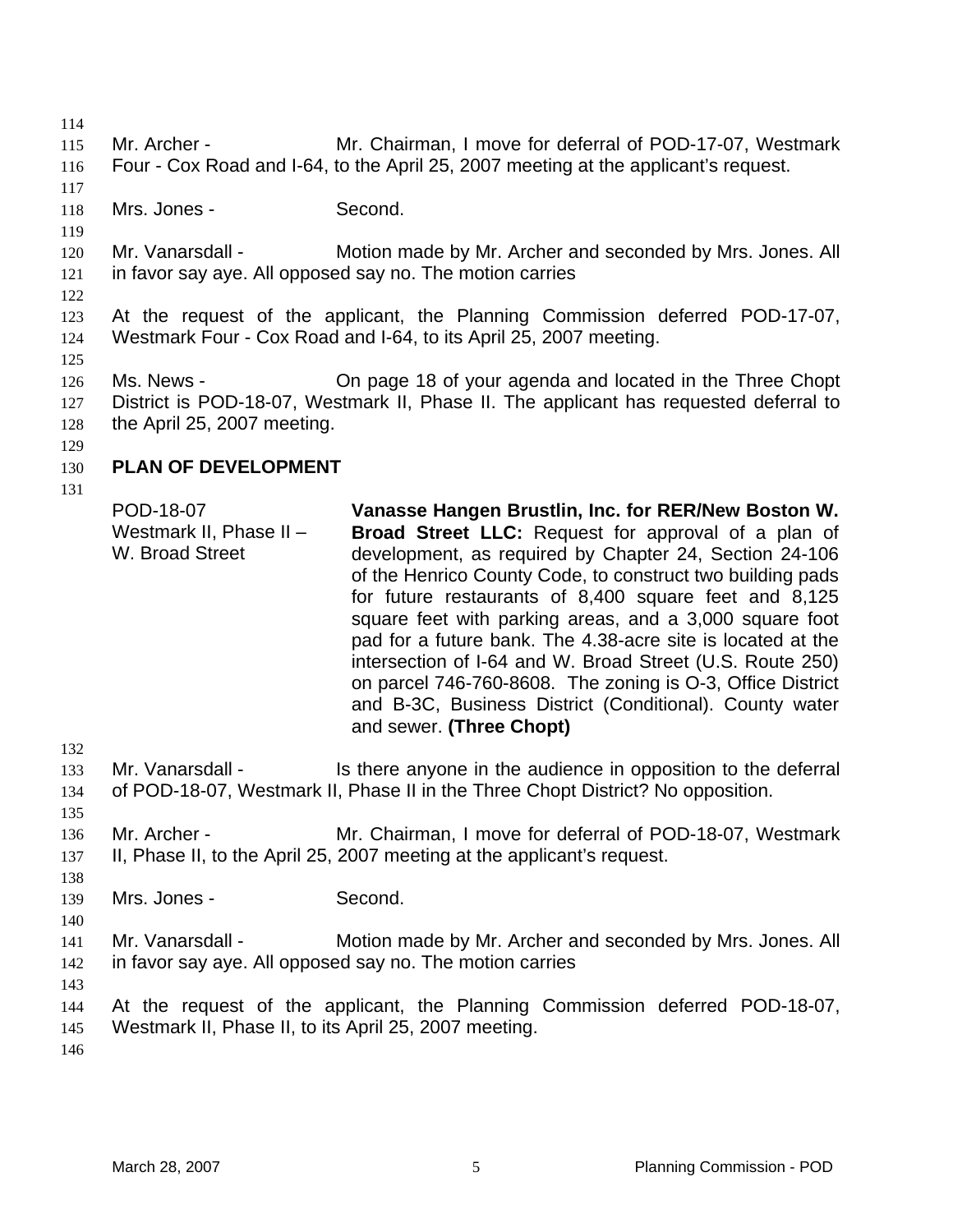Ms. News - On page 22 of your agenda and located in the Varina District is SUB-14-07, Village @ Olde Colony (February 2007 Plan) for six lots. The applicant has requested a deferral to the April 25, 2007 meeting. 147 148 149

150

#### 151 **SUBDIVISION (Deferred from the February 28, 2007 Meeting)**

152

SUB-14-07 Village @ Olde Colony (February 2007 Plan) - Harmony Avenue **Bay Design Group, P.C. for Shurm Construction, Inc. and Sydney and Sydney Development, LLC:** The 3.673 acre site proposed for a subdivision of 6 single-family homes is located along the south line of Harmony Avenue and the northern terminus of Woodside Street on parcel 803-696-9576. The zoning is R-3C, One-Family Residence District (Conditional). County water and sewer. **(Varina) 6 Lots** 

153

154 155 156 Mr. Vanarsdall - Is there anyone in the audience in opposition to the deferral of SUB-14-07, Village @ Olde Colony (February 2007 Plan) in the Varina District? No opposition.

157

158 159 160 Mrs. Jones - Mr. Chairman, I move for the deferral of SUB-14-07, Village @ Olde Colony (February 2007 Plan) to the April 25, 2007 meeting by the applicant's request.

161

162 Mr. Archer - Second.

164 165 Mr. Vanarsdall - Motion made by Mrs. Jones and seconded by Mr. Archer. All in favor say aye. All opposed say no. The motion carries

166

169

163

167 168 At the request of the applicant, the Planning Commission deferred SUB-14-07, Village @ Olde Colony (February 2007 Plan) to its April 25, 2007 meeting.

170 171 172 Ms. News - We have an added item on page 28 of your agenda. This is SUB-22-07, Tredinnock Farm (March 2007 Plan) for 20 lots. The applicant has requested a deferral to the April 25, 2007 meeting.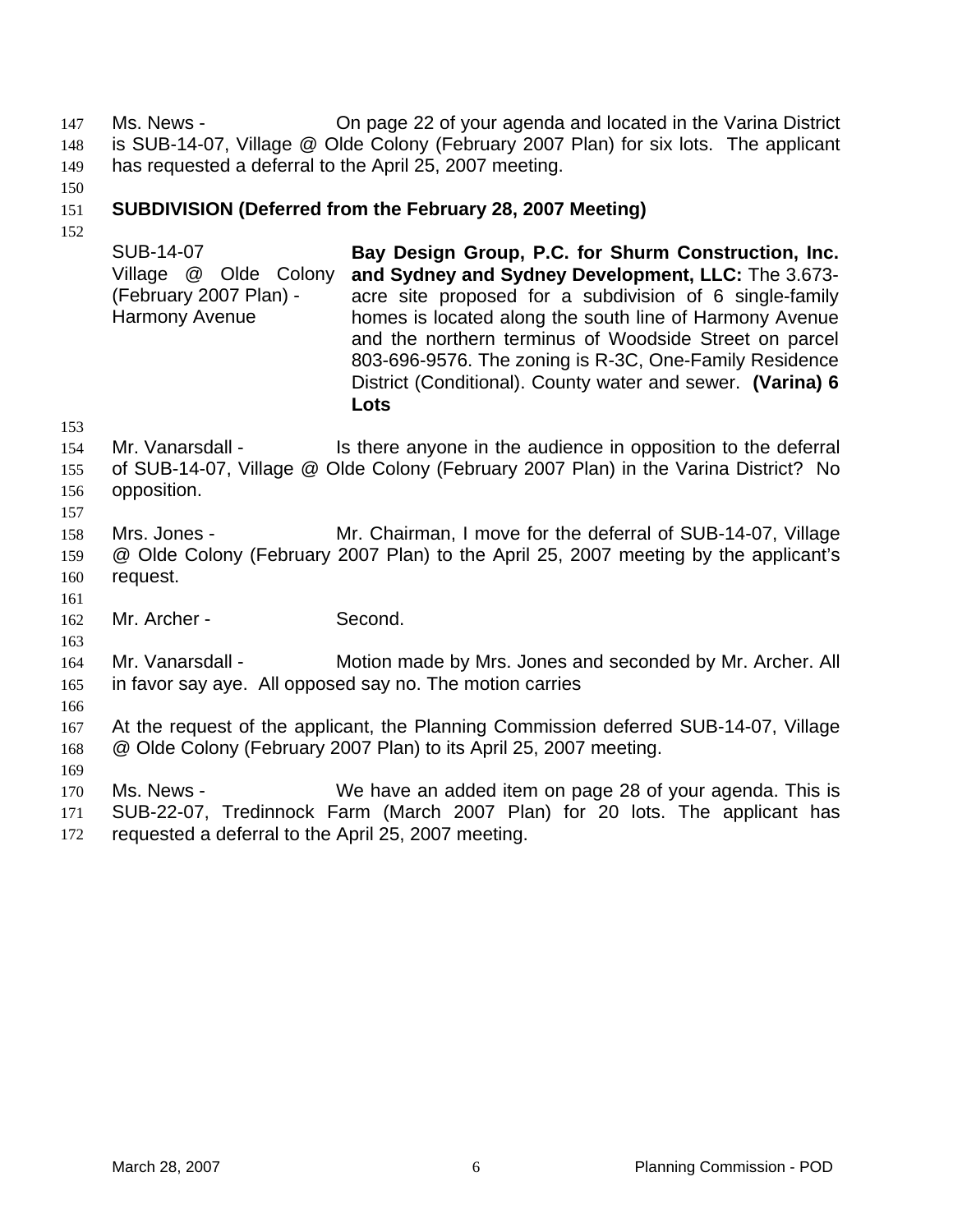# 173 **SUBDIVISION**

| 174               |                                                                                                             |                                                                                                                                                                                                                                                                                                                                                                                                                                                            |
|-------------------|-------------------------------------------------------------------------------------------------------------|------------------------------------------------------------------------------------------------------------------------------------------------------------------------------------------------------------------------------------------------------------------------------------------------------------------------------------------------------------------------------------------------------------------------------------------------------------|
|                   | <b>SUB-22-07</b><br><b>Tredinnock Farm</b><br>(March 2007 Plan)<br>Hoke Brady Road and<br>Osbourne Turnpike | Maxey-Hines & Associates, P.C. for Colmignoli, L.L.C.:<br>The 41.13-acre site proposed for a subdivision of 20 single-<br>family homes is located on the north line of Osborne<br>Turnpike, approximately 800 feet east of E. Chaffin Road<br>and fronts Osborne Turnpike on parcel 807-676-9122. The<br>zoning is R-2A, One-Family Residence District. Individual<br>well, septic tank/drainfield and individual alternative<br>systems. (Varina) 20 Lots |
| 175               |                                                                                                             |                                                                                                                                                                                                                                                                                                                                                                                                                                                            |
| 176<br>177<br>178 | Mr. Vanarsdall -                                                                                            | Is there anyone in the audience in opposition to the deferral<br>of SUB-2-07, Tredinnock Farm (March 2007 Plan) in the Varina District? No opposition.                                                                                                                                                                                                                                                                                                     |
|                   |                                                                                                             |                                                                                                                                                                                                                                                                                                                                                                                                                                                            |
| 179<br>180        | Mrs. Jones -                                                                                                | Mr. Chairman, I move for the deferral of SUB-22-07,<br>Tredinnock Farm (March 2007 Plan) to the April 25, 2007 meeting at the applicant's                                                                                                                                                                                                                                                                                                                  |
| 181               | request.                                                                                                    |                                                                                                                                                                                                                                                                                                                                                                                                                                                            |
| 182               |                                                                                                             |                                                                                                                                                                                                                                                                                                                                                                                                                                                            |
| 183<br>184        | Mr. Archer -                                                                                                | Second.                                                                                                                                                                                                                                                                                                                                                                                                                                                    |
| 185               | Mr. Vanarsdall -                                                                                            | Motion made by Mrs. Jones and seconded by Mr. Archer. All                                                                                                                                                                                                                                                                                                                                                                                                  |
| 186<br>187        |                                                                                                             | in favor say aye. All opposed say no. The motion carries                                                                                                                                                                                                                                                                                                                                                                                                   |
| 188               |                                                                                                             | At the request of the applicant, the Planning Commission deferred SUB-22-07,                                                                                                                                                                                                                                                                                                                                                                               |
| 189<br>190        |                                                                                                             | Tredinnock Farm (March 2007 Plan) to the April 25, 2007 meeting.                                                                                                                                                                                                                                                                                                                                                                                           |
| 191               | Ms. News -                                                                                                  | That's the end of our requests.                                                                                                                                                                                                                                                                                                                                                                                                                            |
| 192               |                                                                                                             |                                                                                                                                                                                                                                                                                                                                                                                                                                                            |
| 193               | Mr. Vanarsdall -                                                                                            | Thank you.                                                                                                                                                                                                                                                                                                                                                                                                                                                 |
| 194               |                                                                                                             |                                                                                                                                                                                                                                                                                                                                                                                                                                                            |
| 195               | Mr. Silber -                                                                                                | Any deferral requests on behalf of the Planning Commission                                                                                                                                                                                                                                                                                                                                                                                                 |
| 196               |                                                                                                             | members? No. Moving on then, next on the agenda would be consideration of the                                                                                                                                                                                                                                                                                                                                                                              |
| 197               |                                                                                                             | items on the expedited agenda. These are plans that staff made comments on, the                                                                                                                                                                                                                                                                                                                                                                            |
| 198               |                                                                                                             | applicant is in agreement with the comments and annotations on the plans, there is no                                                                                                                                                                                                                                                                                                                                                                      |
| 199               |                                                                                                             | known opposition to the request, and the Planning Commissioner from the district is                                                                                                                                                                                                                                                                                                                                                                        |
| 200               |                                                                                                             | comfortable with the plan. These are placed on an expedited agenda so they can be                                                                                                                                                                                                                                                                                                                                                                          |
| 201               |                                                                                                             | heard without a full hearing. If there is any opposition to these on the expedited                                                                                                                                                                                                                                                                                                                                                                         |
| 202<br>203        |                                                                                                             | agenda, they would be pulled off and heard as found on the full agenda. We have a<br>number of items on the expedited agenda. Ms. News.                                                                                                                                                                                                                                                                                                                    |
|                   |                                                                                                             |                                                                                                                                                                                                                                                                                                                                                                                                                                                            |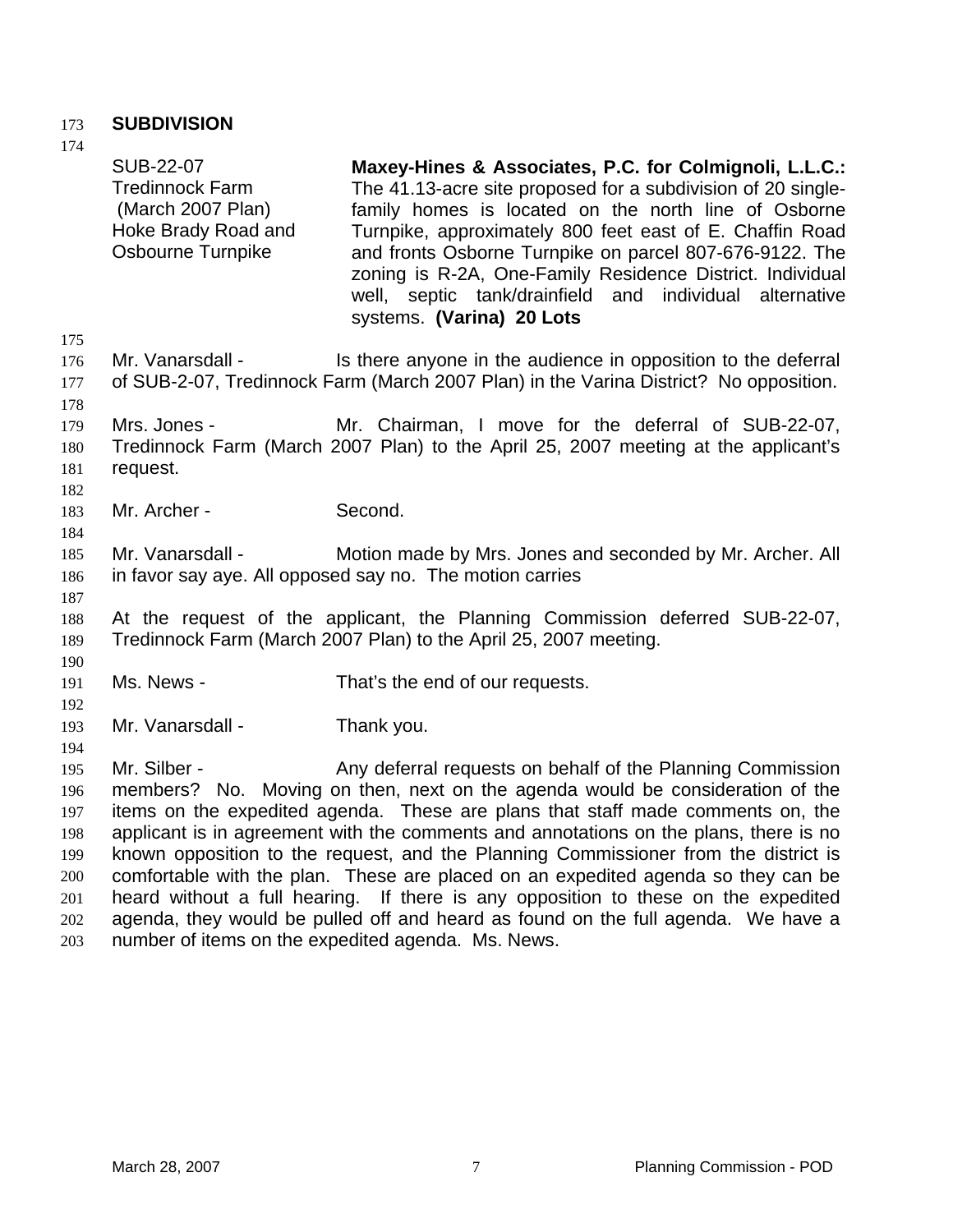Ms. News - Yes sir. There are six items on the expedited agenda. The first is found on page 10 of your agenda and located in the Varina District. This is POD-14-07, CVS @ Airport Drive and Nine Mile Road. There is an addendum item on page 5 of your addendum, which indicates that there is a revised plan in the addendum addressing staff's annotations about the buffer including provision of the wall, revised elevations, which include the office retail building and the architecture matches the CVS, and a revised recommendation for the approval. 204 205 206 207 208 209 210

211

#### 212 **PLAN OF DEVELOPMENT**

213

POD-14-07 CVS @ Airport Drive and Nine Mile Road **Kimley-Horn & Associates for Old Dominion Restaurants and The Rebkee Company:** Request for approval of a plan of development, as required by Chapter 24, Section 24-106 of the Henrico County Code, to construct a one-story, 13,013 square foot pharmacy with a drive-thru and mezzanine and a one-story, 9,100 square foot commercial office/retail building. The 2.89-acre site is located on the southwest corner of Airport Drive (State Route 156) and Nine Mile Road (State Route 33) on parcels 825-721-1316 and 824-720-8799. The zoning is B-2C, Business District (Conditional) and B-3, Business District and ASO, Airport Safety Overlay District. County water and sewer. **(Varina)** 

214

- 215 Mr. Vanarsdall - Is there anyone in the audience in opposition to POD-14-07
- 216 CVS @ Airport Drive and Nine Mile Road? No opposition.
- 217 218 219 220 221 Mrs. Jones - Mr. Chairman, I move for approval of POD-14-07, CVS @ Airport Drive and Nine Mile Road. This will be with standard conditions for developments of this type and the following additional conditions #24 through #37 listed on the agenda, and the additional comments on the addendum on page 5.
- 223 Mr. Archer - Second.
- 225 226 Mr. Vanarsdall - Motion made by Mrs. Jones and seconded by Mr. Archer. All in favor say aye. All opposed say no. The motion carries
- 227

222

224

228 229 230 The Planning Commission approved POD-14-07, CVS @ Airport Drive and Nine Mile Road, subject to the annotations on the plans, the standard conditions attached to these minutes for developments of this type, and the following additional conditions:

231

232 233 234 235 236 24. The right-of-way for widening of Airport Drive as shown on approved plans shall be dedicated to the County prior to any occupancy permits being issued. The right-of-way dedication plat and any other required information shall be submitted to the County Real Property Agent at least sixty (60) days prior to requesting occupancy permits.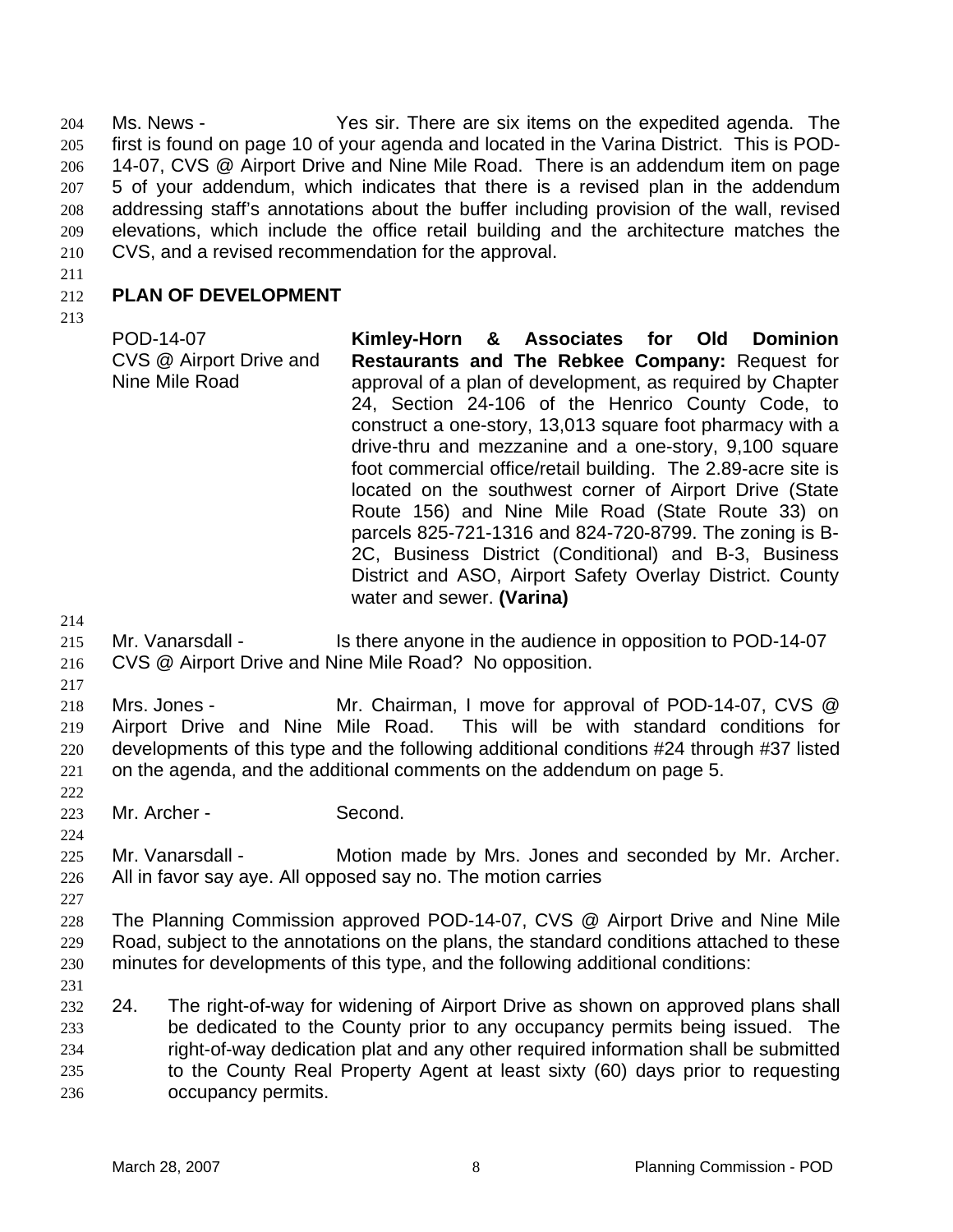- 25. The easements for drainage and utilities as shown on approved plans shall be granted to the County in a form acceptable to the County Attorney prior to any occupancy permits being issued. The easement plats and any other required information shall be submitted to the County Real Property Agent at least sixty (60) days prior to requesting occupancy permits. 237 238 239 240 241
- 242 243 244 26. The entrances and drainage facilities on Airport Drive (State Route 156) and Nine Mile Road (State Route 33) shall be approved by the Virginia Department of Transportation and the County.
- 245 246 27. The developer shall provide fire hydrants as required by the Department of Public Utilities and Division of Fire.
- 247 248 28. The proffers approved as a part of zoning case C-46C-06 shall be incorporated in this approval.
- 249 250 251 252 29. The certification of building permits, occupancy permits and change of occupancy permits for individual units shall be based on the number of parking spaces required for the proposed uses and the amount of parking available according to approved plans.
- 253 254 255 30. Any necessary off-site drainage and/or water and sewer easements must be obtained in a form acceptable to the County Attorney prior to final approval of the construction plans.
- 256 257 258 31. Deviations from County standards for pavement, curb or curb and gutter design shall be approved by the County Engineer prior to final approval of the construction plans by the Department of Public Works.
- 259 260 261 262 32. In the event of any traffic backup which blocks the public right-of-way as a result of congestion caused by the drive-up delivery facilities, the owner/occupant shall close the drive-up delivery facilities until a solution can be designed to prevent traffic backup.
- 263 264 33. Storm water retention, based on the 50-10 concept, shall be incorporated into the drainage plans.
- 265 266 267 34. Insurance Services Office (ISO) calculations must be included with the plans and contracts and must be approved by the Department of Public Utilities prior to the issuance of a building permit.
- 268 269 270 271 35. Approval of the construction plans by the Department of Public Works does not establish the curb and gutter elevations along the Virginia Department of Transportation maintained right-of-way. The elevations will be set by the contractor and approved by the Virginia Department of Transportation.
- 272 273 274 36. Evidence of a joint ingress/egress and maintenance agreement must be submitted to the Department of Planning and approved prior to issuance of a certificate of occupancy for this development.
- 275 276 277 278 279 37. The location of all existing and proposed utility and mechanical equipment (including HVAC units, electric meters, junction and accessory boxes, transformers, and generators) shall be identified on the landscape plans. All equipment shall be screened by such measures as determined appropriate by the Director of Planning or the Planning Commission at the time of plan approval**.**
- 281 282 Ms. News - The next item is on page 21 of your agenda and is located in the Varina District. This is SUB-57-06, New Market Village (November 2006 Plan) for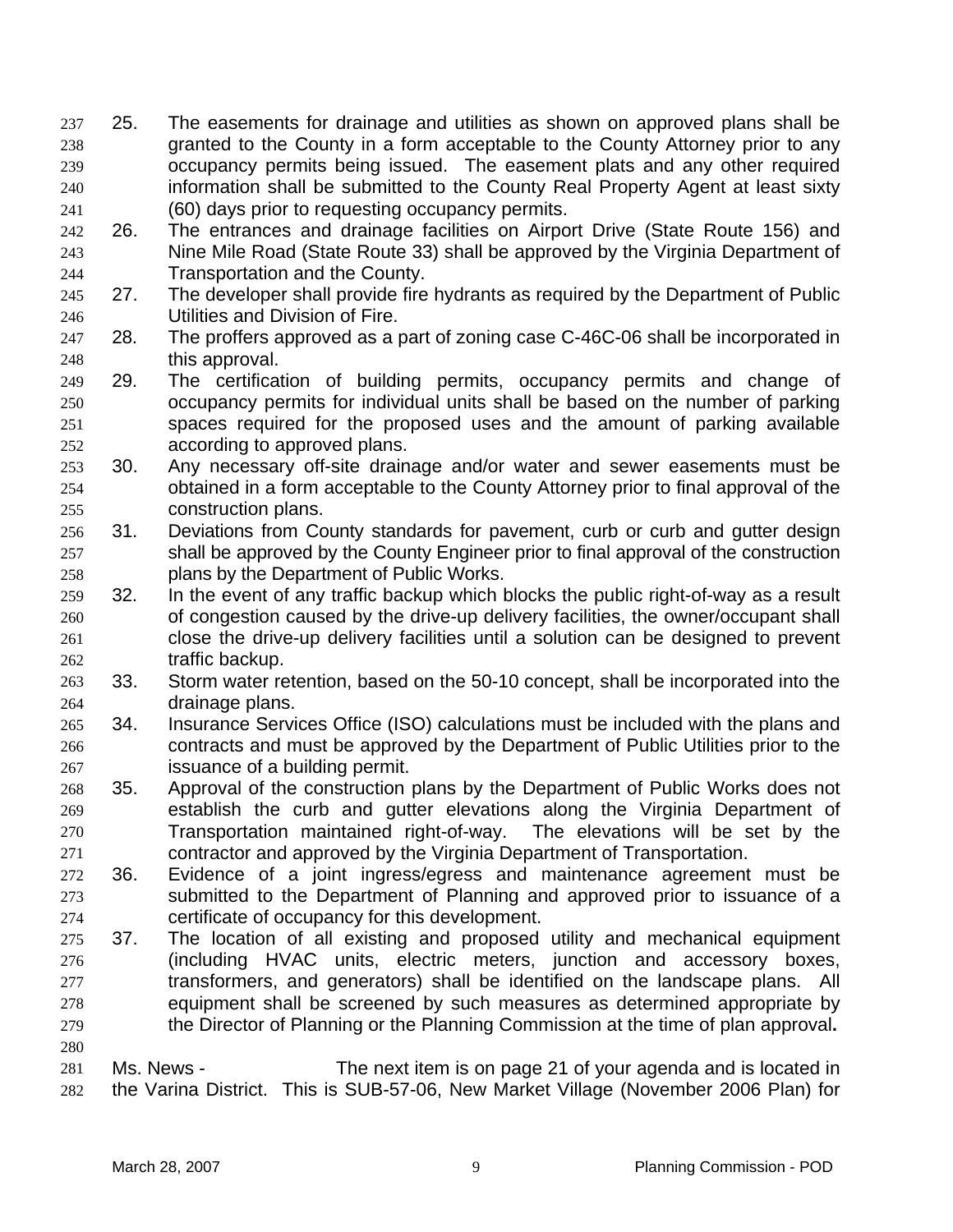75 lots. There is an addendum item on page 6 of your addendum, which indicates that there is a revised plan in the addendum addressing the issues related to lot design and which shifts the entrance of the secondary access road to accommodate a turn lane on Darbytown Road, and a revised recommendation for approval. 283 284 285 286

287

#### 288 **SUBDIVISION**

289

SUB-57-06 New Market Village (November 2006 Plan) Darbytown Road Laburnum Avenue **Bay Design Group, P.C. for Kathryne A., William A., Michael A. and Paul W. Towler and Style Craft Homes:**  The 59.69-acre site proposed for a subdivision of 28 zero and lot line homes and 47 townhouses for sale is located on the south line of Darbytown Road, approximately 1,200 feet west of Laburnum Avenue on parcel 813-701-0425. The zoning is R-5C, General Residence District (Conditional) and RTHC, Residential Townhouse District (Conditional). County water and sewer. **(Varina) 75 Lots** 

290

291 Mr. Vanarsdall - Is there anyone in the audience in opposition to SUB-57-06,

292 293 New Market Village (November 2006 Plan) in the Varina District? No opposition.

294 295 296 297 298 Mrs. Jones - Mr. Chairman, I move for the approval of SUB-57-06, New Market Village (November 2006 Plan) with standard conditions for subdivisions served by public utilities and residential townhouses, the additional conditions #13 through #15 as listed on the agenda, and the additional comments on page 6 which refer to revised recommendations and the revised plan on the addendum.

300 Mr. Archer - Second.

302 303 Mr. Vanarsdall - Motion made by Mrs. Jones and seconded by Mr. Archer. All in favor say aye. All opposed say no. The motion carries

304

299

301

305 306 307 308 The Planning Commission granted conditional approval to subdivision New Market Village (November 2006 Plan), subject to the standard conditions attached to these minutes for subdivisions served by public utilities, the annotations on the plans, and the following additional conditions:

309

310 311 312 313 13. The limits and elevation of the 100-year frequency flood shall be conspicuously noted on the plat and construction plans and labeled "Limits of 100-year floodplain." Dedicate floodplain as a "Variable Width Drainage & Utilities Easement."

- 314 315 14. The proffers approved as part of zoning case C-79C-05 shall be incorporated in this approval.
- 316 317 318 319 320 15. Prior to requesting the final approval, a draft of the covenants and deed restrictions for the maintenance of the common area by a homeowners association shall be submitted to the Department of Planning for review. Such covenants and restrictions shall be in form and substance satisfactory to the County Attorney and shall be recorded prior to recordation of the subdivision plat.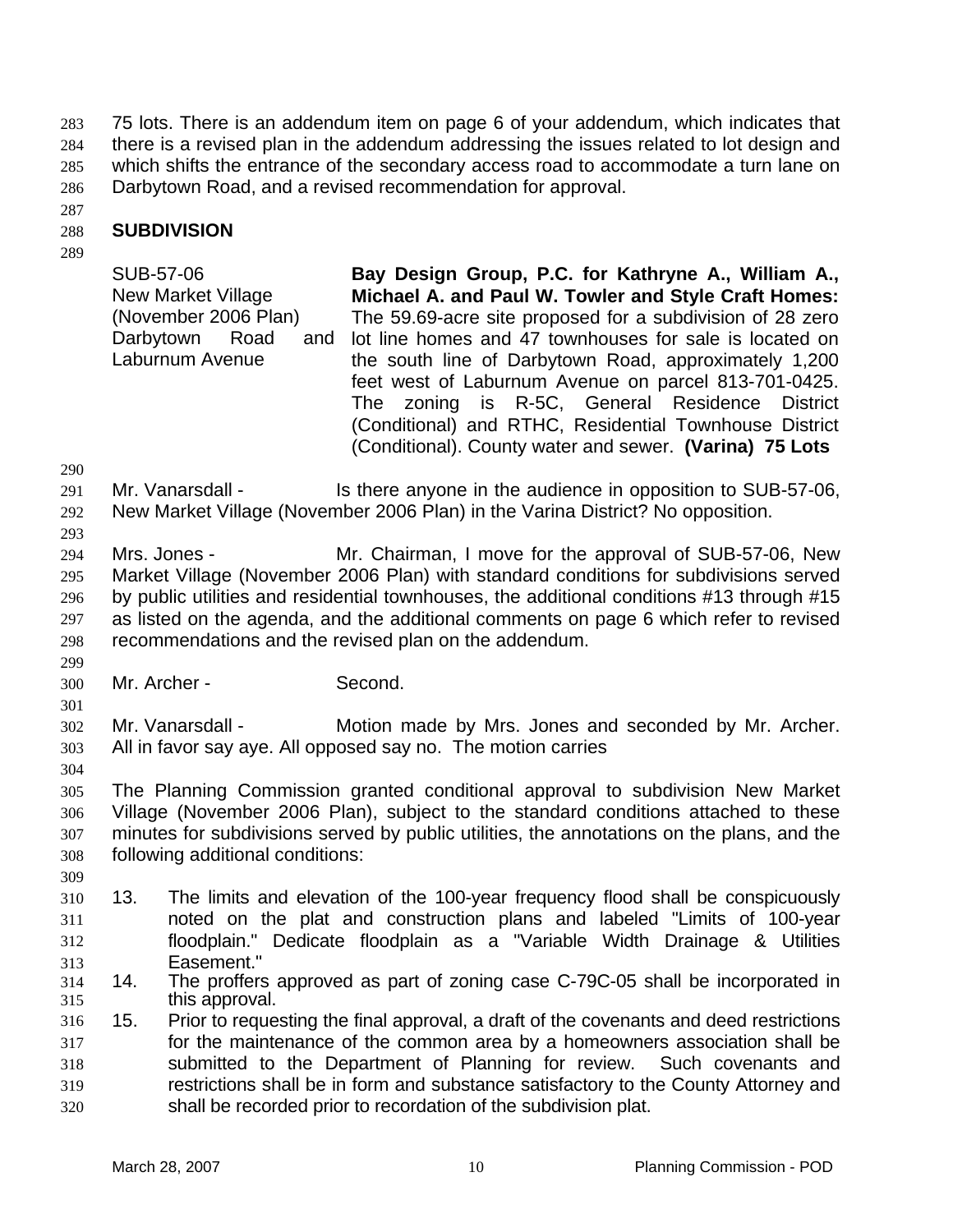321

322 323 324 Ms. News - The next item is on page 24 of your agenda and located in the Varina District. This is SUB-19-07, Shurm Heights (March 2007 Plan) for one lot. Staff recommends approval.

325

#### 326 **SUBDIVISION**

327

SUB-19-07 Shurm Heights (March 2007 Plan) 2504 Farrand St.

**Balzer & Associates, Inc. for Barbara S. Smith:** The .379-acre site proposed for a subdivision of 1 single-family home is located on the north line of Farrand Street, approximately 150 feet east of Eanes Lane on parcel 807- 715-1136. The zoning is R-4, One-Family Residence District. County water and sewer. **(Varina) 1 Lot** 

- 328
- 329 330 Mr. Vanarsdall - Is there anyone in the audience in opposition to SUB-19-07, Shurm Heights (March 2007 Plan) in the Varina District? No opposition.
- 331

332 333 334 335 Mrs. Jones - Mr. Chairman, I move for the approval on the expedited agenda of SUB-19-07, Shurm Heights (March 2007 Plan), subject to the annotations on the plans, the standard conditions for subdivisions served by public utilities, and the following condition #12, as listed on the agenda.

337 Mr. Archer - Second.

339 340 Mr. Vanarsdall - Motion made by Mrs. Jones and seconded by Mr. Archer. All in favor say aye. All opposed say no. The motion carries

341

346

336

338

342 343 344 345 The Planning Commission granted conditional approval to subdivision Shurm Heights (March 2007 Plan), subject to the standard conditions attached to these minutes for subdivisions served by public utilities, the annotations on the plans, and the following additional condition:

- 347 348 12. Any necessary offsite drainage easements must be obtained prior to approval of the construction plan by the Department of Public Works.
- 349 350 351 Ms. News - Next on page 25 of your agenda and located in the Varina District is SUB-20-07, Jenkins Bluff (March 2007 Plan) for two lots.
- 352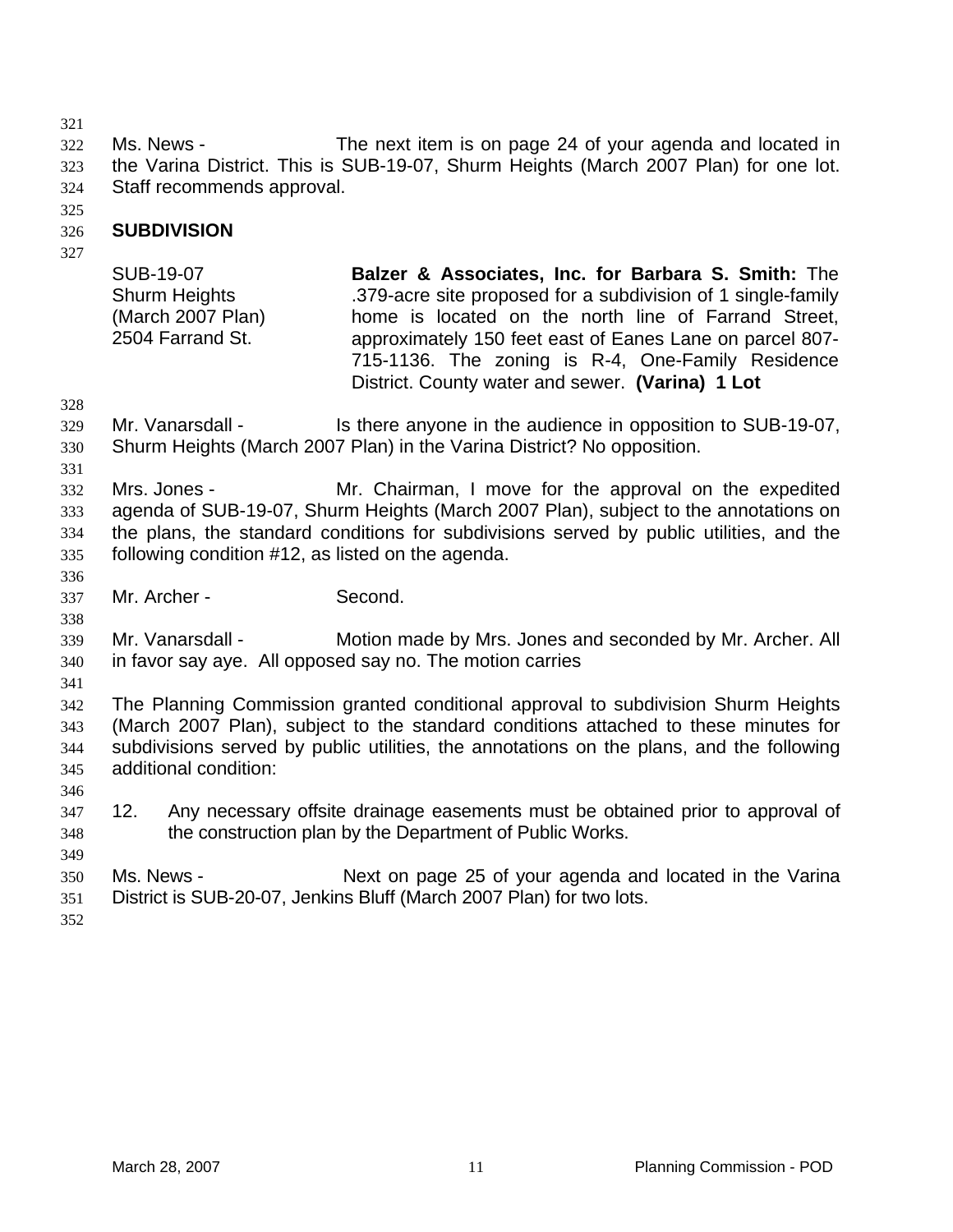## 353 **SUBDIVISION**

354 355 356 357 358 359 360 361 362 363 364 365 366 367 368 369 370 371 372 373 374 375 376 377 378 379 380 381 382 383 384 385 386 387 388 389 390 SUB-20-07 Jenkins Bluff (March 2007 Plan) 6048 Jenkins Bluff Lane **Balzer & Associates, P.C. for Rogers-Chenault, Inc.:**  The 4.450-acre site proposed for a subdivision of 2 singlefamily homes is located at the northwest corner of Windsor Road and Jenkins Bluff Lane on parcel 859-706-1647. The zoning is A-1, Agricultural District. Individual well and septic tank/drainfield. **(Varina) 2 Lots**  Mr. Vanarsdall - Is there anyone in the audience in opposition to SUB-20-07, Jenkins Bluff (March 2007 Plan) in the Varina District? No opposition. Mrs. Jones - Mr. Chairman, I move for approval of SUB-20-07, Jenkins Bluff (March 2007 Plan) on the expedited agenda subject to annotations on the plans, standard conditions for subdivisions not served by public utilities, and the additional conditions 11 and 12, as listed on the agenda. Mr. Archer - Second. Mr. Vanarsdall - Motion made by Mrs. Jones and seconded by Mr. Archer. All in favor say aye. All opposed say no. The motion carries The Planning Commission granted conditional approval to subdivision Jenkins Bluff (March 2007 Plan), subject to the standard conditions attached to these minutes for subdivisions not served by public utilities, the annotations on the plans, and the following additional conditions: 11. Any necessary offsite drainage easements must be obtained prior to approval of the construction plan by the Department of Public Works. 12. Any future building lot containing a BMP, sediment basin or trap and located within the buildable area for a principal structure or accessory structure, may be developed with engineered fill. All material shall be deposited and compacted in accordance with the Virginia Uniform Statewide Building Code and geotechnical guidelines established by a professional engineer. A detailed engineering report shall be submitted for the review and approval by the Building Official prior to the issuance of a building permit on the affected lot. A copy of the report and recommendations shall be furnished to the Directors of Planning and Public Works. Ms. News - The next item is on page 27 of your agenda and located in the Three Chopt District. This is a landscape plan LP/SUB-6-05 for Englewood, Sections 1 and 2. There is an addendum item on page 7 of the addendum indicating that there's a revised plan in the addendum addressing staff's concerns regarding provision of street trees and a continuous hedgerow of Leyland Cyprus on Three Chopt Road as proffered. Staff can recommend approval.

391

#### 392 **SUBDIVISION LANDSCAPE PLAN**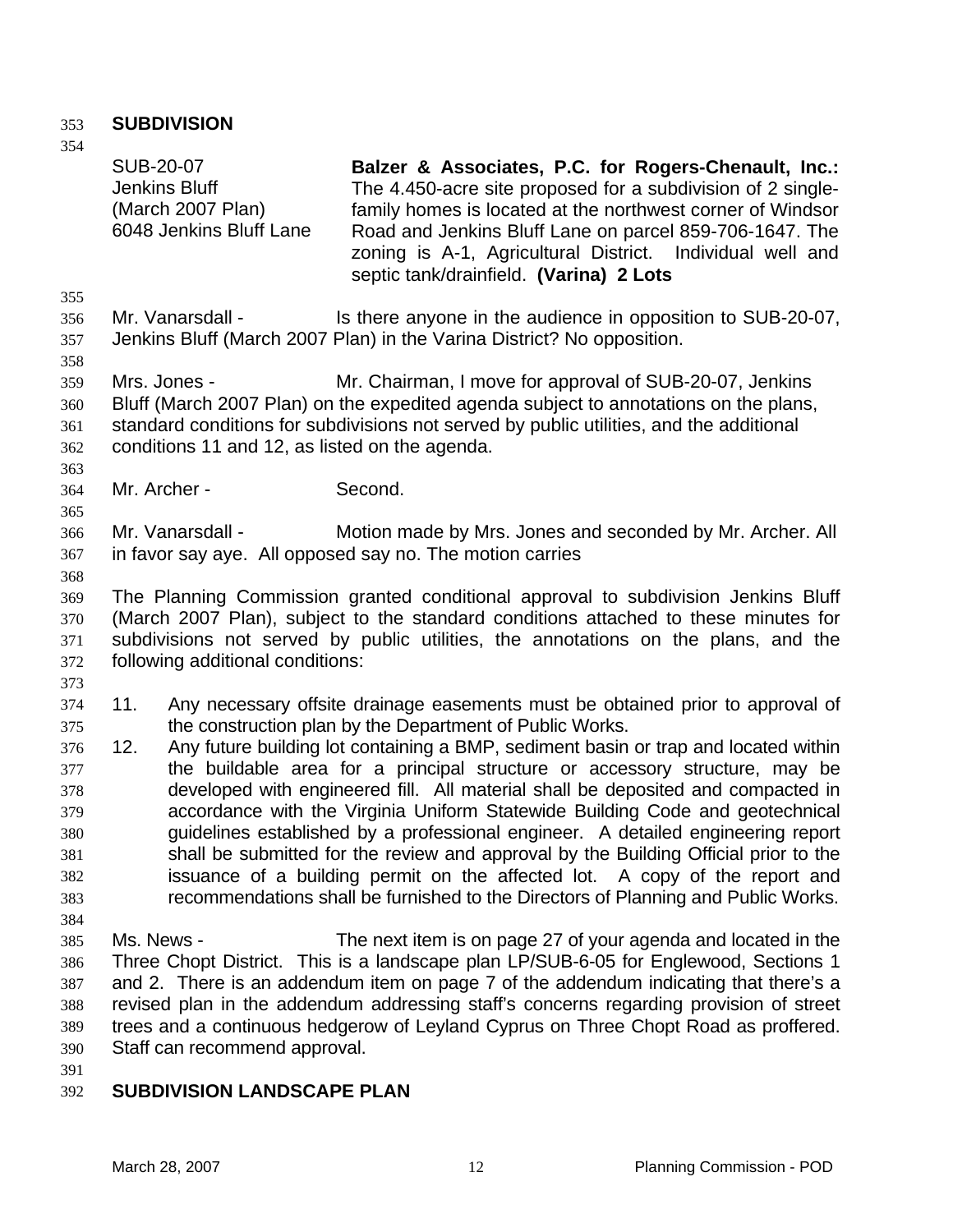|                                 | <b>LP/SUB-6-05</b><br>Englewood, Sections<br>1<br>and 2 – Three Chopt Road<br>and Barrington Hill Drive            | Michael E. Doczi & Associates for Beach Village<br><b>Development:</b> Request for approval of a landscape plan<br>for a subdivision as required by the proffers for zoning<br>case C-71C-03. Henrico County Code. The 4.076-acre site<br>is located at the southwest corner of Three Chopt Road<br>and Barrington Hill Drive on parcels 741-759-9653 and<br>742-759-4953, 3054 and 2339. The zoning is R-2C, One-<br>Family Residence District (Conditional) and R-5C, General<br>District (Conditional). County water and sewer.<br>(Three Chopt) |
|---------------------------------|--------------------------------------------------------------------------------------------------------------------|-----------------------------------------------------------------------------------------------------------------------------------------------------------------------------------------------------------------------------------------------------------------------------------------------------------------------------------------------------------------------------------------------------------------------------------------------------------------------------------------------------------------------------------------------------|
| 394<br>395<br>396<br>397        | Mr. Vanarsdall -                                                                                                   | Is there anyone in the audience in opposition to LP/SUB-6-<br>05, Englewood, Sections 1 and 2, in the Three Chopt District? No opposition.                                                                                                                                                                                                                                                                                                                                                                                                          |
| 398<br>399<br>400<br>401<br>402 | Mr. Archer -                                                                                                       | Mr. Chairman, I move for approval of LP/SUB-6-05,<br>Englewood, Sections 1 and 2, Three Chopt and Barrington Hill Drive, subject to the<br>annotations on the plans, the additional condition #4 which concerns the proffers<br>approved as a part of zoning case C-716-03, and the addendum item.                                                                                                                                                                                                                                                  |
| 403<br>404                      | Mrs. Jones -                                                                                                       | Second.                                                                                                                                                                                                                                                                                                                                                                                                                                                                                                                                             |
| 405<br>406                      | Mr. Vanarsdall -                                                                                                   | Motion made by Mr. Archer and seconded by Mrs. Jones.<br>All in favor say aye. All opposed say no. The motion carries                                                                                                                                                                                                                                                                                                                                                                                                                               |
| 407<br>408<br>409<br>410        |                                                                                                                    | The Planning Commission approved the landscape plan for LP/SUB-06-05, Englewood,<br>Sections 1 and 2, subject to the standard conditions attached to these minutes for<br>landscape plans, and the following additional condition:                                                                                                                                                                                                                                                                                                                  |
| 411<br>412<br>413               | 4.<br>this approval.                                                                                               | The proffers approved as a part of zoning case C-71C-03 shall be incorporated in                                                                                                                                                                                                                                                                                                                                                                                                                                                                    |
| 414<br>415<br>416<br>417<br>418 | Ms. News -<br>Staff can recommend approval.                                                                        | The final item is on page 30 of your agenda and located in<br>the Varina District. This is SUB-6-07, Buena Vista II (January 2007 Plan) for five lots.                                                                                                                                                                                                                                                                                                                                                                                              |
| 419<br>420                      | <b>SUBDIVISION</b>                                                                                                 |                                                                                                                                                                                                                                                                                                                                                                                                                                                                                                                                                     |
|                                 | <b>SUB-6-07</b><br><b>Buena Vista II</b><br>(January 2007 Plan)<br>1638-1644 Old Oakland<br>Rd. and 1609 Eden Ave. | Edwards, Kretz, Lohr & Associates for Lot & Lands,<br>LLC: The 1.629-acre site proposed for a subdivision of 5<br>single-family homes is located on the west side of Ada<br>Street in between Old Oakland Road and Eden Avenue on<br>parcels 806-706-4319, 3834 and 2233. The zoning is R-3,<br>One-Family Residence District. County water and sewer.<br>(Varina) 5 Lots                                                                                                                                                                           |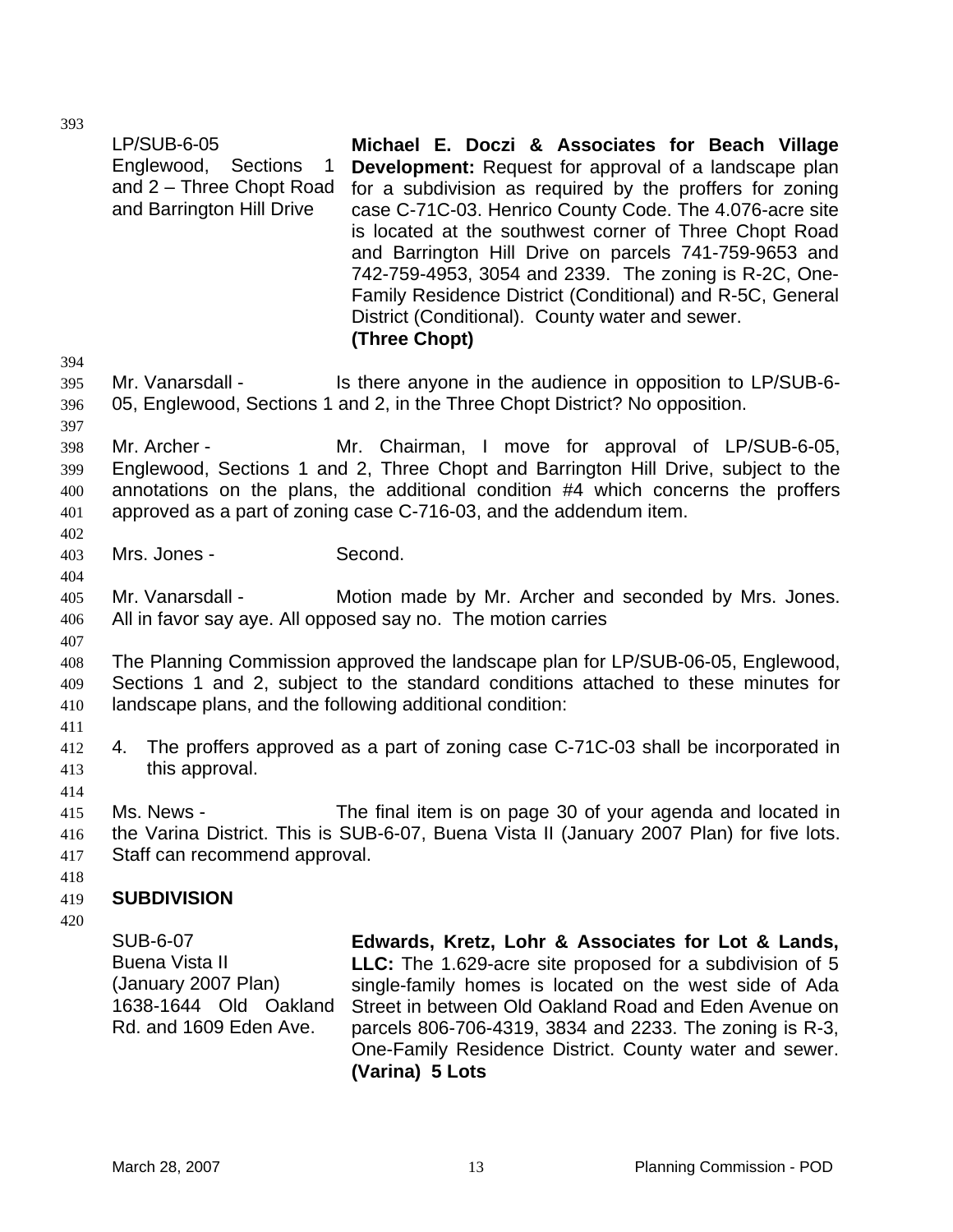Mr. Vanarsdall - Is there anyone in the audience in opposition to the landscape plan SUB-6-07, Buena Vista II (January 2007 Plan) in the Varina District? No opposition. 421 422 423

425 426 427 428 Mrs. Jones - The Mr. Chairman, I move for approval of SUB-6-07, Buena Vista II (January 2007 Plan) on the expedited agenda subject to the annotations on the plans, standard conditions for subdivisions served by public utilities, and the additional conditions numbers 12 and 13 on the agenda.

429 430

434

439

424

Mr. Archer - Second.

431 432 433 Mr. Vanarsdall - Motion by Mrs. Jones and seconded by Mr. Archer. All in favor say aye. All opposed say no. The motion carries.

- 435 436 437 438 The Planning Commission granted conditional approval to subdivision Buena Vista II (January 2007 Plan) subject to the standard conditions attached to these minutes for subdivisions served by public utilities, the annotations on the plans and the following additional conditions:
- 440 441 12. Any necessary offsite drainage easements must be obtained prior to approval of the construction plan by the Department of Public Works.
- 442 443 444 445 446 447 448 449 13. Any future building lot containing a BMP, sediment basin or trap and located within the buildable area for a principal structure or accessory structure, may be developed with engineered fill. All material shall be deposited and compacted in accordance with the Virginia Uniform Statewide Building Code and geotechnical guidelines established by a professional engineer. A detailed engineering report shall be submitted for the review and approval by the Building Official prior to the issuance of a building permit on the affected lot. A copy of the report and recommendations shall be furnished to the Directors of Planning and Public Works.
- 451 452 453 454 455 456 Mr. Silber - Next on the agenda would be consideration of extensions of conditional subdivision approvals. You can see on your agenda that one requires Planning Commission action and the other two are for informational purposes; they can be approved administratively. If you have any questions on those listed for informational purposes we can answer those, otherwise, Ms. Goggin is here to tell you about Effinger Drive, which is up for extension of conditional approval.

457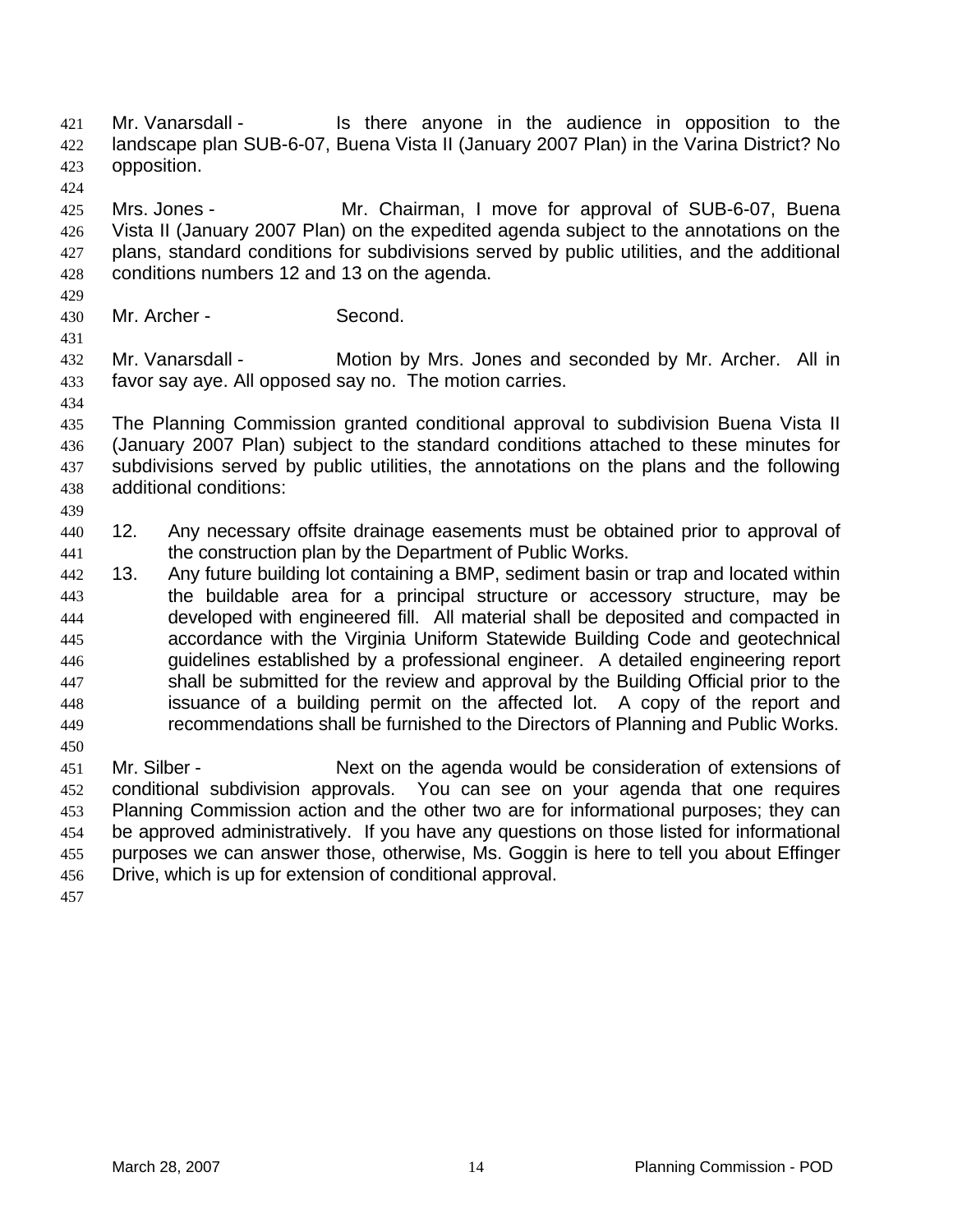## 458 **SUBDIVISION EXTENSIONS OF CONDITIONAL APPROVAL**

459

#### 460 **FOR PLANNING COMMISSION APPROVAL**

461

| <b>Subdivision</b>                                                                          | Original<br>No. of<br>Lots | Remaining<br>Lots | <b>Previous</b><br><b>Extensions</b> | <b>Magisterial</b><br><b>District</b> | Year(s)<br><b>Extended</b><br>Recom-<br>mended |
|---------------------------------------------------------------------------------------------|----------------------------|-------------------|--------------------------------------|---------------------------------------|------------------------------------------------|
| <b>Effinger Drive (A</b><br><b>Ded of a Portion</b><br>of Effinger Dr.)<br>(June 1998 Plan) | 0                          |                   | 6                                    | <b>Fairfield</b>                      | 1 Year<br>3/26/08                              |

### 462

#### 463 **FOR INFORMATIONAL PURPOSES ONLY**

464

| <b>Subdivision</b>                          | Original<br>No. of<br>Lots | Remaining<br>Lots | <b>Previous</b><br><b>Extensions</b> | <b>Magisterial</b><br><b>District</b> | Year(s)<br><b>Extended</b><br>Recom-<br>mended |
|---------------------------------------------|----------------------------|-------------------|--------------------------------------|---------------------------------------|------------------------------------------------|
| Glasswyck<br>(March 2006 Plan)              | 9                          | 9                 | 0                                    | <b>Brookland</b>                      | 1 Year<br>3/26/08                              |
| <b>Mansfield Woods</b><br>(March 2006 Plan) | 105                        | 105               | 0                                    | Varina                                | 1 Year<br>3/26/08                              |

465

466 467 468 469 470 Ms. Goggin - Good morning. The applicant requests extension of conditional approval for Effinger Drive. He feels that this is not a good economic time for him to build the road, but due to the intense negotiations with VDOT, he does not want to lose the entrance to the state highway. So, he respectfully requests extension.

471 472 Mr. Vanarsdall - Do we have any opposition on the extension of conditional approval for Effinger Drive from the audience? Mr. Archer.

473

476

474 475 Mr. Archer - Mr. Chairman, I will move for approval of the one-year extension for Effinger Drive.

477 Mrs. Jones - Second.

- 478 479 480 Mr. Vanarsdall - Motion made by Mr. Archer and seconded by Mrs. Jones. All in favor say aye. All opposed say no. The motion carries
	- 482 Mr. Silber - Thank you very much.
	- 484 Mr. Archer - Thank you, Ms. Goggin.
	- 485

481

483

486 487 The Planning Commission approved extension of conditional approval of Effinger Drive for one year, March 26, 2008.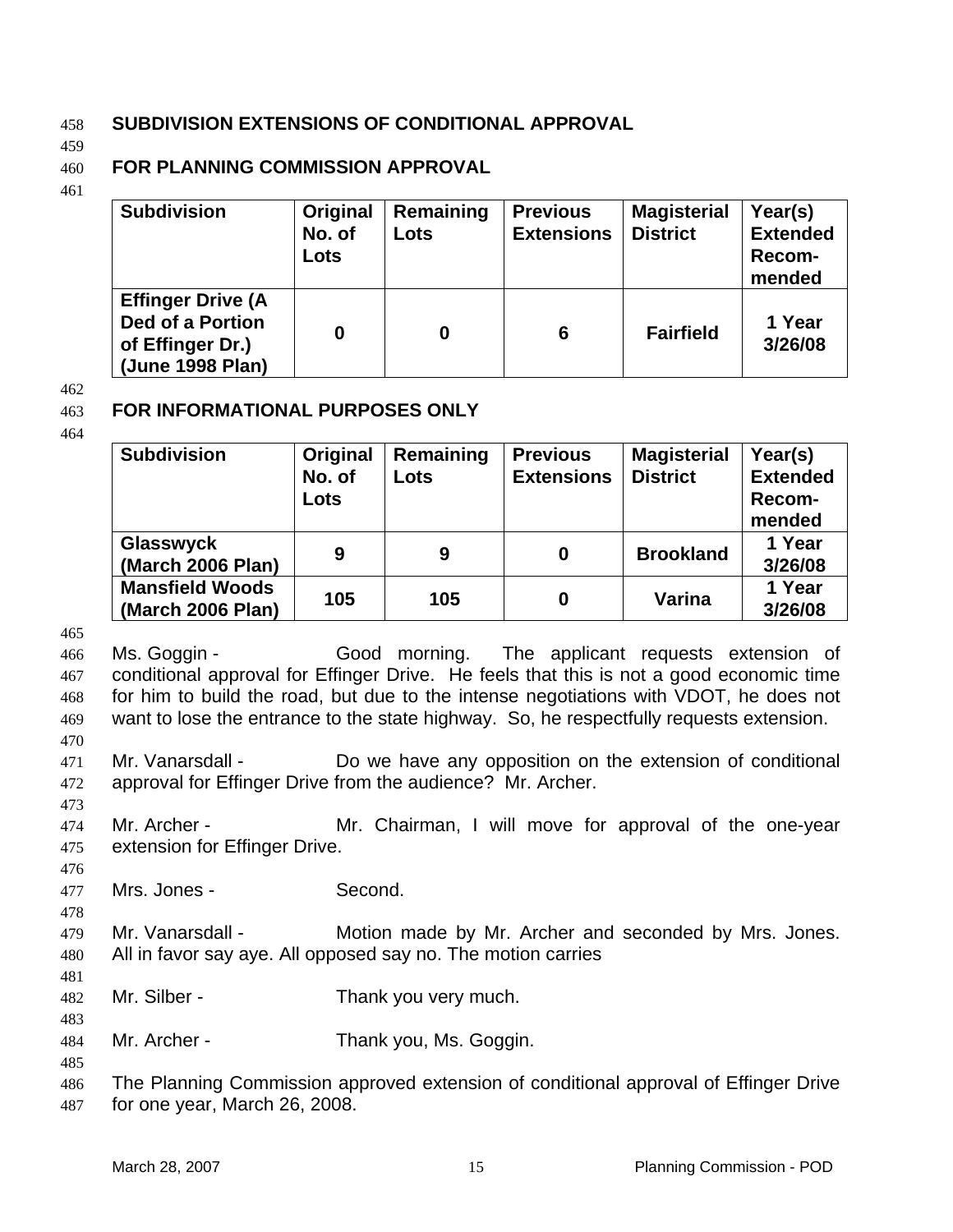- 488 Mr. Silber Moving on to the main agenda.
- 490 **LANDSCAPE & LIGHTING PLAN**
- 491

489

| LP/POD-3-05<br>Rainbow Station -<br>5701 Wyndham Park<br>Drive | Balzer & Associates, P.C. for HHHunt Corporation and<br>R. Earl Johnson: Request for approval of a landscape<br>and lighting plan, as required by Chapter 24, Sections 24-<br>106 and 24-106.2 of the Henrico County Code. The 6.80-<br>acre site is located at the northeast corner of the<br>intersection of Wyndham Park Drive and Nuckols Road on<br>parcel 741-776-3595. The zoning is O-1C, Office District<br>(Conditional), R-4AC, One-Family Residence District<br>(Conditional) and C-1C, Conservation District<br>(Conditional). (Three Chopt) |
|----------------------------------------------------------------|-----------------------------------------------------------------------------------------------------------------------------------------------------------------------------------------------------------------------------------------------------------------------------------------------------------------------------------------------------------------------------------------------------------------------------------------------------------------------------------------------------------------------------------------------------------|
|                                                                |                                                                                                                                                                                                                                                                                                                                                                                                                                                                                                                                                           |

492

502

507

511

513

515

519

- 493 494 495 Mr. Vanarsdall - Is there anyone in the audience in opposition to LP/POD-3-05, Rainbow Station in the Three Chopt District? No opposition. Good morning, Mr. Kennedy.
- 496 497 498 499 500 501 Mr. Kennedy - Good morning members of the Commission. I'm sorry, I have allergies and I sound kind of hoarse. There is a revised plan in the addendum which provides for additional interior parking area landscaping trees which were requested by staff. With that, staff can recommend approval. We received a letter from the Wyndham Homeowners Association the Architectural Review Committee and they have recommended approval as well.
- 503 Mr. Vanarsdall - Any questions for Mr. Kennedy from the Commission?
- 504 505 506 Mr. Archer - The Mr. Kennedy, with this new plan, do we need to waive any limits on it?
- 508 Mr. Kennedy - No you don't.
- 509 510 Mr. Archer - It's in time?
- 512 Mr. Kennedy - It's in time.
- 514 Mr. Vanarsdall - All right. I'll entertain a motion.
- 516 517 518 Mr. Archer - **Mr. Chairman, I will move for approval of LP/POD-3-05,** Rainbow Station, Wyndham Park Drive subject to the annotations on the plan and the revised plan that was in this morning's addendum.
- 520 Mrs. Jones - Second.
- 522 523 Mr. Vanarsdall - Motion made by Mr. Archer and seconded by Mrs. Jones. All in favor say aye. All opposed say no. The motion carries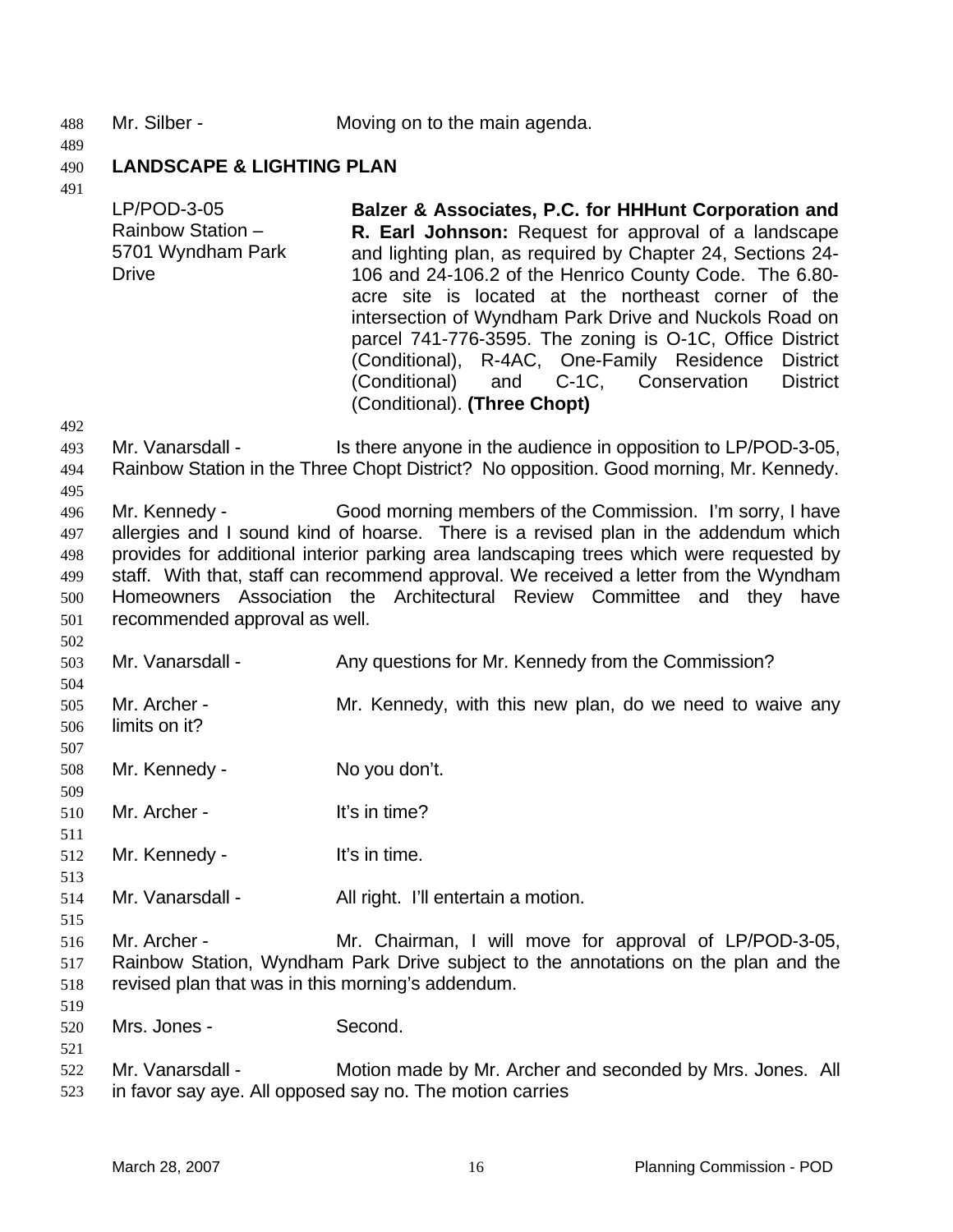524

525 526 527 The Planning Commission approved the landscape and lighting plan for LP/POD-3-05, Rainbow Station, Wyndam Park Drive, subject to the standard conditions attached to these minutes for landscape and lighting plans.

528

#### 529 **PLAN OF DEVELOPMENT (Deferred from the February 28, 2007 Meeting)**

530

POD-3-07 Country Inn & Suites (POD-110-83 Revised) 8006 W. Broad Street **Dean E. Hawkins, ASLA for YSJ, LLC and Monument Hospitality, LLC:** Request for approval of a plan of development as required by Chapter 24, Section 24-106 of the Henrico County Code, to construct a three-story, 43,854 square foot, 74-room hotel. The 1.33-acre site is a portion of the total 2.871 acre site and located in the rear of 8006 W. Broad Street (U.S. Route 250) adjacent to Schrader Road, approximately 900 feet northwest of the intersection of Schrader and Hungary Spring Roads on part of parcel 764-752-4572. The zoning is B-3C, Business District (Conditional). County water and sewer. **(Brookland)** 

531

532 533 534 Mr. Vanarsdall - Is there anyone in the audience in opposition to POD-3-07, Country Inn & Suites (POD-110-83 Revised) in the Brookland District? We do have opposition. Good morning, Mr. Greulich.

535

536 537 538 539 540 541 542 543 544 545 546 547 548 Mr. Greulich - Good morning, Planning Commissioners. This case was originally heard at the January 24, 2007 Planning Commission hearing. At that meeting, it was deferred by the applicant to the February 28, 2007 meeting, and then from that meeting to today's meeting. The deferrals were so the applicant could present to staff revised elevations that address the comments previously made by staff and the Planning Commission. Staff has received and reviewed the revised elevations and they have been annotated and included in your addendum packet. Staff is now in a position to be able to recommend approval of the plan. This approval is subject to the annotations on the plans and the elevations, the annotations on the elevations in the addendum, the standard conditions for developments of this type, and the additional conditions 24 through 37, as stated in the packet. Staff and representatives of the applicant are present this morning to answer any questions you may have. Thank you.

549 550 551 Mr. Archer - Any questions by Commission members for Mr. Greulich? Thank you. I don't need to hear from the applicant, but I'd like to hear from that gentleman there. Come on up to the mike and identify yourself.

552

553 554 555 556 557 Mr. Sullivan - The I'm Neil Sullivan. I represent Sunburst Hospitality. We are the owner/operators of the Quality Inn that sits north of the property. One issue we have with the site plan that they presented is the ingress and egress on the northern part of that site plan. Access is through a road that is actually owned by Sunburst. It's not a public road that runs north of the property. There it is on the survey (pointing to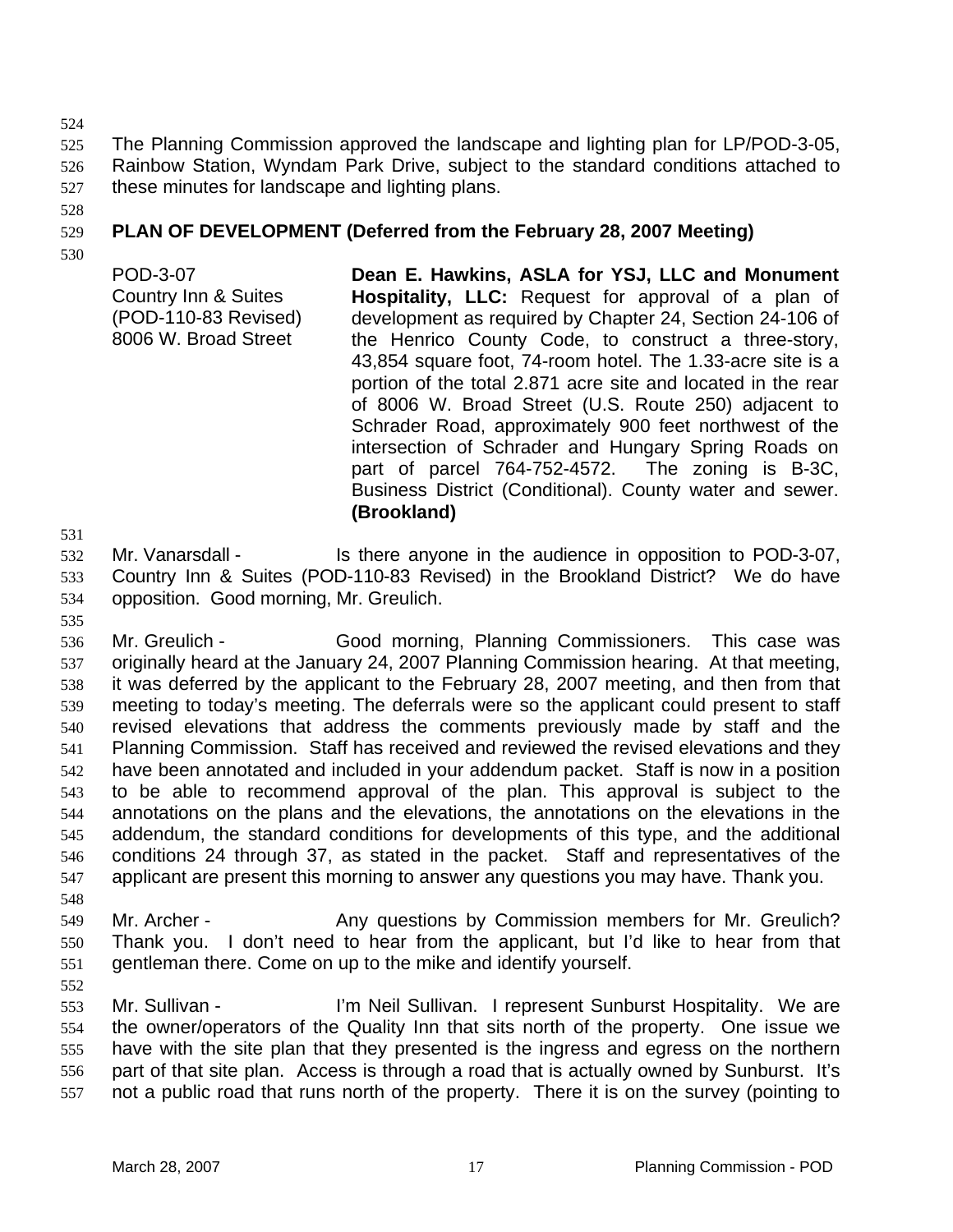own copy of a survey.) I think, in the site plan that they provided no reference of an easement that exists for them to have cross use of that. That leaves them, really, with only one ingress and egress in the southwestern portion of the property. 558 559 560 561 562 563 564 565 566 567 568 569 570 571 572 573 574 575 576 577 578 579 580 581 582 583 584 585 586 587 588 589 590 591 592 593 594 595 596 597 598 599 600 601 602 603 Mr. Vanarsdall - Are you speaking of the road that comes down by Piccadilly from Broad? Mr. Sullivan - Exactly. Mr. Vanarsdall - In front of your place? Mr. Sullivan - And the second that goes between the Quality Inn and the furniture store— Mr. Vanarsdall - Shrader Road. Mr. Sullivan - — — — — and then leads back to Shrader Road, that is owned by Sunburst. Mr. Vanarsdall - That's a private road? Mr. Sullivan - That is a private road. The existing access there has never been an issue for us because the uses of the property were uses that we had no problem with. Current aspects of the hotel industry in Richmond are not this Planning Commission's concern, but we feel that adding another hotel into this area is detrimental to this industry, specifically in the Brookland area. Mr. Silber - Mr. Sullivan, Sunburst is the owner of that right-of-way? Mr. Sullivan - The owner and operator. I have a survey right here that shows our property line. Mr. Silber - Are you not in agreement to others accessing that? Mr. Sullivan - There may or may not be an easement that exists. How it's transferred with the property, I don't know. It's not my obligation to show that; it's not the County's obligation to show that. It's the applicant's responsibility to show that he has an easement into that roadway. Mrs. Jones - The Have there been discussions about joint access agreements and this kind of thing, or is this a brand new discussion point? Mr. Sullivan - There have been discussions with us regarding this hotel. In fact, the initial notification about this was actually incorrect. It referenced a whole other issue. It referenced a three-story, two-story difference in what would be allowed. I believe it referenced zoning case C-35C-97 and that was in the public notice. That's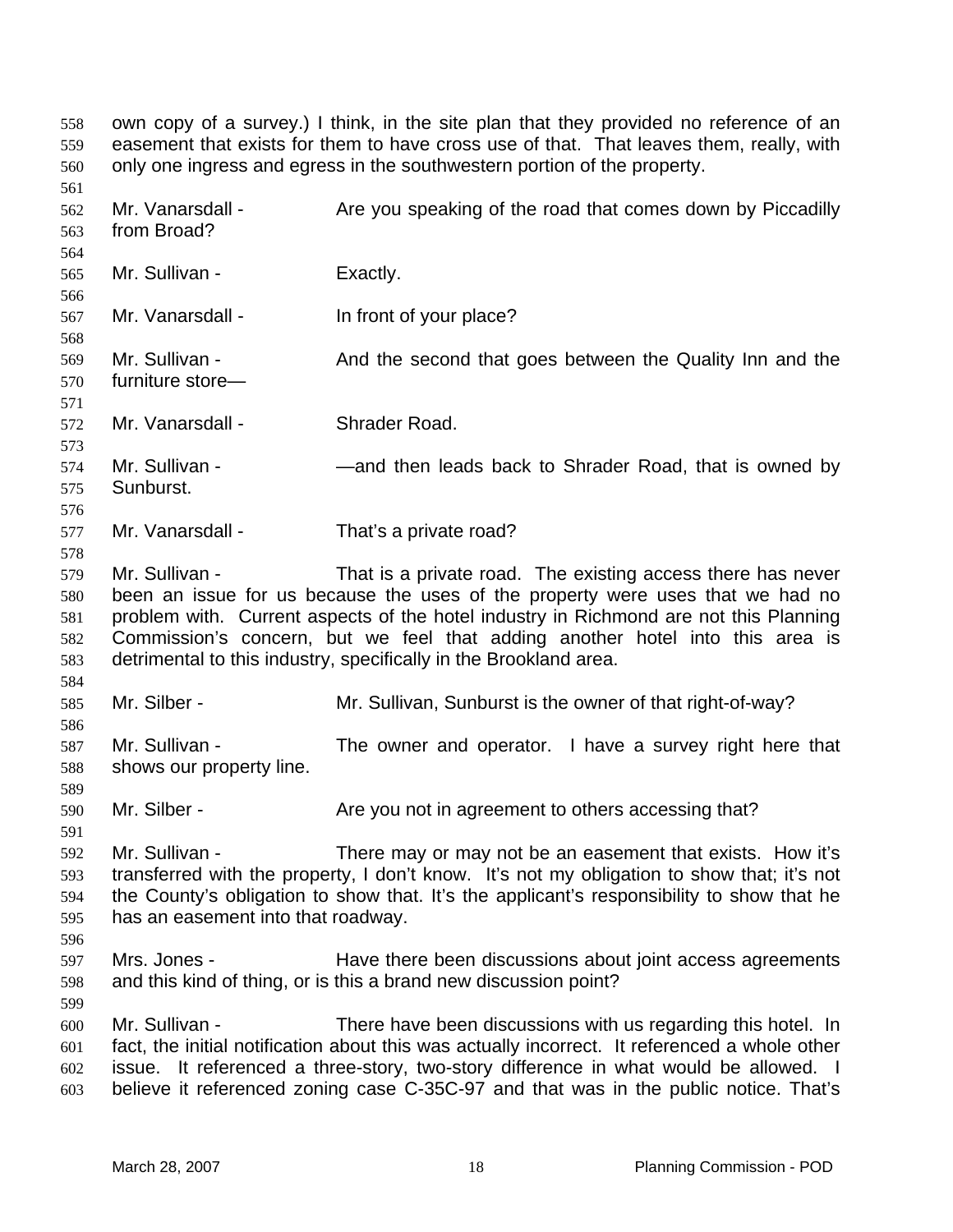incorrect. That's not even in Brookland. It's been acknowledged by staff that that is incorrect. We ask that it be deferred until proper notification be delivered and that this easement access be addressed. 604 605 606 607 608 609 610 611 612 613 614 615 616 617 618 619 620 621 622 623 624 625 626 627 628 629 630 631 632 633 634 635 636 637 638 639 640 641 642 643 644 645 646 647 648 649 Mrs. Jones - Ckay. Mr. Silber - I'd like to hear what the applicant has to say. Mr. Archer - All right. Mrs. Jones - [Unintelligible.] Mr. Archer - All right. I guess I'll ask the question. I understand what you're saying, but what does Mega Furniture do? Don't they use the road? Mr. Sullivan - They use the road right now. Mr. Archer - I know the times I've been to Piccadilly, I've used that road many times. Mr. Sullivan - People use it left and right, but if the Country Inn & Suites went up there, that access would be blocked. Mr. Archer - You'd feel better if the easement part was cleared up. Mr. Sullivan - If there's an easement, we'd deal with it then, but if it's not on the site plan, I don't understand how the County could approve a site plan that hasn't acknowledged an easement there. Mr. Silber - Let me ask staff what knowledge they have of this and what they can share on this matter. Then we may need to hear from the applicant as to how they propose to address this. Mr. Archer - The Yes, I want to hear from the applicant. Were you aware of this, Mr. Greulich? Mr. Greulich - Planning Commissioners, staff was aware of the concerns from Mr. Sullivan, but from the layout that was presented to staff, there will be no additional work proposed on their private road and the applicant currently does have a county road through this entrance down here, as Mr. Sullivan pointed at. Therefore, staff felt comfortable recommending approval of the plan and has advised the applicant that if work does need to be done on the private road to the north, that they would need to discuss that and get the appropriate agreements with the other property owner. At the moment, the property does have access to a county road. The people staying at the hotel would have access to a county road through this other entrance (pointing to the southern entrance).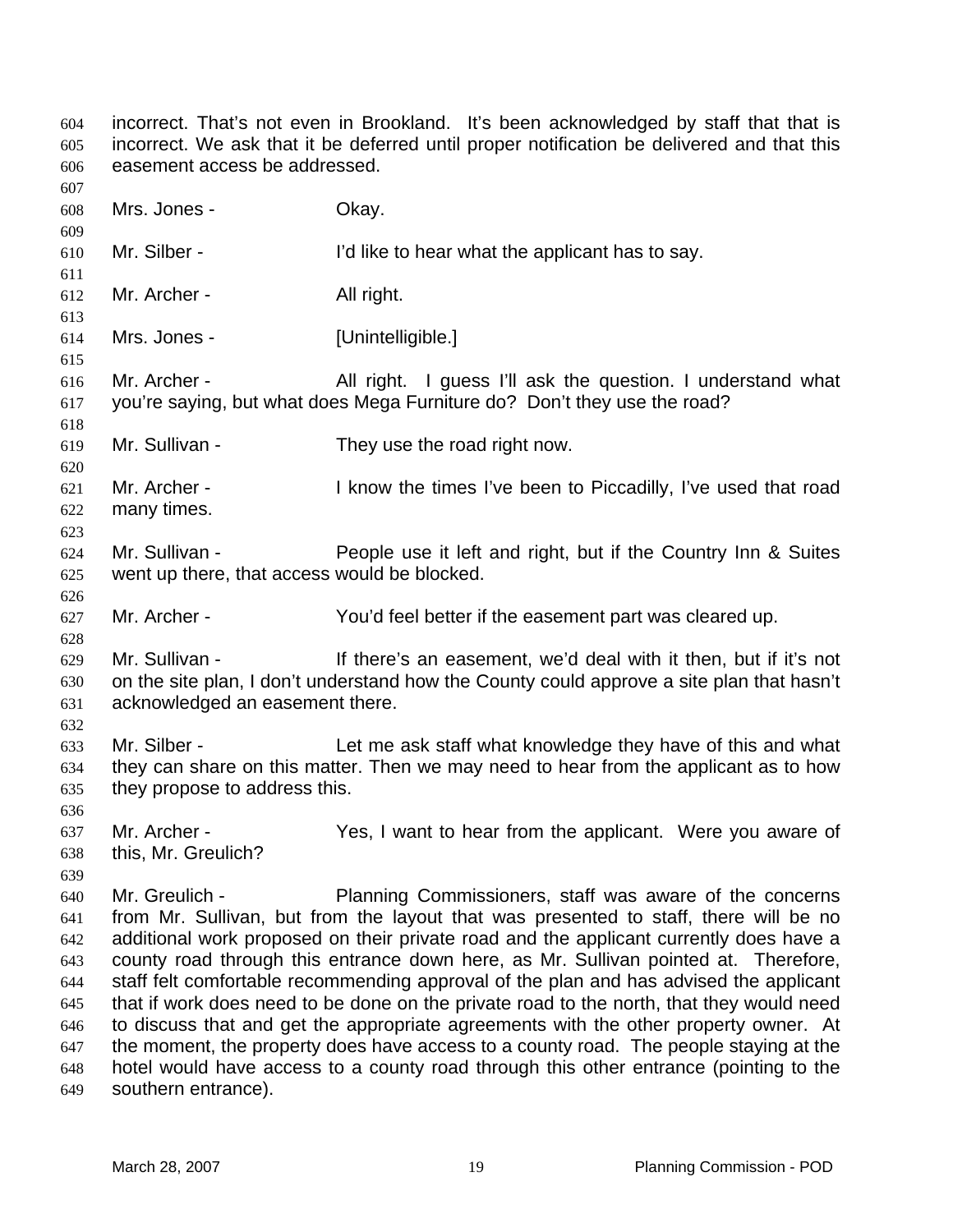651 652 653 Mr. Silber - The Mr. Silber - If for some reason access was denied to this subject property, to this access to the north, have the traffic engineers weighed in as to whether there would be any issues with all the traffic exiting to the west?

654 655 Mr. Greulich - I briefly discussed this with Mike Jennings this morning. I can let him speak to this, but he implied that one form of county access is sufficient.

656 657 658 Mr. Silber - The Mr. Vanarsdall, I guess I would like to hear from the applicant.

659

661

663

650

660 Mr. Archer - Twould like to also.

662 Mr. Silber - **Are they aware of this and how do they intend to address it.** 

664 665 Mr. Archer - We'd like to hear from the applicant on this issue. This is something that hasn't come forward before.

666

667 668 669 670 671 672 673 674 675 676 677 678 679 680 681 682 683 684 685 686 687 688 689 Mr. Patel - **My name is Amir Patel.** I'm with Monument Hospitality. I came here before and we got it deferred. We got all the drawings and everything in order. When I came to this meeting, that's why I brought my architect in case there were any concerns about the elevations, the architectural side of it. I learned about this issue very recently because we're getting ready to close on the property. I was getting everything ready with my attorney's at Williams Mullen and this was pointed out to me. I have a drawing here that shows where the line is for this property. We actually have two entrances/exits still because we have one on I guess it would be the west side and over by the Mega Furniture store right, and then right in here. There's a little line that draws the property line, which the gentleman was speaking of. I can show you this, if you'd like. I don't think it's on this one, but it's pretty clear on here. That's what the situation is with the entrances/exits. As you stated, Mr. Vanarsdall, I go to Aunt Sarah's a lot, right across the street, with my family. Before this site ever came into account, I've always been around this area and grew up in this area, so I've used that road plenty of times. You go to Bennigan's, you use that road. This was nothing I even thought of and I've worked a lot on this project with you, Mr. Vanarsdall, so I've looked into everything that you've asked for and this was never something that crossed my mind. It was something that never came up. I figured the utility easements and everything are in place. We've got all these restaurants here. I did it the way you wanted to see it to match the area and try to help the area. I've got reports showing what type of business these hotels in the surrounding area are doing that are 10 and 15 years old, which his property is like 25 years old. I'm trying to add new inventory in the middle of this and make it conform to the way you like to still represent the area.

690

691 692 693 Mr. Vanarsdall - We know that and I appreciate all you have done and what we've asked you to do. This is an issue we didn't realize we were going to have to face this morning.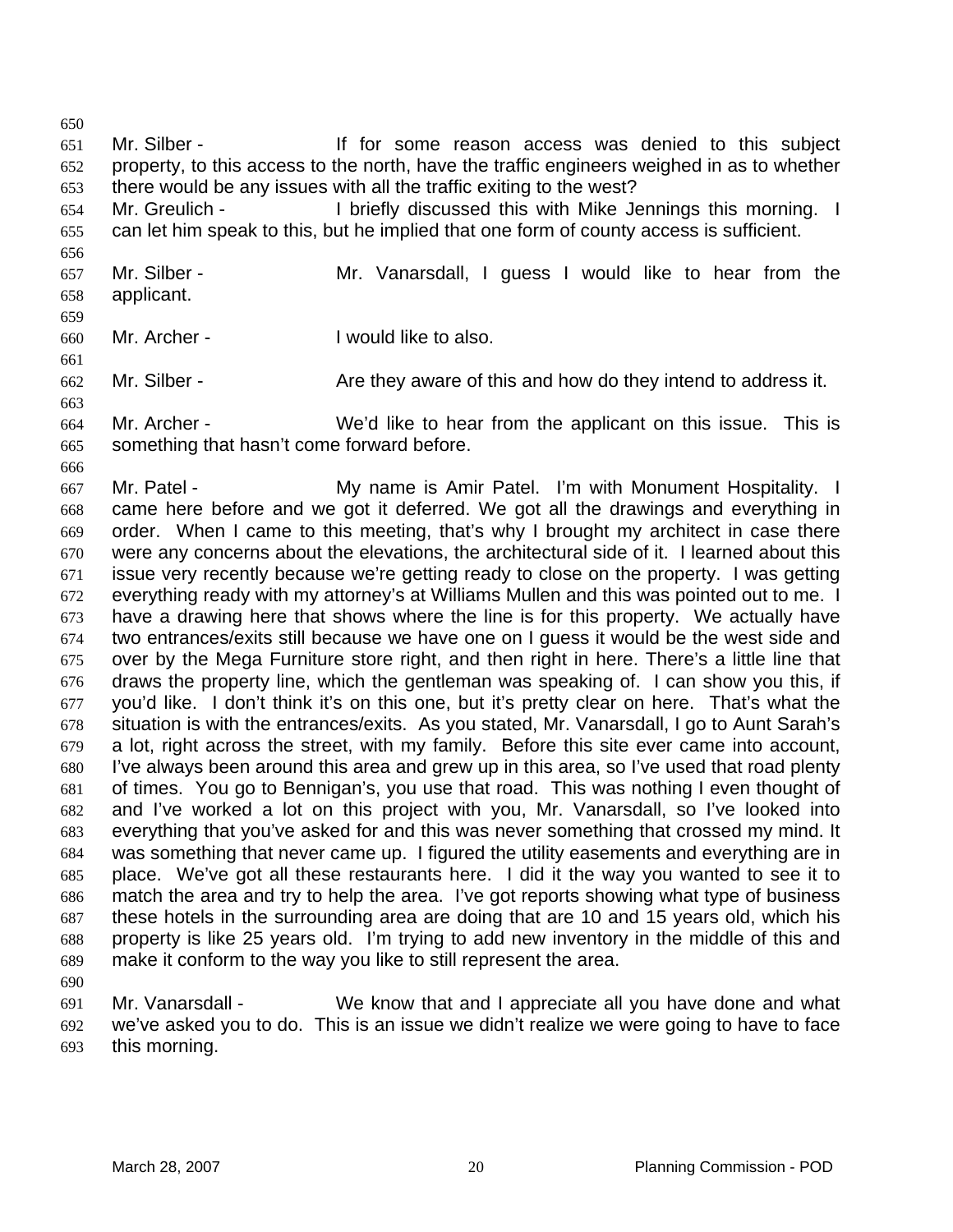Mrs. Jones - **May I ask a question?** Am I hearing you correctly that you say that your title work shows you that you do have access without crossing any other private property to get to the second ingress/egress, or not? 694 695 696 697

698 699 700 701 702 703 704 Mr. Patel - Yes ma'am. There's a little island there right now. If you look at it, there's this island right here (pointing at screen). The property line that goes from Shrader Road comes to about right here and it curves just like that. That's what it does right there and this is what this line depicts now. I didn't realize this until after hearing what has happened. Then my attorney's were looking into it more and more before getting all the title work and everything together. That's why I have this drawing. This is not even a site plan or anything. This is from—

706 707 Mrs. Jones - You could create a second entrance without having to have an easement on other private property?

709 Mr. Patel - Yes ma'am.

711 Mrs. Jones - We seem to have a discrepancy here.

712 713 714 715 716 717 718 719 720 721 722 723 724 725 726 727 Mr. Silber - I think it's going to be difficult for us to sort through that here. There are a couple of options I see available. One is we could pass this by and allow you all to go out in the lobby, discuss this, and see if you can come to terms as to what the situation is. That's one option I can present to the Planning Commission. If they come back in and still have differences of information, then the Commission will have to take some action, either deferring this or moving it forward. There is a condition I will point out, condition #34, that does indicate that, "Evidence of a joint ingress/egress and maintenance agreement must be submitted to the Planning Department and approved prior to the issuance of any certificates of occupancy" for this property. If this continues to be a concern, and at the time of construction of this site if this is not resolved, you should be mindful this could impact your certificates of occupancy. Of course, you do have access to Fountain Avenue and the traffic engineers are comfortable with that. You don't have to have access to this other easement property that's of concern. I would suggest, perhaps, let them go out in the lobby and talk about this and see if something can be resolved.

- 729 Mr. Archer - Would you like to try that?
- 731 [Off Mike] - [Unintelligible.]
- 732

735

737

728

730

705

708

710

733 734 Mr. Archer - Would you like to go out in the lobby with them and see if you can work it out and then we'll talk about it further?

- 736 Mrs. Jones - He wants to make one more comment.
- 738 739 Mr. Patel - The thing is, I'm showing you this because, not that we have to use this as an entrance/exit, because we have an entrance/exit and we have an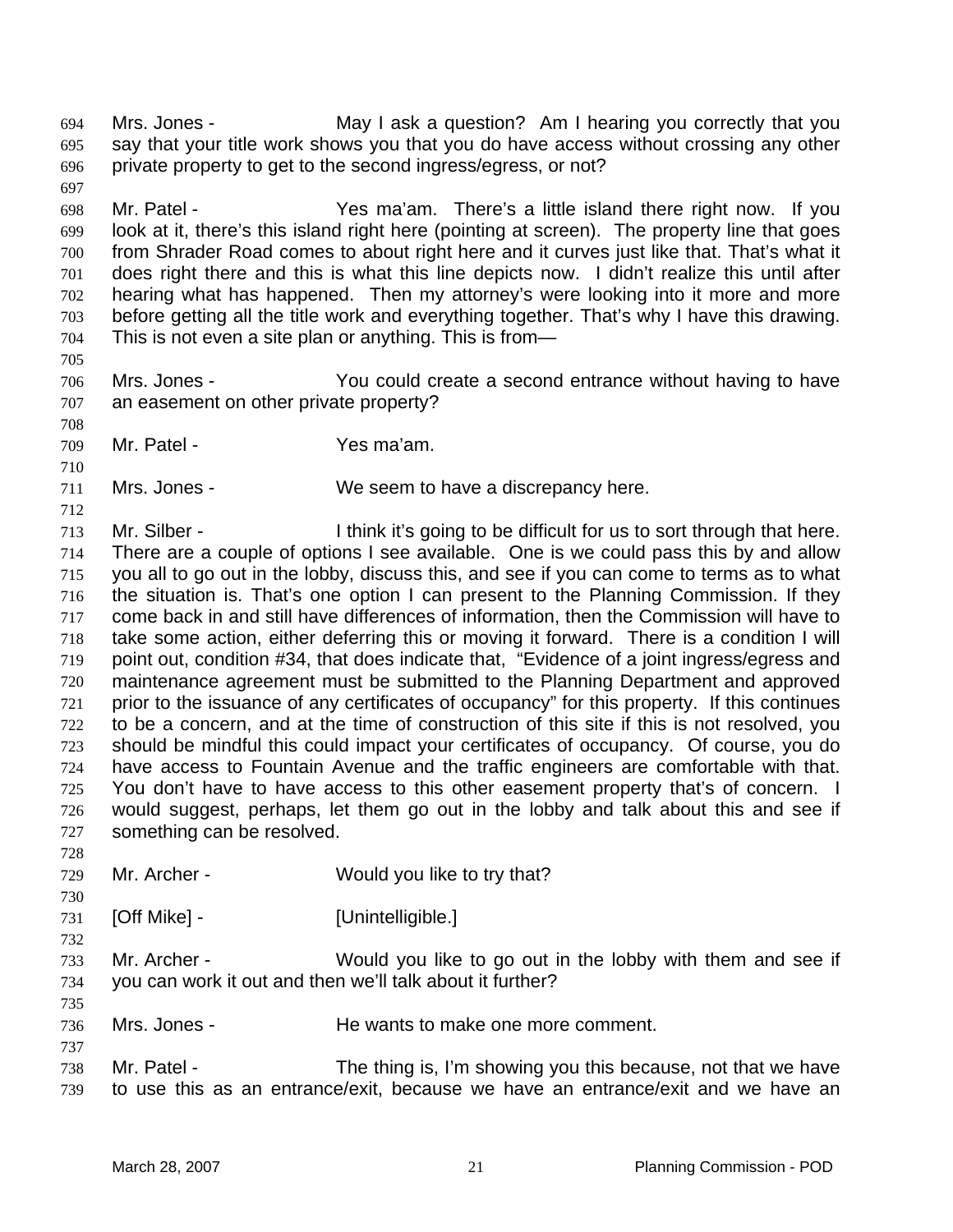easement in place with the seller that's selling us the property where it's this entrance/exit. We have that in order because we had to get an easement around this line for the underwater retention system as well. So, we have that in place. Now what I'm stating is that's fine, whatever the gentleman says is his property line. I have an entrance/exit and I have another entrance/exit off Broad Street, too. So, I'm here asking the question, would this site plan and elevation drawings that I've submitted be approved if this issue wasn't there, because I do have entrances/exits. He and I, we can speak later. I came here to get my POD approval and I've done everything that I need to do to get that POD approval. I do have an entrance/exit. So, I'm not even sure this is 100% correct, because I just got my hands on it. We never knew of this issue until—I really found out last night and have been speaking to my attorney this morning about what I should say here. 740 741 742 743 744 745 746 747 748 749 750 751

753 754 755 Mr. Vanarsdall - Amir, you understand #34 that the Secretary read, don't you? You can't get a CO until that's satisfied. I would suggest you do this. I would suggest you go out into the lobby.

757 Mr. Patel - Chay. Yes sir.

759 760 Mr. Vanarsdall - Discuss this. We'll go on with the meeting and then come on back in.

762 Mr. Patel - The Yes sir. Okay.

764 Mr. Vanarsdall - Thank you.

766 767 Mrs. Jones - The othink we need to discuss this when they come back. I have further questions, and probably for Mr. Jennings.

769 Mr. Vanarsdall - I'm not going to take any action on it until it's satisfied.

770

752

756

758

761

763

765

768

771 **THIS CASE WAS REMOVED FOR FURTHER DISCUSSION & TO BE HEARD LATER** 

772 **DURING THIS MEETING (SEE PAGE 35 OF THESE MINUTES).**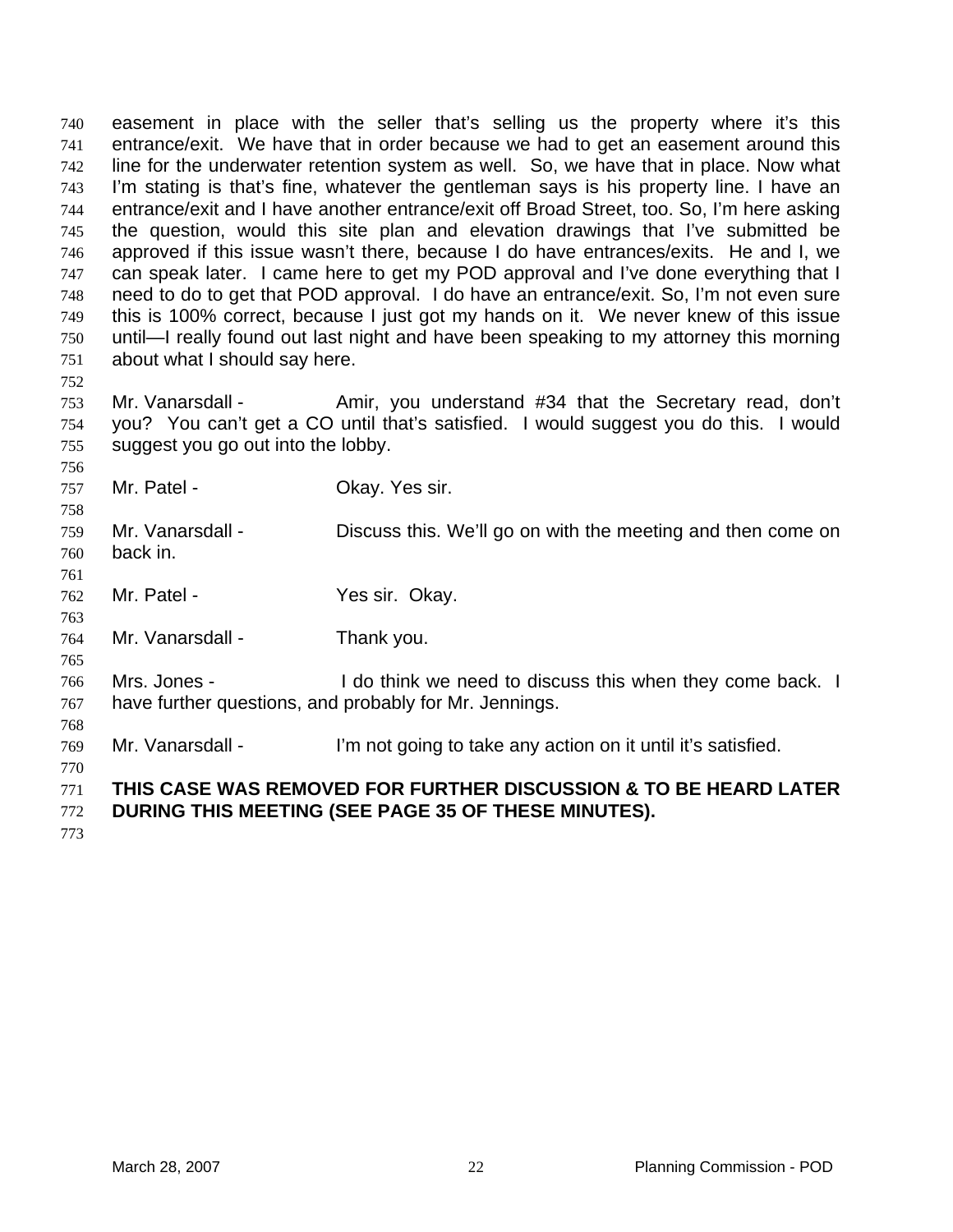## 774 **PLAN OF DEVELOPMENT - ARCHITECTURAL PLANS & SPECIAL EXCEPTION**

775

| POD-74-05                     | Rummel Klepper & Kahl, LLP for Reynolds Holdings,             |
|-------------------------------|---------------------------------------------------------------|
| <b>Reynolds Crossing West</b> | <b>LLC:</b> Request for approval of architectural plans and a |
| (Formerly<br>Reynolds         | special exception for a plan of development as required by    |
| Crossing One) - Glenside      | Chapter 24, Sections 24-106 and 24-2 of the Henrico           |
| Drive and                     | County Code, to construct a four-story, 106,300 square        |
| <b>Forest Avenue</b>          | foot office building with a height of 70 feet. The special    |
|                               | exception would authorize a building height exceeding 45      |
|                               | feet. The 9.55-acre site is located on the southwest corner   |
|                               | of the intersection of Glenside Drive and Forest Avenue on    |
|                               | part of parcel 765-744-6557. The zoning is B-2C, Business     |
|                               | District (Conditional) and O-3C, Office<br>District           |

(Conditional). County water and sewer. **(Three Chopt)** 

776

777 778 779 Mr. Vanarsdall - Is there anyone in the audience in opposition to POD-74-05, Reynolds Crossing West (Formerly Reynolds Crossing One) in the Three Chopt District? No opposition.

780

781 782 783 784 785 786 787 788 789 790 791 792 793 794 795 796 797 Mr. Strauss - Thank you, Mr. Chairman, members of the Commission. This is a request for approval of the building architectural plans for the Reynolds Crossing West project, which is located at the intersection of Forest Avenue and Glenside Drive. The Commission may recall that Reynolds Crossing is a portion of the Reynolds tract, which was rezoned in December 2004 to allow for redevelopment under B2, B3, and O3 Districts for construction of a hotel, office, and retail uses. Reynolds Crossing West consists of the western most portion of this tract adjacent to the Charles Glen subdivision. Last November, the applicant received approval of a revised Plan of Development, which proposed three buildings. At that time, the building was to be located within 75 feet of the property line of Charles Glen. Recently, the applicant proposed a consolidated single relocated building footprint, which would be located over 200 feet away. However, the building will now be four stories rather than three stories. Staff was concerned about the amount of building that may be exposed relative to the adjacent neighborhood, as this was the subject of concern in the past. The applicant has prepared a cross-section exhibit, which indicates that the exposed face of the building relative to the ground plane of Charles Glen subdivision is 26 feet. I'm going to try and show you that section now. It's also in the packet we've handed out this morning.

798

799 800 801 802 803 804 805 806 807 The original proffers of the case indicated that the limit of exposure of the building to the adjacent neighborhood was 32 feet. What this cross section shows is that relative to the Charles Glen subdivision over here, across the ground plane is only 26 feet of exposed building. So, in fact, this case does comply with the old proffer, although it doesn't need to because the building is now over 200 feet away. That was good news in terms of the exhibit the architect proposed. The building will, however, need a special exemption, as it is primarily located in the B-2 District. A special exception is required for buildings over three stores or 45 feet tall. The building is of modern design, primarily architectural metal and glass. The architect is here today to answer questions with respect to the building.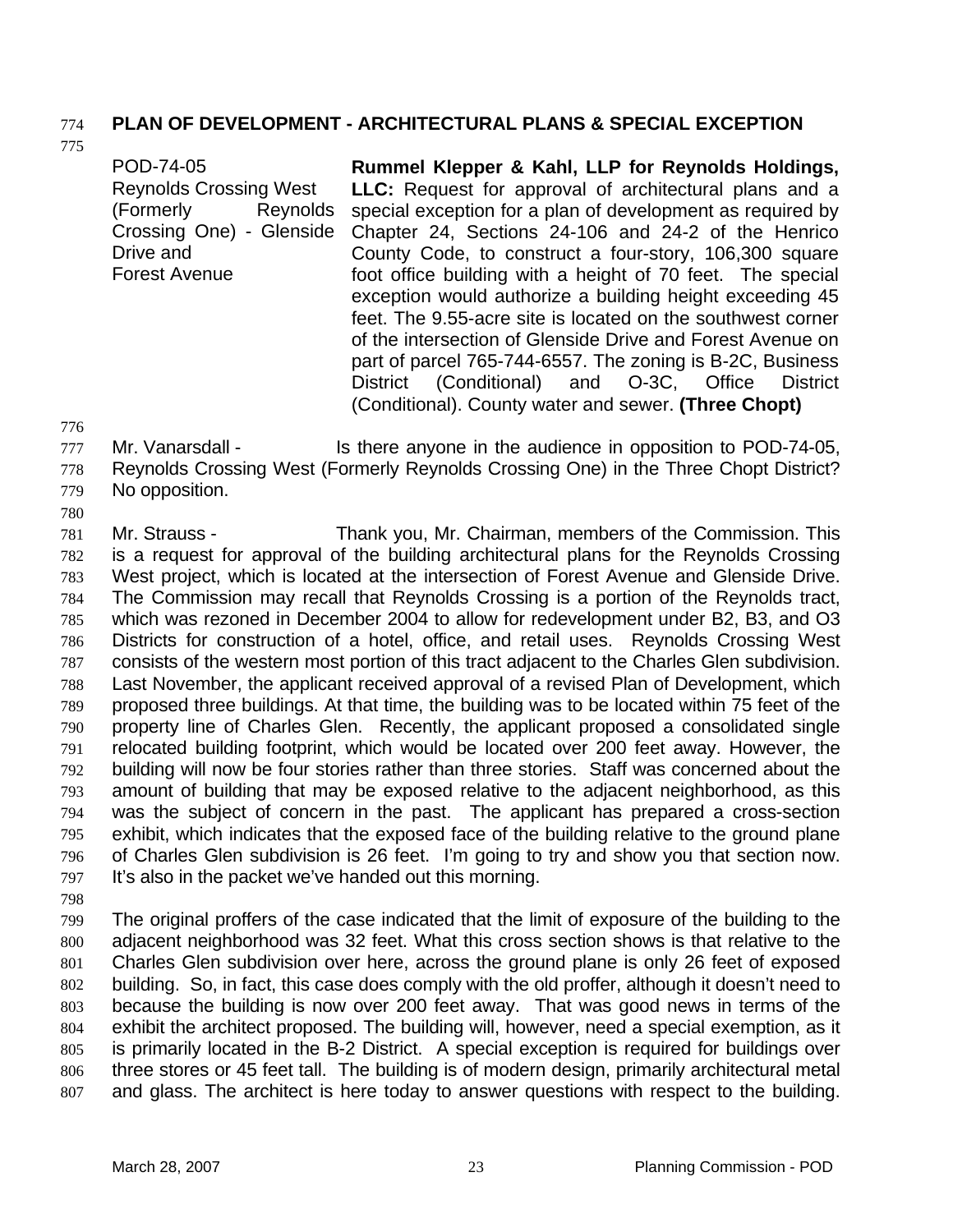Staff is aware that there are still some concerns from the neighborhood regarding the amount of landscaping in the buffer area. You may recall last fall we approved a Phase 1 landscape plan to install the first phase of buffering, and previous to that, we approved an 8-foot screen wall, which is part of the original zoning case. Those are now installed. There are some additional questions the neighborhood has about additional buffering. Today is not a landscape plan; it's a building plan only. We're going to come back to the Commission as soon as the landscaping plan is prepared and we'll be talking about landscaping here in the future. With that, I'll be happy to answer any questions you may have. 808 809 810 811 812 813 814 815 816 817 818 819 820 821 822 823 824 825 826 827 828 829 830 831 832 833 834 835 836 837 838 839 840 841 842 843 844 845 846 847 848 849 850 851 852 853 Mr. Vanarsdall - Any questions for Mr. Strauss by a Commission member? Mrs. Jones - Yes, I do. Mr. Strauss, have you heard from the neighborhood as to the proposed height? Mr. Strauss - I know there was a neighborhood meeting. Primarily, most of our discussions, honestly, were landscaping issues. I didn't get that they had any concern about the height. Mrs. Jones - With the way in which this building is situated and the visual affect, you feel that this is not going to be overly intrusive on Charles Glen. Mr. Strauss - Staff doesn't and I discussed that in e-mails with the two representatives of the Charles Glen neighborhood. The exhibit indicated that there was not—It sounds like adding a story is adding a lot, but the building is actually depressed eight feet further into the ground plane, and with the screen we have, I don't think that that's a concern. We do have a representative from the neighborhood who could speak to that as well. Mrs. Jones - The neighborhood's been very involved and that's been a wonderful thing for this project, so I just want to make sure that they are well aware of what's happening. Mr. Thornton - The Mr. Chairman, I believe the sound needs to be turned up a little bit, if you'd be so kind. Maybe persons in the office down there could turn the sound system up a little bit. Mr. Strauss - Are you all hearing me here? Mr. Silber - Can we adjust the sound in the back? Okay. Mr. Strauss, maybe if you can just pull the microphone towards you a little bit. Mr. Strauss - How's that? Mrs. Jones - I would like to make sure that the neighborhood is fine with the height of this building and the revised plan.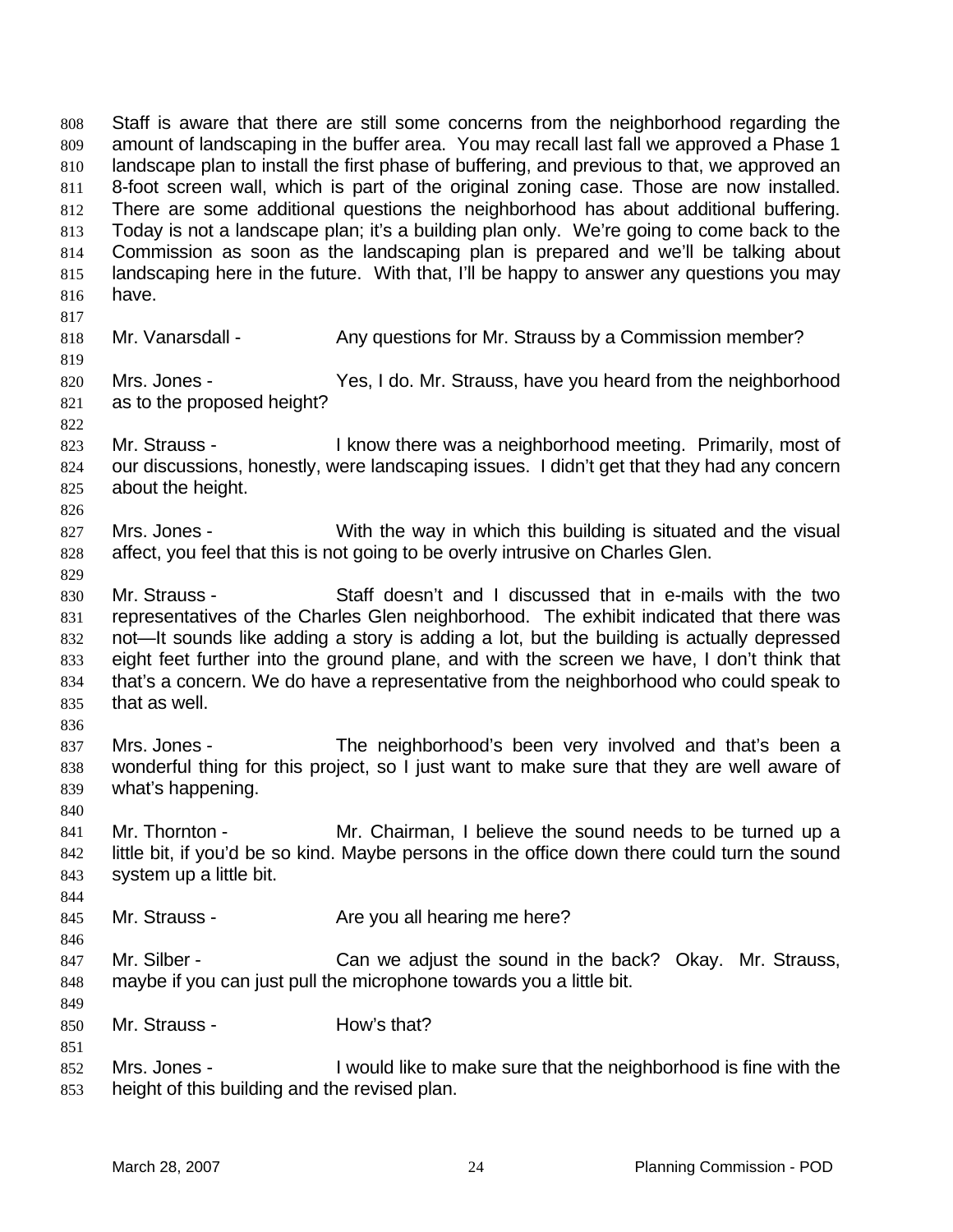Mr. Vanarsdall - Anybody from the neighborhood here? Come on down and state your name. You've been here before. Glad to have you again. 854 855 856 857 858 859 860 861 862 863 864 865 866 867 868 869 870 871 872 873 874 875 876 877 878 879 880 881 882 883 884 885 886 887 888 889 890 891 892 893 894 895 896 897 898 899 Ms. Kuester - I'm Courtney Kuester. I'm the head of the steering committee for Charles Glen. We have discussed the height with the neighbors who sit along the wall that separates them from this building. They are fine with it after speaking to Mr. Strauss about them setting the building down slightly lower and it being further away from the neighborhood. Mrs. Jones - Ckay. I needed to know that. Thank you. Mr. Vanarsdall - All right, thank you. We're going to need a motion on this. Mr. Archer - All right, Mr. Chairman. I will move for approval of POD-74-05 Reynolds Crossing West (Formerly Reynolds Crossing One) subject to the plan annotations, and the addendum contains some additional conditions in addition to the one that's shown on the plan, so as Mr. Strauss indicated, 9 amended, 24, 25, 26, 27, 28, 29, 30, and 31. Mrs. Jones - Second. Mr. Vanarsdall - How about the special exception? Mr. Archer - Is that required for this one or the next one? Mr. Silber - This one as well, sir. Mr. Archer - Okay. You want to do this motion first and then I'll come back? Mr. Silber - This is a motion by Mr. Archer and was there a second? Mrs. Jones - Mmm-hmm. Mr. Silber - Mrs. Jones? Okay, thank you. Mr. Vanarsdall - Motion by Mr. Archer and seconded by Mrs. Jones. All in favor say aye. All opposed say no. The motion carries Mr. Archer - Then I will move for the special exception for building heights. Mrs. Jones - Second. Mr. Vanarsdall - Motion made by Mr. Archer and seconded by Mrs. Jones. All in favor say aye. All opposed say no. The motion carries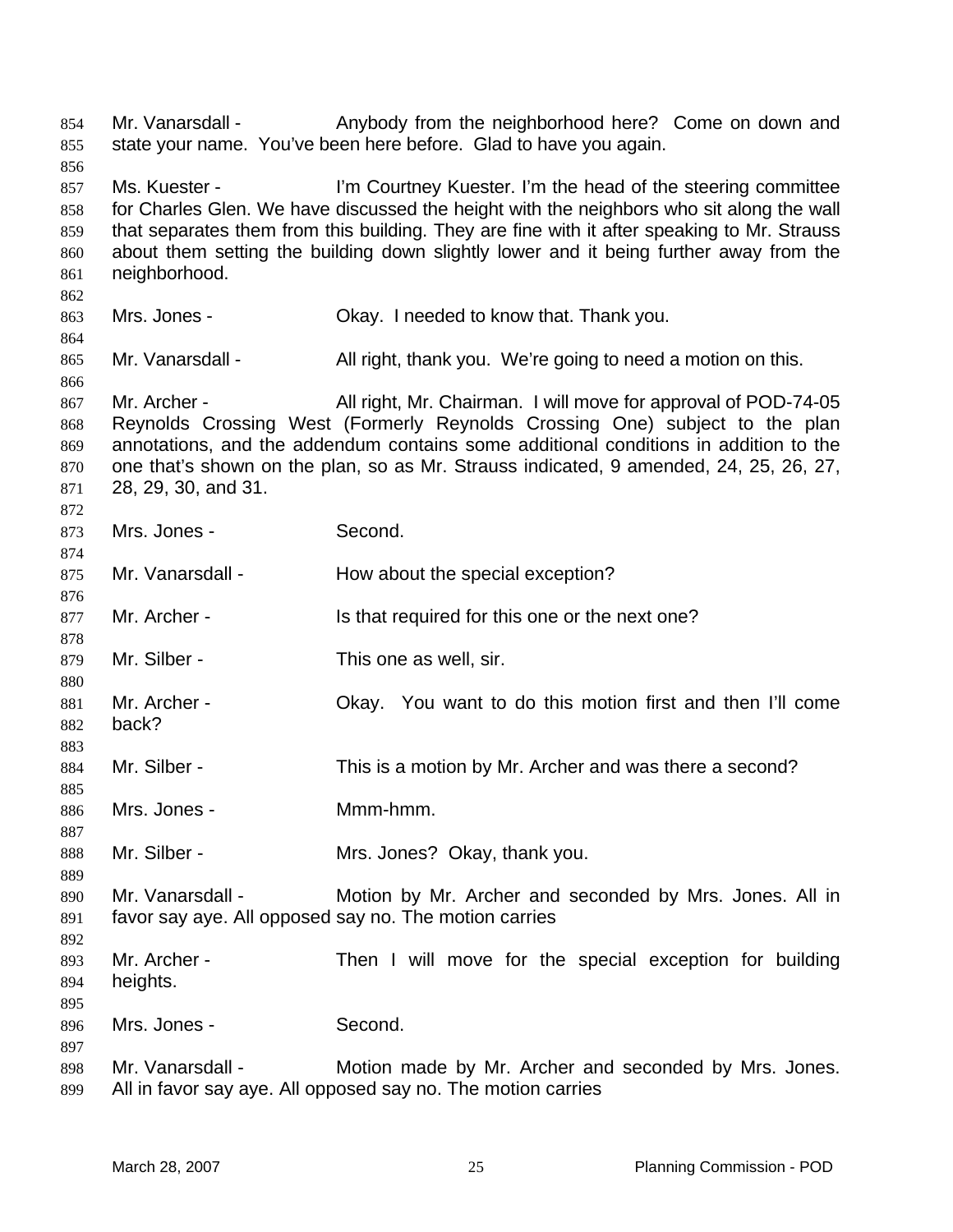- The Planning Commission approved the building height special exception for POD-74- 05 Reynolds Crossing West (Formerly Reynolds Crossing One). 900 901
- 902

- 903 904 905 906 The Planning Commission approved the revised architectural plans for POD-74-05, Reynolds Crossing West (Formerly Reynolds Crossing One) subject to the standard conditions attached to these minutes for developments of this type and the following additional conditions:
- 908 909 910 9. **AMENDED** - A detailed landscaping plan shall be submitted to the Department of Planning for review and Planning Commission approval prior to the issuance of any occupancy permits.
- 911 912 913 914 915 24. The easements for drainage and utilities as shown on approved plans shall be granted to the County in a form acceptable to the County Attorney prior to any occupancy permits being issued. The easement plats and any other required information shall be submitted to the County Real Property Agent at least sixty (60) days prior to requesting occupancy permits.
- 916 917 918 919 920 25. The limits and elevations of the 100-year frequency flood shall be conspicuously noted on the plan "Limits of 100 Year Floodplain." In addition, the delineated 100-year floodplain must be labeled "Variable Width Drainage and Utility Easement." The easement shall be granted to the County prior to the issuance of any occupancy permits.
- 921 922 26. The developer shall provide fire hydrants as required by the Department of Public Utilities and Division of Fire.
- 923 924 27. The proffers approved as a part of zoning case C-13C-07 shall be incorporated in this approval.
- 925 926 927 28. Any necessary off-site drainage and/or water and sewer easements must be obtained in a form acceptable to the County Attorney prior to final approval of the construction plans.
- 928 929 29. Storm water retention, based on the 50-10 concept, shall be incorporated into the drainage plans.
- 930 931 932 30. Insurance Services Office (ISO) calculations must be included with the plans and contracts and must be approved by the Department of Public Utilities prior to the issuance of a building permit.
- 933 934 935 936 937 31. The location of all existing and proposed utility and mechanical equipment (including HVAC units, electric meters, junction and accessory boxes, transformers, and generators) shall be identified on the landscape plans. All equipment shall be screened by such measures as determined appropriate by the Director of Planning or the Planning Commission at the time of plan approval**.**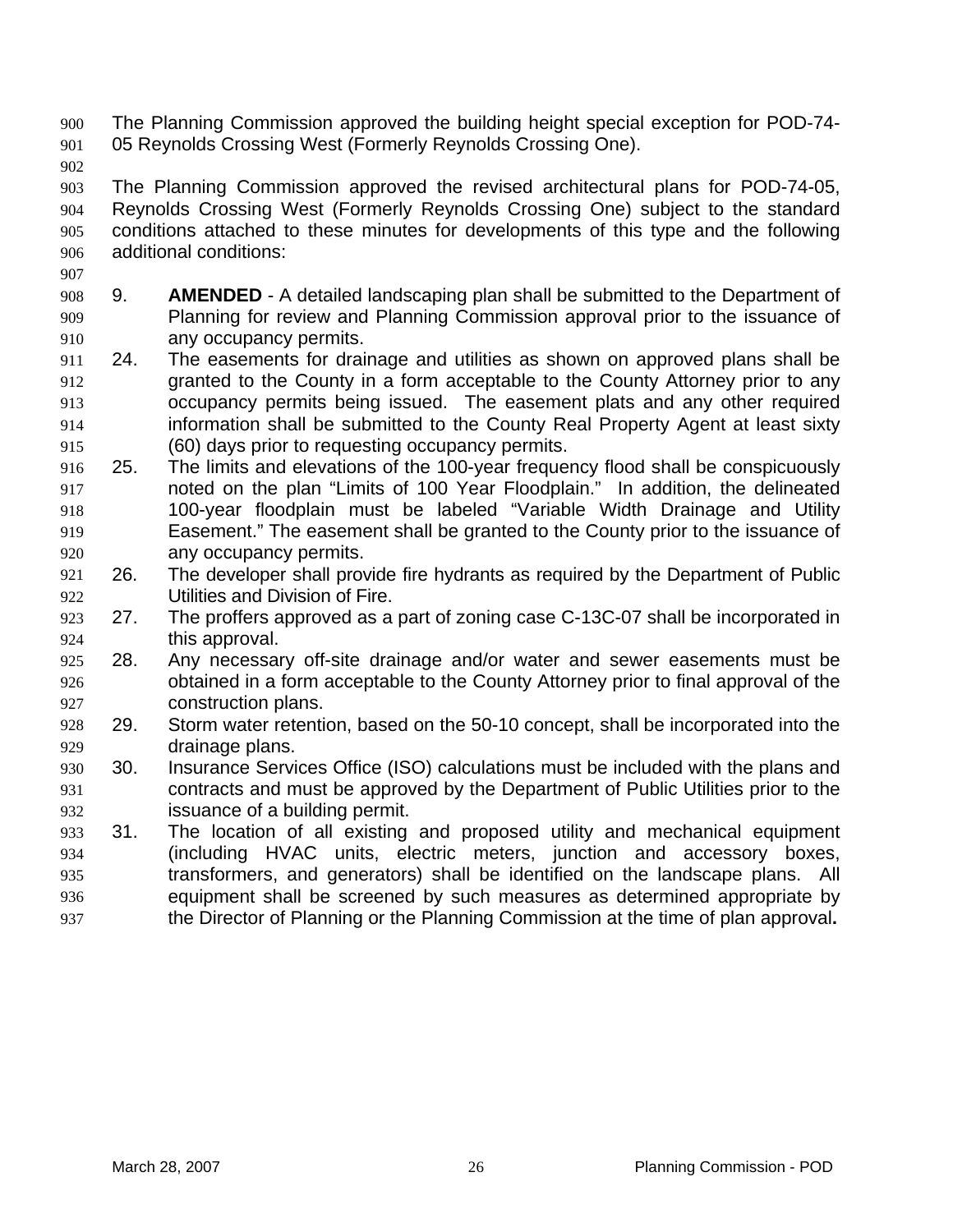### 938 **PLAN OF DEVELOPMENT, SPECIAL EXCEPTION & TRANSITIONAL BUFFER DEVIATION**

### 939 940

POD-13-07 Reynolds Office Building @ Reynolds Crossing – Forest Avenue

**Vanasse, Hangen, Brustlin, Inc. for Reynolds Holdings, LLC and Clear Springs Development, LLC:**  Request for approval of a plan of development, special exception and transitional buffer deviation, as required by Chapter 24, Sections 24-106, 24-2 and 24-106.2 of the Henrico County Code, to construct a seven-story, 206,233 square foot office building with a height of 100.33 feet. The special exception would authorize a building height exceeding 45 feet. The 8.43-acre site is located on W. Broad Street (U.S. Route 250) on parcel 766-745-8230 and part of parcels 766-744-5757, 767-744-3162 and 767- 745-5402. The zoning is B-2C, Business District (Conditional), O-3C, Office District (Conditional) and M-1, Light Industrial District. County water and sewer. **(Three Chopt)** 

941

942 943 944 Mr. Vanarsdall - Is there anyone in the audience in opposition to POD-13-07, Reynolds Office Building @ Reynolds Crossing West, in the Three Chopt District? No opposition.

945

946 947 948 949 950 951 952 Mr. Strauss - Thank you Mr. Chairman, members of the Commission. This proposal is for a new seven-story office building for the Reynolds tract to be located behind the general office building, referred to by some as the old Alcoa building. The site is to be located on Forest Avenue across from the Phillip Morris site. It's zoned O-3, M-1, and B-2. The applicant is requesting approval of the architectural plans for the sevenstory building, which is in the B-2 District and requires a special exception for height over 45 feet. They are also requesting approval of the Plan of Development.

953

954 955 956 957 958 959 960 961 962 963 964 The Commission may recall that the Reynolds tract was recently the subject of rezoning to allow for proffer amendments of the original case, some of which are necessary to allow for an aggressive construction program to meet the tenant requirements of future development on this site. The various agencies are all recommending approval of the Plan of Development. Staff is recommending approval of the transitional buffer deviation between the B-2 and O-3 portions of the property, as the project is being developed under one site plan and a buffer between these districts for office use is not applicable. The applicant's architect is here today to answer questions regarding building height and design. With that, staff is recommending approval of this case in accordance with the revised condition in your amendment this morning. I'll be happy to answer any questions you may have.

966 967 Mr. Vanarsdall - Any questions for Mr. Strauss by Commission members? Mr. Archer? Can you unscramble this one?

968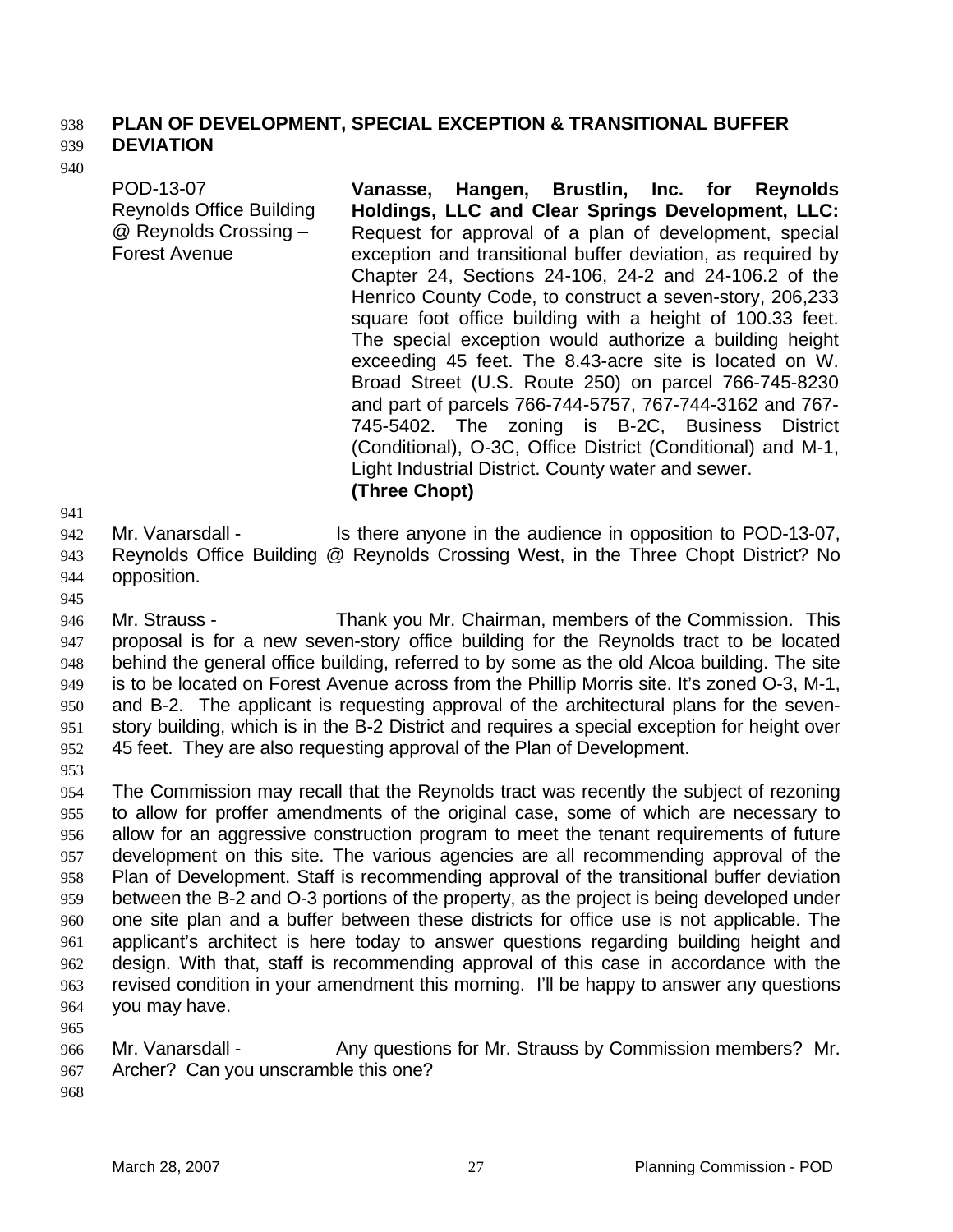Mr. Archer - Think so. Mr. Reynolds, would you want to speak to this? I thought you might. Don't want you to have to if you don't want to. 969 970 971 972 973 974 975 976 977 978 979 980 981 982 983 984 985 986 987 988 989 990 991 992 993 994 995 996 997 998 999 1000 1001 1002 1003 1004 1005 1006 1007 1008 1009 1010 1011 1012 1013 Mr. Vanarsdall - What we have is a POD, a special exception, and transitional buffer. Mr. Archer - Can we do the special exception and transitional in one motion? Mr. Silber - I think we can do them in one if you make mention of it. Mr. Archer - Well, let's do that part first, then. I move to approve the special exception and the transitional buffer associated with POD-13-07, Reynolds Office Building @ Reynolds Crossing. Mrs. Jones - Second. Mr. Vanarsdall - Motion made by Mr. Archer and seconded by Mrs. Jones. All in favor say aye. All opposed say no. The motion carries. The Planning Commission approved the special exception and transitional buffer associated with POD-13-07, Reynolds Office Building @ Reynolds Crossing in the Three Chopt District. Mr. Archer - Then I will move for approval of POD-13-07, Reynolds Office Building @ Reynolds Crossing, subject to the standard conditions for developments of this type, the annotations on the plans, and the additional conditions 24 through 33 with the revised #28 as shown on the addendum. Mrs. Jones - Second. Mr. Vanarsdall - Motion made by Mr. Archer and seconded by Mrs. Jones. All in favor say aye. All opposed say no. The motion carries Thank you, Mr. Strauss. Mr. Strauss - Thank you. The Planning Commission approved POD-13-07, Reynolds Office Building @ Reynolds Crossing, subject to the annotations on the plans, the standard conditions attached to these minutes for developments of this type, and the following additional conditions: 24. The easements for drainage and utilities as shown on approved plans shall be granted to the County in a form acceptable to the County Attorney prior to any occupancy permits being issued. The easement plats and any other required information shall be submitted to the County Real Property Agent at least sixty (60) days prior to requesting occupancy permits.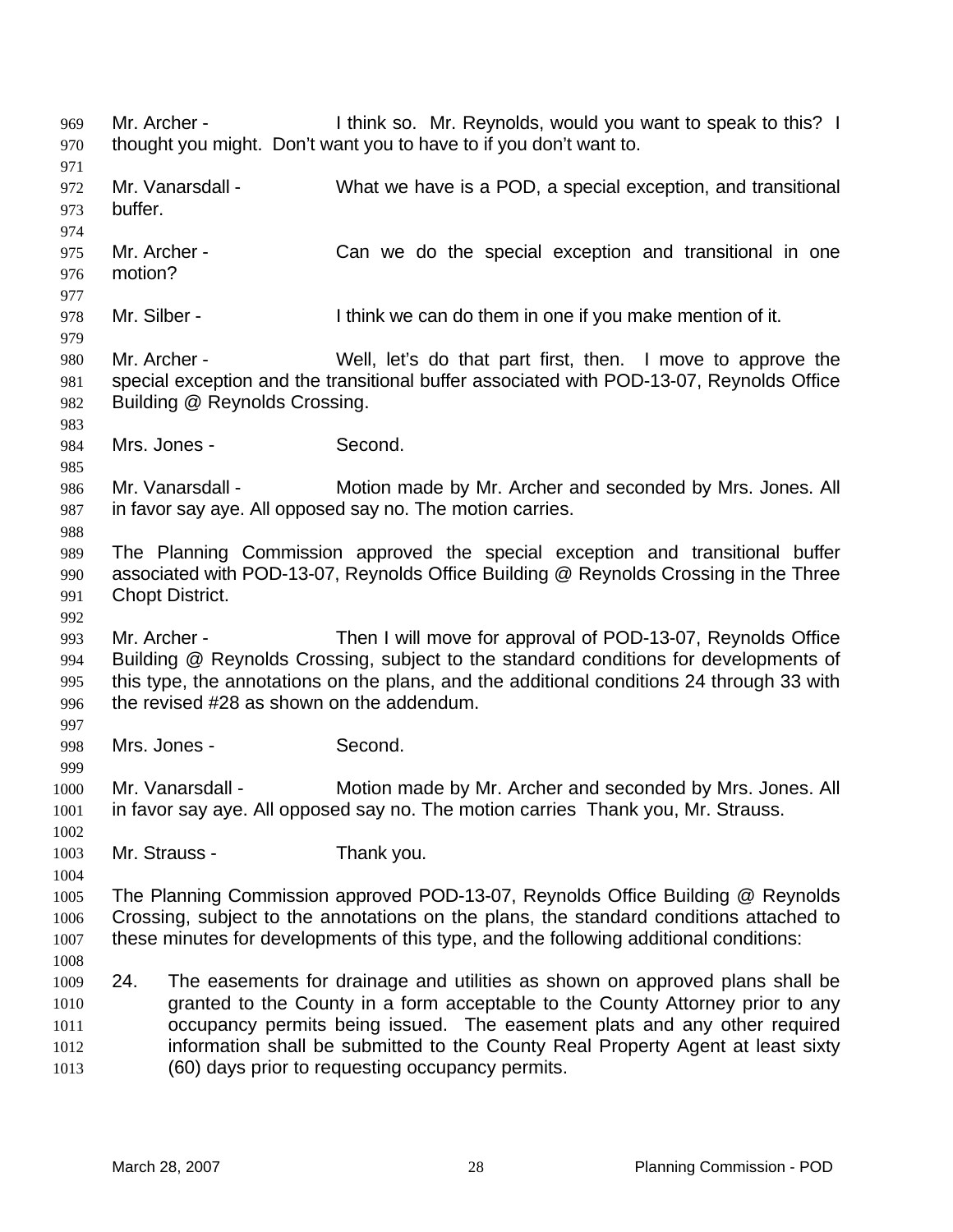- 25. The limits and elevations of the 100-year frequency flood shall be conspicuously noted on the plan "Limits of 100 Year Floodplain." In addition, the delineated 100-year floodplain must be labeled "Variable Width Drainage and Utility Easement." The easement shall be granted to the County prior to the issuance of any occupancy permits. 1014 1015 1016 1017 1018
- 1019 1020 26. The entrances and drainage facilities on Interstate 64 shall be approved by the Virginia Department of Transportation and the County.
- 1021 1022 27. The developer shall provide fire hydrants as required by the Department of Public Utilities and Division of Fire.
- 1023 1024 28. The proffers approved as a part of zoning case C-13C-07 shall be incorporated in this approval.
- 1025 1026 28. The proffers approved as a part of zoning case C-22C-04 and C-86C-89 shall be incorporated in this approval.
- 1027 1028 1029 29. Any necessary off-site drainage and/or water and sewer easements must be obtained in a form acceptable to the County Attorney prior to final approval of the construction plans.
- 1030 1031 30. Storm water retention, based on the 50-10 concept, shall be incorporated into the drainage plans.
- 1032 1033 1034 31. Insurance Services Office (ISO) calculations must be included with the plans and contracts and must be approved by the Department of Public Utilities prior to the issuance of a building permit.
- 1035 1036 1037 32. Evidence of a joint ingress/egress and maintenance agreement must be submitted to the Department of Planning and approved prior to issuance of a certificate of occupancy for this development.
- 1038 1039 1040 1041 1042 33. The location of all existing and proposed utility and mechanical equipment (including HVAC units, electric meters, junction and accessory boxes, transformers, and generators) shall be identified on the landscape plans. All equipment shall be screened by such measures as determined appropriate by the Director of Planning or the Planning Commission at the time of plan approval**.**
- 1043

#### 1044 **PLAN OF DEVELOPMENT**

1045

POD-15-07 McDonald's @ Staples Mill Road and Bremner Boulevard (POD-81-75 Revised)

**Carter Design for Franchise Realty Interstate Corporation:** Request for approval of a plan of development, as required by Chapter 24, Section 24-106 of the Henrico County Code, to construct a one-story, 3,900 square foot restaurant with drive-thru facilities. The 1.19-acre site is located at the southeast intersection of Staples Mill Road (U.S. Route 33) and Bremner Boulevard on parcel 772-750-9430. The zoning is B-2, Business District. County water and sewer. **(Brookland)**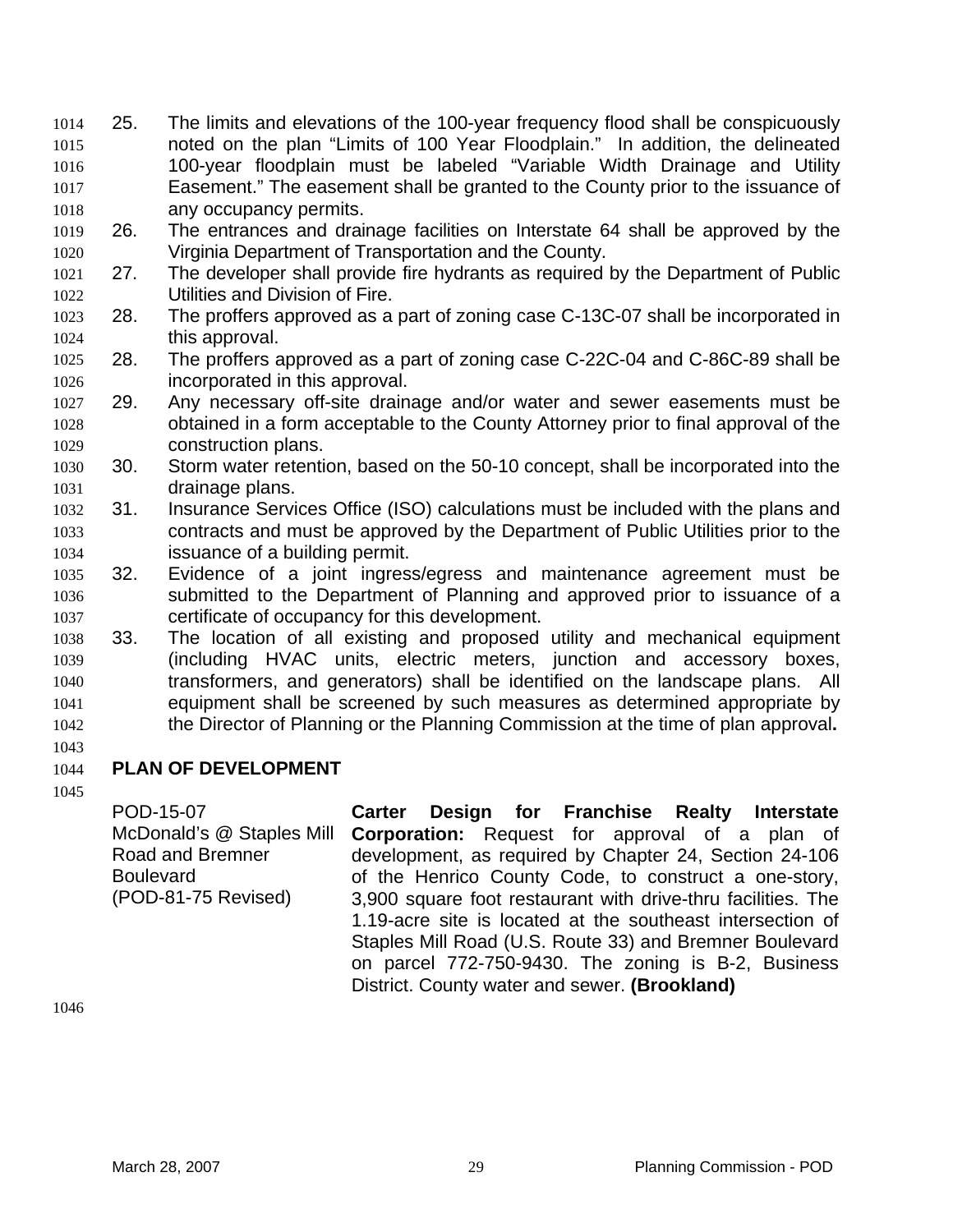Mr. Vanarsdall - Is there anyone in the audience in opposition to POD-15-07, McDonald's @ Staples Mill Road and Bremner Boulevard (POD-81-75 Revised) in the Brookland District? No opposition. Are we having changing of the guards back there or something? Matt, how are you doing? 1047 1048 1049 1050

1052 1053 1054 1055 1056 1057 1058 1059 1060 1061 1062 1063 1064 1065 1066 1067 1068 Mr. Ward - Great. How are you doing? Good morning, Mr. Chairman members of the Planning Commission. I'm presenting POD-15-07. This is a McDonald's redevelopment located at the southeast corner of Staples Mills and Bremner Boulevard. A waiver of time limits is required for this revised plan. Staff has included the revised plan in the addendum, along with the building elevations in the slide show. The revised plan shows the placement of the two parking islands that were requested by the Traffic Engineer and the Planning Department. The one island closest to the building separates the loading area from the handicapped spaces, and the second island, located on the northwestern side of the site, eliminates a paved striped area in the parking lot. The color rendering of the building is comprised mostly of brick. Staff has recommended different colors for the awnings to be used here, but the applicant is proposing yellow and striped awnings. The applicant has agreed to conditions as noted in your addendum on page 6, numbers 34 and 35. These conditions will require all exposed utility and mechanical equipment, including junction boxes, be painted to match the building and will prohibit painting of any brick on the building in the future. At this time, staff can recommend approval subject to the revised plans, standard comments, and any additional conditions as noted in the addendum.

1069

1051

1070 1071 1072 Mr. Vanarsdall - Any questions for Mr. Ward by Commission members? I don't need to hear from the applicant unless you all do. I see Michelle Carter is in the audience. Thank you, Matt.

1073

1075

1074

## Mr. Ward - The You're welcome

1076 1077 1078 1079 1080 1081 1082 1083 1084 1085 1086 1087 1088 1089 1090 1091 1092 Mr. Vanarsdall - Is anyone here from McDonald's? I'll tell you one thing, I don't know that anymore is needed to be shown for this one. I am so tickled about that. I recommend approval of POD-15-07 McDonald's @ Staples Mill Road and Bremner Boulevard (POD-81-75 Revised) subject to standard conditions of developments of this type and the following additional conditions. I want to add #9 amended and #11 amended, and then we have 24 through 35, and 34 has been revised. This is something new that some of the rest of the Commissioners may want to have in theirs. I've always been after this in mine. The new wording in it says, "All building mounted equipment shall be painted to match the building and screened." I went over and looked at the new McDonald's at Virginia Center Commons and it didn't have the electrical boxes and everything that stuck out like a sore thumb. Just happens to be one of mine, whatever you call it. Therefore, #34 is revised and #35 is added, "Any building area that is constructed of brick shall not be painted at any time." Mrs. Jones wasn't with us at the time, but Mr. Archer was. We had a lot of pretty McDonald's restaurants in the area and they were all brick and nice, and all of a sudden overnight they were painted white. It looked like a red, white, and blue flag, which there's nothing wrong with that as patriotic in our flag, but it didn't look right on McDonald's. That's why we have, "Any building area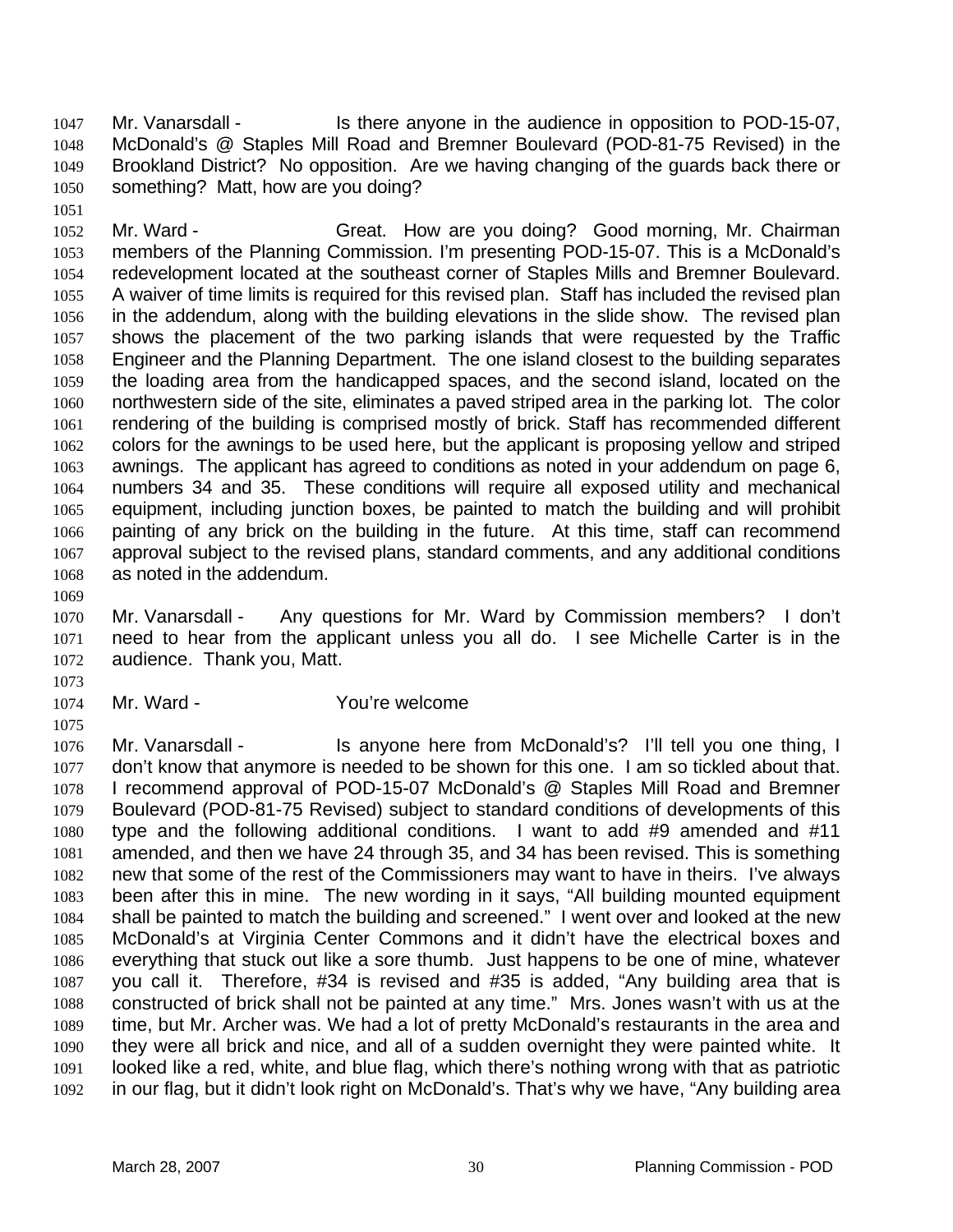- that is constructed of brick shall not be painted at any time." With that, that's the end of my motion. 1093 1094
- 1095
- 1096 Mrs. Jones - Second.
- 1097

1098 1099 Mr. Vanarsdall - Motion made by Mr. Vanarsdall and seconded by Mrs. Jones. All in favor say aye. All opposed say no. The motion carries

1100

1105

1101 1102 1103 1104 The Planning Commission approved POD-15-07, McDonald's @ Staples Mill Road and Bremner Boulevard (POD-81-75 Revised), subject to the annotations on the plans, the standard conditions attached to these minutes for developments of this type, and the following additional conditions:

- 1106 1107 1108 9. **AMENDED** - A detailed landscaping plan shall be submitted to the Department of Planning for review and Planning Commission approval prior to the issuance of any occupancy permits.
- 1109 1110 1111 1112 11. **AMENDED** - Prior to the installation of the site lighting equipment, a plan including depictions of light spread and intensity diagrams, and fixture and specifications and mounting height details shall be submitted for Department of Planning review and Planning Commission approval.
- 1113 1114 1115 1116 1117 24. The easements for drainage and utilities as shown on approved plans shall be granted to the County in a form acceptable to the County Attorney prior to any occupancy permits being issued. The easement plats and any other required information shall be submitted to the County Real Property Agent at least sixty (60) days prior to requesting occupancy permits.
- 1118 1119 25. The entrances and drainage facilities on U. S. Route 33 shall be approved by the Virginia Department of Transportation and the County.
- 1120 1121 1122 1123 26. A notice of completion form, certifying that the requirements of the Virginia Department of Transportation entrances permit have been completed, shall be submitted to the Department of Planning prior to any occupancy permits being issued.
- 1124 1125 27. The developer shall provide fire hydrants as required by the Department of Public Utilities and Division of Fire.
- 1126 28. Outside storage shall not be permitted.
- 1127 1128 1129 1130 1131 1132 29. The developer shall install an adequate restaurant ventilating and exhaust system to minimize smoke, odors, and grease vapors. The plans and specifications shall be included with the building permit application for review and approval. If, in the opinion of the County, the type system provided is not effective, the Commission retains the rights to review and direct the type of system to be used.
- 1133 1134 1135 30. Deviations from County standards for pavement, curb or curb and gutter design shall be approved by the County Engineer prior to final approval of the construction plans by the Department of Public Works.
- 1136 1137 31. The loading areas shall be subject to the requirements of Chapter 24, Section 24-97(b) of the Henrico County Code.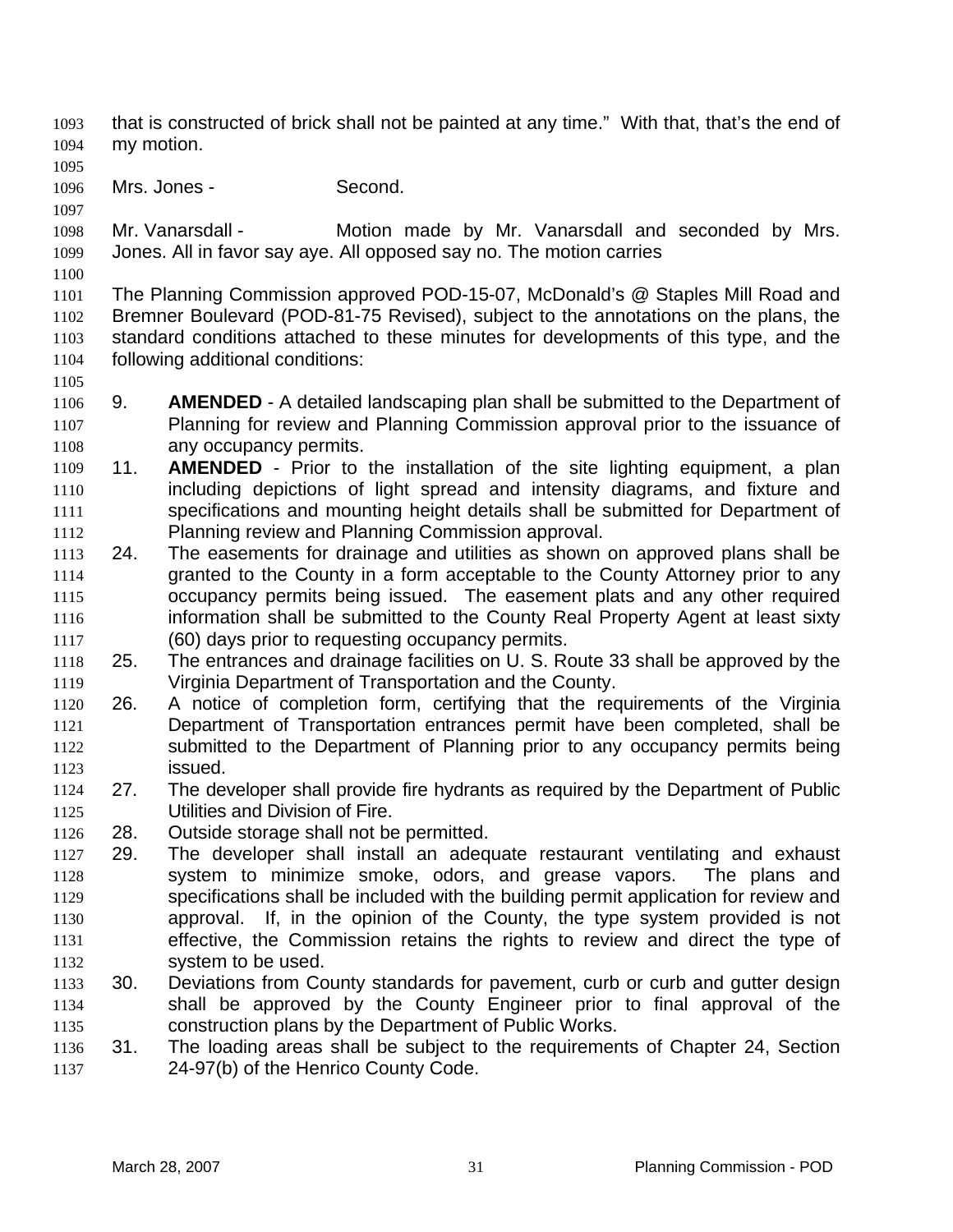- 32. In the event of any traffic backup which blocks the public right-of-way as a result of congestion caused by the drive-up delivery facilities, the owner/occupant shall close the drive-up delivery facilities until a solution can be designed to prevent traffic backup. 1138 1139 1140 1141
- 1142 1143 1144 33. Insurance Services Office (ISO) calculations must be included with the plans and contracts and must be approved by the Department of Public Utilities prior to the issuance of a building permit.
- 1145 1146 1147 1148 1149 1150 34. The location of all existing and proposed utility and mechanical equipment (including HVAC units, electric meters, junction and accessory boxes, transformers, and generators) shall be identified on the landscape plans. All building mounted equipment shall be painted to match the building and screened by such measures as determined appropriate by the Director of Planning or the Planning Commission at the time of plan approval**.**
- 1151 35. Any building area that is constructed of brick shall not be painted at any time.
- 1153 **PLAN OF DEVELOPMENT – ARCHITECTURALS (Buildings A9, A10 and P3)**
- 1154

1152

POD-42-06 West Broad Village – Architecturals (Buildings A9, A10 and P3) W. Broad St./Three Chopt Road

**Timmons Group and Antunovich Associates for West Broad Village, LLS, West Broad Village II, LLC and Unicorp National Developments, Inc.:** Request for approval of architectural plans, as required by Chapter 24, Section 24-106 of the Henrico County Code, to construct a four-story, 57,800 square foot retail/office building (A9), a five-story, 102,000 square foot retail/hotel building with 135 rooms (A10) and a four-level, 435 space, parking garage (P3) in an urban mixed use development. The 115.04-acre site is located along the south line of W. Broad Street (U. S. Route 250), the north line of Three Chopt Road, and the east line of the future John Rolfe Parkway on parcel 742-760-7866. The zoning is UMUC, Urban Mixed Use District (Conditional) and WBSO, West Broad Street Overlay District. County water and sewer. **(Three Chopt)** 

1155

1159

1156 1157 1158 Mr. Vanarsdall - Is there anyone in the audience in opposition to POD-42-06 West Broad Village – Architecturals (Buildings A9, A10 and P3) in the Three Chopt District? No opposition. Good morning, Kevin.

1160 1161 1162 1163 1164 1165 1166 1167 Mr. Wilhite - Good morning Commission members. The package of architectural plans before you now is very similar in concept to what was approved last month. The retail/office/hotel portion of the block is facing the south line. It's on the south line of the main east/west commercial street in the West Broad Village development. In the rendering that you see before you, the hotel occupies the right-hand half of this building, which is the western part of the block. The eastern part of the block is the office space. All of that is on the upper floors, above the retail and restaurant uses. The parking garage occupies the middle of the block behind the façade of buildings that you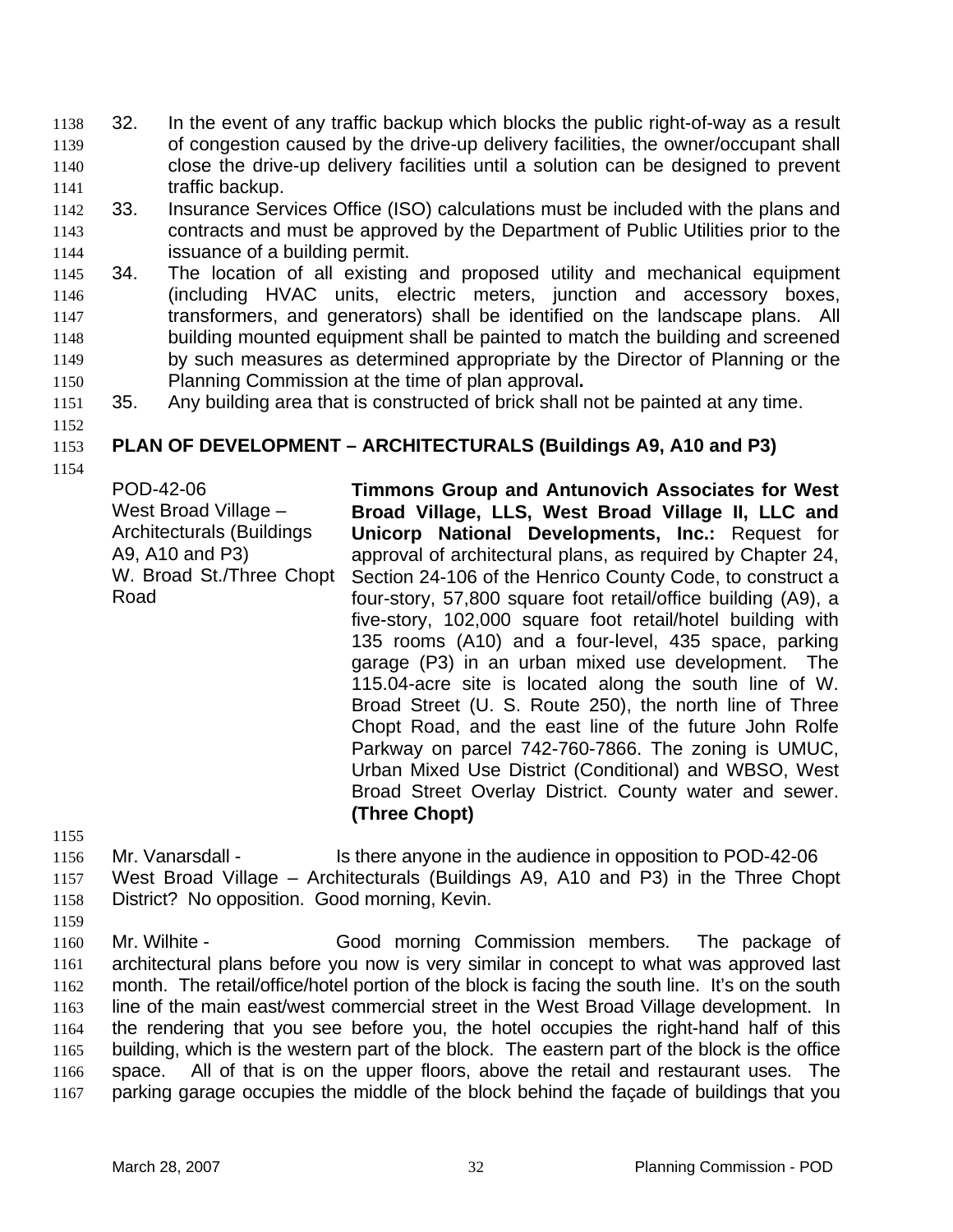see on the rendering. As in the plan from last month, you can see at the bottom the parking deck has a streetscape façade, as we've seen in previous blocks. As in the block that was approved last month, there will be a row of residential townhouse units in front of that on the south side of this block. One of the staff's annotations on the plan refers to signage and lighting not being part of this approval. This includes the proposed light strips on the hotel, which is going to be an aloft hotel. That is being removed from the plan. Staff's recommendation does not include those. The applicant is aware of that and is in agreement. Staff can recommend approval of this set of architectural plans. 1168 1169 1170 1171 1172 1173 1174 1175 1176

- 1177 1178 Mr. Vanarsdall - Any questions by Commission members? Okay. Do we need to hear from the applicant?
- 1180 Mr. Archer - I don't believe so, Mr. Chairman.
- 1182 Mr. Vanarsdall - All right. I'll entertain a motion.

1184 1185 1186 Mr. Archer - With that, I will move for approval for POD-42-06, West Broad Village – Architecturals (Buildings A9, A10 and P3) subject to the plan annotations and staff recommendation.

1188 Mrs. Jones - Second

1190 1191 Mr. Vanarsdall - Motion made by Mr. Archer and seconded by Mrs. Jones. All in favor say aye. All opposed say no. The motion carries

1192

1179

1181

1183

1187

1189

1193 1194 1195 1196 The Planning Commission approved the revised architectural plans for POD-42-06, West Broad Village – Architecturals (Buildings A9, A10 and P3), subject to the standard conditions attached to these minutes for developments of this type and the additional conditions on the original plans.

1197 1198 **SUBDIVISION** 

> SUB-21-07 Barrington West (March 2007 Plan) 2843 Oak Point Lane

1199

**Michael E. Doczi & Associates, PLLC for Barrington Development, Inc.:** The 1.37-acre site proposed for a subdivision of 1 single-family home is located on the west line of Oak Point Lane approximately 1,200 feet north of the intersection of Church Road and Oak Point Lane on parcel 740-757-1953. The zoning is R-3, One-Family Residence District. County water and sewer. **(Three Chopt) 1 Lot** 

1200

1204

1201 1202 1203 Mr. Vanarsdall - Is there anyone in the audience in opposition to SUB-21-07 Barrington West (March 2007 Plan) in the Three Chopt District? No opposition. Good morning again, Ms. Goggin.

1205 1206 Ms. Goggin - Good morning again. A revised plan is being handed up to you right now. Previously, Public Works could not recommend approval due to some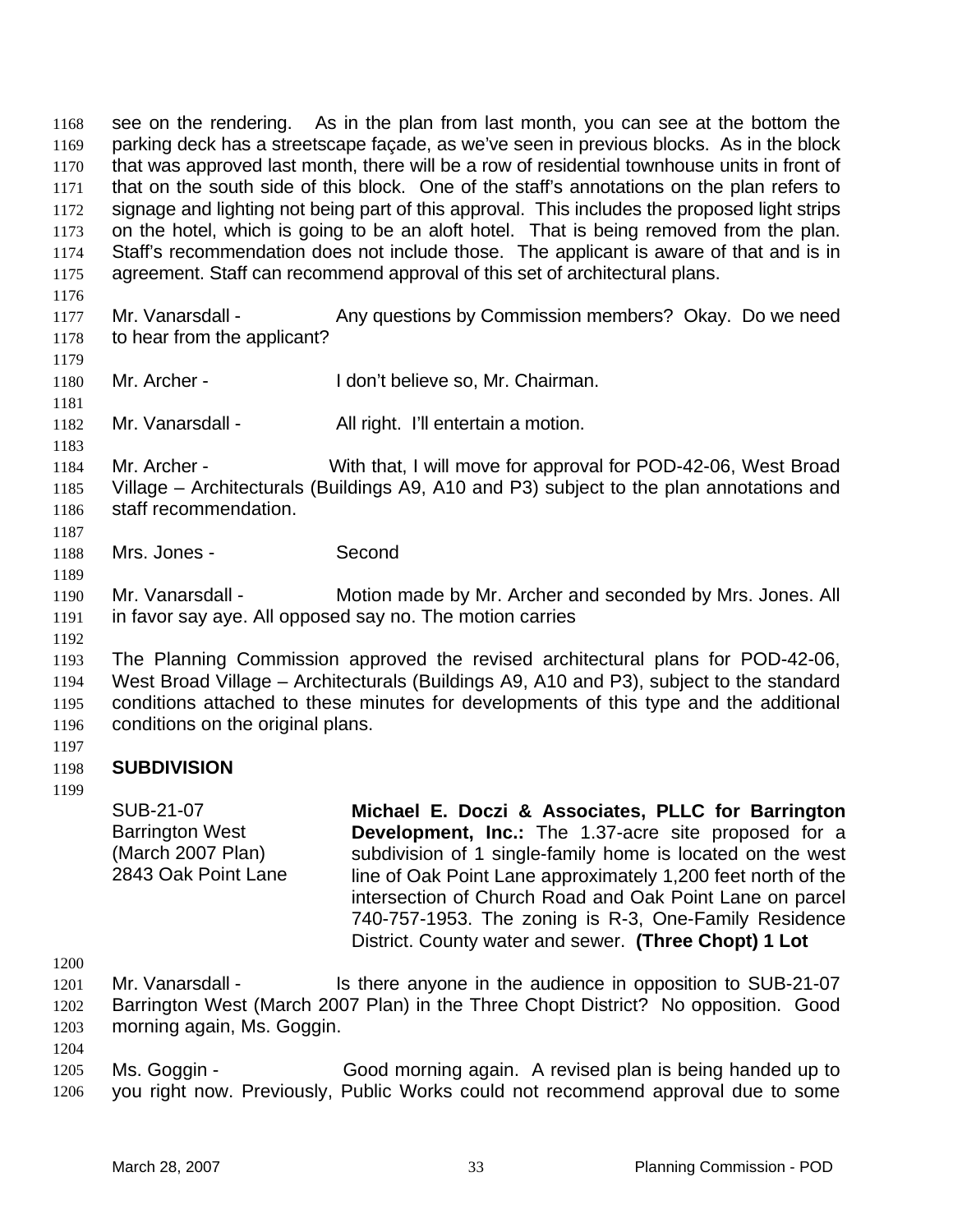wetlands concerns. Since that time, the applicant has agreed to provide the additional setbacks as requested by Public Works, which is shown on the revised plan. With that, staff can recommend approval of the revised plan with the standard conditions for subdivisions serviced by public utilities and condition #12 on page 26 in your agenda. 1207 1208 1209 1210 1211

| 1411         |     |                       |                                                                                            |
|--------------|-----|-----------------------|--------------------------------------------------------------------------------------------|
| 1212         |     | Mr. Vanarsdall -      | This plan is dated today.                                                                  |
| 1213         |     |                       |                                                                                            |
| 1214         |     | Ms. Goggin -          | It was received Friday. It is an old plan that I re-annotated.                             |
| 1215         |     | It was in on time.    |                                                                                            |
| 1216         |     |                       |                                                                                            |
| 1217         |     | Mr. Vanarsdall -      | Any questions for Ms. Goggin?                                                              |
| 1218         |     |                       |                                                                                            |
| 1219         |     | Mr. Archer -          | So, there's no timing issue with this, then.                                               |
| 1220         |     |                       |                                                                                            |
| 1221         |     | Ms. Goggin -          | No time limit problem.                                                                     |
| 1222         |     |                       |                                                                                            |
| 1223         |     | Mr. Vanarsdall -      | All right.                                                                                 |
| 1224         |     |                       |                                                                                            |
| 1225         |     | Mr. Archer -          | Mr. Chairman, I will move for approval of SUB-21-07,                                       |
| 1226         |     |                       | Barrington West (March 2007 Plan), subject to the standard conditions for subdivisions     |
| 1227         |     |                       | of this type and subdivisions served by public utilities, the additional condition 12, and |
| 1228         |     |                       | this revised plan, which was received last Friday.                                         |
| 1229         |     | Mrs. Jones -          | Second.                                                                                    |
| 1230<br>1231 |     |                       |                                                                                            |
| 1232         |     | Mr. Vanarsdall -      | Motion made by Mr. Archer and seconded by Mrs. Jones. All                                  |
| 1233         |     |                       | in favor say aye. All opposed say no. The motion carries Thank you, Ms. Goggin.            |
| 1234         |     |                       |                                                                                            |
| 1235         |     |                       | The Planning Commission granted conditional approval to subdivision Barrington West        |
| 1236         |     |                       | (March 2007 Plan), subject to the standard conditions attached to these minutes for        |
| 1237         |     |                       | subdivisions served by public utilities, the annotations on the plans and the following    |
| 1238         |     | additional condition: |                                                                                            |
| 1239         |     |                       |                                                                                            |
| 1240         | 12. |                       | Any necessary offsite drainage easements must be obtained prior to approval of             |
| 1241         |     |                       | the construction plan by the Department of Public Works.                                   |
| 1242         |     |                       |                                                                                            |
|              |     |                       |                                                                                            |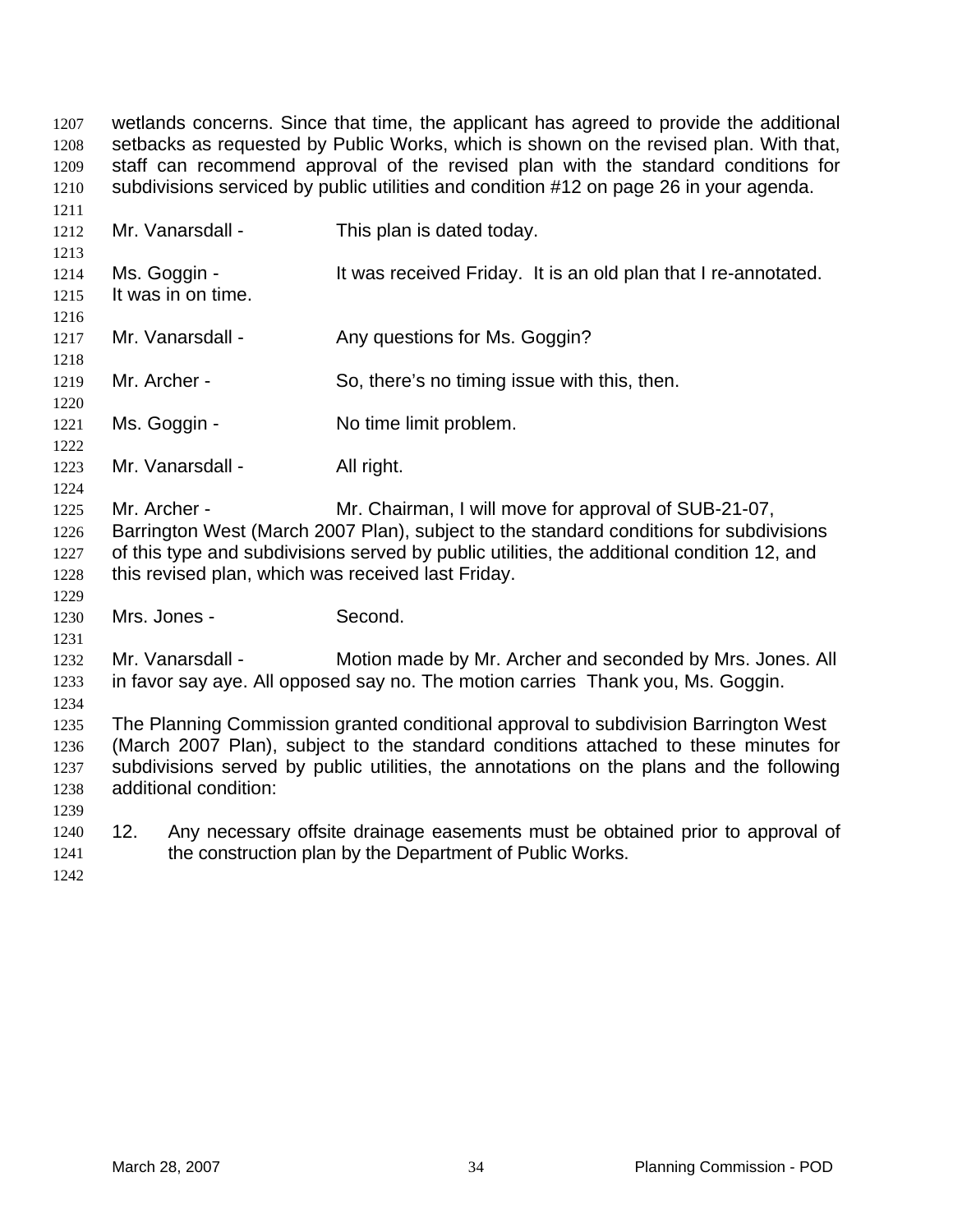#### **CONTINUATION OF CASE POD-3-07, COUNTRY INN & SUITES (POD-110-83 REVISED) 8006 W. BROAD STREET FROM PAGE 17.**  1243 1244

1245

#### 1246 **PLAN OF DEVELOPMENT (Deferred from the February 28, 2007 Meeting)**

1247

POD-3-07 Country Inn & Suites (POD-110-83 Revised) 8006 W. Broad Street **Dean E. Hawkins, ASLA for YSJ, LLC and Monument Hospitality, LLC:** Request for approval of a plan of development as required by Chapter 24, Section 24-106 of the Henrico County Code, to construct a three-story, 43,854 square foot, 74-room hotel. The 1.33-acre site is a portion of the total 2.871 acre site and located in the rear of 8006 W. Broad Street (U.S. Route 250) adjacent to Schrader Road, approximately 900 feet northwest of the intersection of Schrader and Hungary Spring Roads on part of parcel 764-752-4572. The zoning is B-3C, Business District (Conditional). County water and sewer. **(Brookland)** 

1248

- 1249 1250 1251 Mr. Vanarsdall - I have a note here that says the issue has been resolved and they have left and it can be voted upon. The note wasn't signed or dated, but I would assume that everything is all right or they would not have left the boardroom.
- 1252 1253

1254

- Mr. Silber Let's see if staff can elaborate on that.
- 1255 1256 1257 1258 1259 Mr. Greulich - Mr. Chairman, Planning Commission members, the applicant and the opposition have agreed that if this is an issue in the future, it will be resolved before the construction plans have been approved and before the CO can be granted. Staff believes that, at this point, for the Planning Commission approval, since they do already have access to a county road, that it could be voted upon for approval.
- 1260 1261 1262 1263 1264 Mrs. Jones - I have one question and I guess it may have to be for Mr. Jennings. Given the volume of traffic with the uses in this area, although the one entrance could be sufficient, is it minimally sufficient? Would it be clearly much, much better to have two ingress/egress areas, and how much of a difference is that?
- 1265 1266 1267 1268 1269 1270 Mr. Jennings - **Mike Jennings, Traffic Engineer for Henrico County.** It would be minimally sufficient if there was just the one point of access. Obviously, traffic and fire would prefer two points of access into this facility, especially with the Mega Furniture there right in the same complex. Traffic-wise, they could probably get by volume-wise out of the one entrance, but we prefer access to that with the ability to get to Shrader Road, too.
- 1271
- 1272 1273 1274 Mrs. Jones - The Muslim state of the my interpretation from your comments and the presentation that it would be in the County's best interest to urge the applicant to make sure that they have two points of ingress/egress as opposed to one.
- 1275

1276 Mr. Jennings - Yes, Mrs. Jones.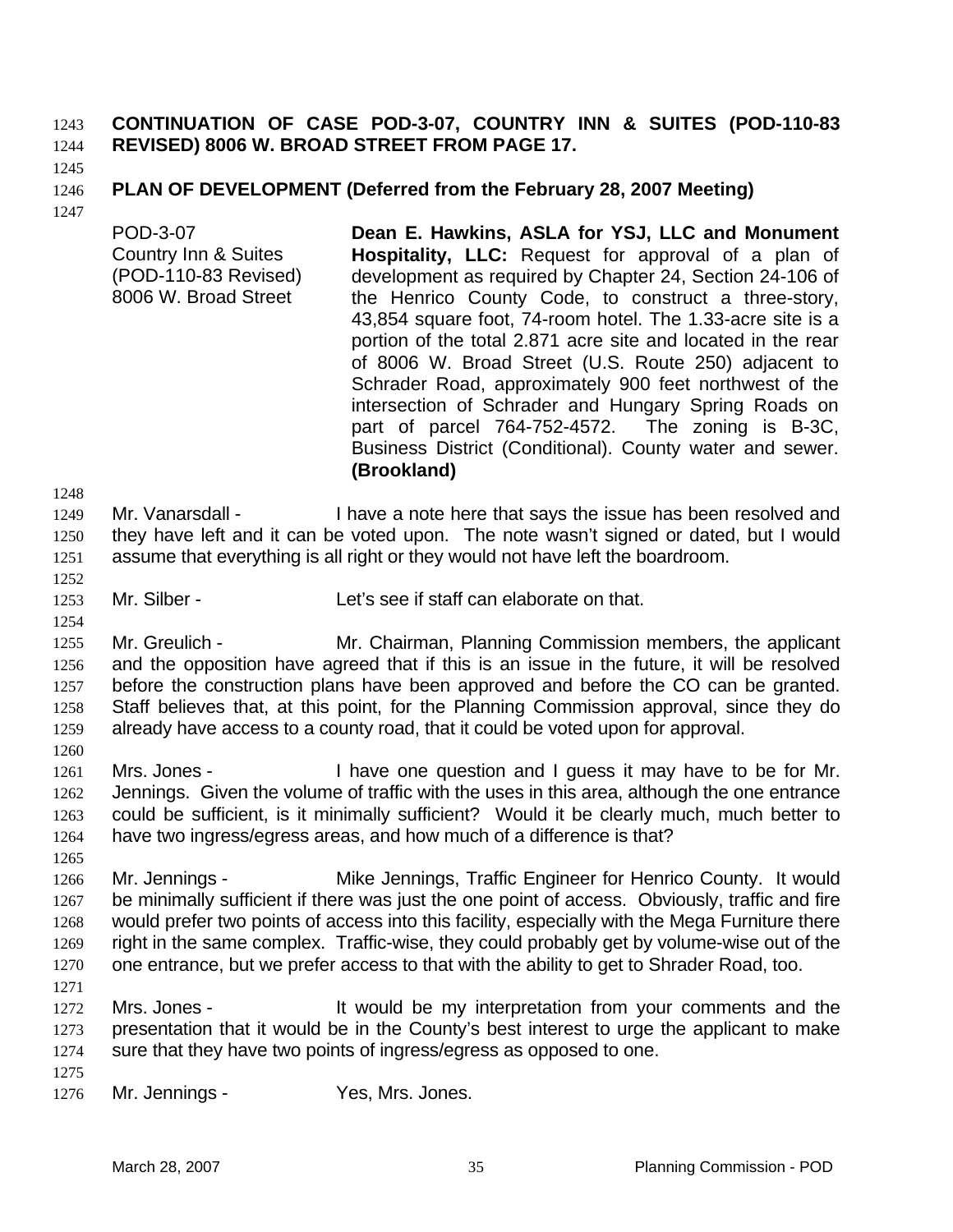| 1277         |                               |                                                                                                                                                      |
|--------------|-------------------------------|------------------------------------------------------------------------------------------------------------------------------------------------------|
| 1278         | Mrs. Jones -                  | Thank you.                                                                                                                                           |
| 1279         |                               |                                                                                                                                                      |
| 1280         | Mr. Vanarsdall -              | All right, thank you, Mike.                                                                                                                          |
| 1281         | Mr. Greulich -                |                                                                                                                                                      |
| 1282<br>1283 |                               | We have one more thing. The existing owner for the Mega<br>Furniture does have an exiting ingress/egress easement with the hotel. The point that the |
| 1284         |                               | hotel owner, or Mr. Sullivan is trying to bring up is that he's not sure if the granting of the                                                      |
| 1285         |                               | easement can be granted to the new hotel owner. That's something that they would need                                                                |
| 1286         | to figure out.                |                                                                                                                                                      |
| 1287         |                               |                                                                                                                                                      |
| 1288         | Mr. Vanarsdall -              | We can address that when the construction plans and so forth                                                                                         |
| 1289         | get going.                    |                                                                                                                                                      |
| 1290         |                               |                                                                                                                                                      |
| 1291         | Mr. Silber -                  | Would it be necessary to have an additional condition that                                                                                           |
| 1292         |                               | they need to find a resolution to this issue before the County signs construction plans?                                                             |
| 1293         |                               |                                                                                                                                                      |
| 1294         | Mr. Greulich -                | I suppose we could.                                                                                                                                  |
| 1295         |                               |                                                                                                                                                      |
| 1296         | Mr. Vanarsdall -              | It wouldn't hurt anything.                                                                                                                           |
| 1297         |                               |                                                                                                                                                      |
| 1298         | Mrs. Jones -                  | I would feel more comfortable having the condition. I really                                                                                         |
| 1299         | would.                        |                                                                                                                                                      |
| 1300<br>1301 | Mr. Silber -                  | We can either expand condition #34 or else we can come up                                                                                            |
| 1302         | with another condition.       |                                                                                                                                                      |
| 1303         |                               |                                                                                                                                                      |
| 1304         | Mr. Vanarsdall -              | You want to make it condition 38?                                                                                                                    |
| 1305         |                               |                                                                                                                                                      |
| 1306         | Mr. Silber -                  | Yes, I think it would be condition 38. Staff may need to work                                                                                        |
| 1307         |                               | on the wording of that, but I think it basically would read something like the access                                                                |
| 1308         |                               | agreement or access to this easement to the north needs to be resolved to the                                                                        |
| 1309         |                               | satisfaction of the County prior to the signing of construction plans.                                                                               |
| 1310         |                               |                                                                                                                                                      |
| 1311         | Mr. Greulich -                | We could probably just modify condition 34 to that affect, I                                                                                         |
| 1312         | would think.                  |                                                                                                                                                      |
| 1313         |                               |                                                                                                                                                      |
| 1314         | Mr. Silber -                  | Let's make that part of the motion that staff will modify                                                                                            |
| 1315         | condition 34 to address that. |                                                                                                                                                      |
| 1316         |                               |                                                                                                                                                      |
| 1317         | Mrs. Jones -                  | By being resolved, we still leave the possibility open that there                                                                                    |
| 1318         |                               | will be no ingress/egress granted for that other location.                                                                                           |
| 1319         |                               |                                                                                                                                                      |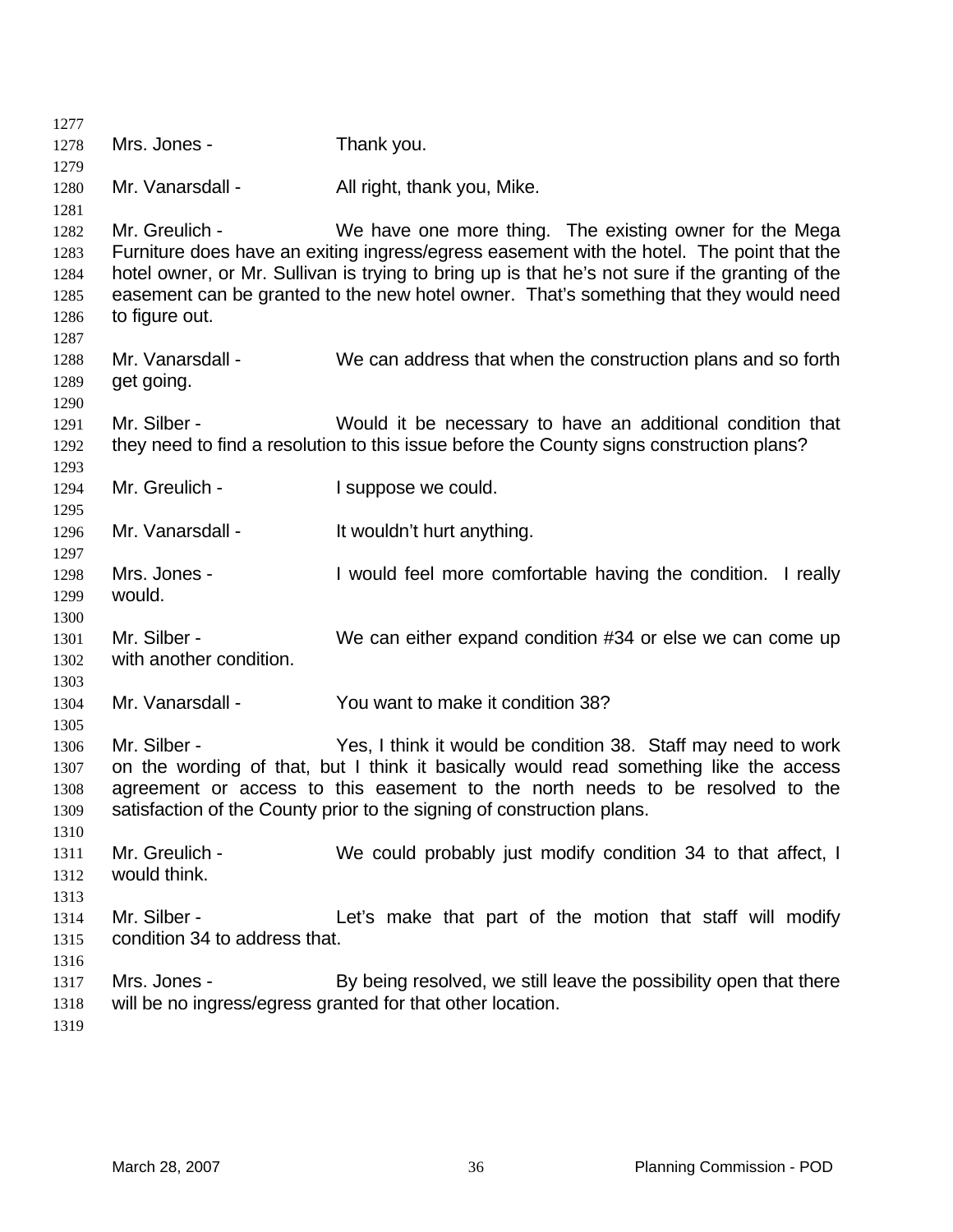Commission would prefer to have this POD come back to you if there is not this second point of access, it can be phrased that way. Right now, it sounds like from the discussion I hear, it's being left open. 1321 1322 1323 1324 1325 1326 1327 1328 1329 1330 1331 1332 1333 1334 1335 1336 1337 1338 1339 1340 1341 1342 1343 1344 1345 1346 1347 1348 1349 1350 1351 1352 1353 1354 1355 1356 1357 1358 1359 1360 1361 1362 1363 1364 1365 Mr. Vanarsdall - It's going to come back anyway for landscaping. Mrs. Jones - But the ingress/egress may or may not be part of that plan. Mr. Vanarsdall - It can be. Mr. Silber - I think the landscape plan would be something that would come much later in the process. If there are still some issues associated with access and the traffic engineer has some concerns with that, it may be something the Planning Commission may want to give— Mr. Vanarsdall - At what point in time do we want it back? Mr. Silber - I guess maybe what I'm thinking at this point is, if a second point of access cannot be obtained, then it may be prudent for the Planning Commission to reconsider this plan with the input of the traffic engineer. If access is obtained from another point, the layout may change slightly. There may be something the Planning Commission wants to revisit prior to signature of the construction plans. Mrs. Jones - Mmm-hmm. Mr. Vanarsdall - You wan to say something Amir? Come on down to the mike and identify yourself again. Mr. Patel - The Hello. My name is Amir Patel with Monument Hospitality. I understand your concerns, ma'am. I think from talking to the owner of the Quality Inn, the entrance/exit behind the Mega Furniture store behind it is there no matter what. He even stated out there that if he and I can't work something out—We do have everything according to the Code and doing everything by the book, we have the one entrance on one side, and the one behind this he would not be able to close off because this has to be open for this. The only place he said he could put a fence is up to this island. He said, "Well, then, I'd have to block if off." I said, "If that's what you have to do, then that's what you have to do." He couldn't close the whole entrance/exit there. Mrs. Jones - The You'd be comfortable with saying that there will be two points of ingress/egress for your property. Mr. Patel - **I** don't want to state anything like, "Okay, I'll be comfortable doing this." I'm just doing everything according to the Code and I'm trying to follow the rules. Whatever I've been advised and the information I've taken, that's how I came up with what we came up with, that we could do this, even when we found out that this

Mr. Silber - That's the way we're leaving it at this point. Now, if the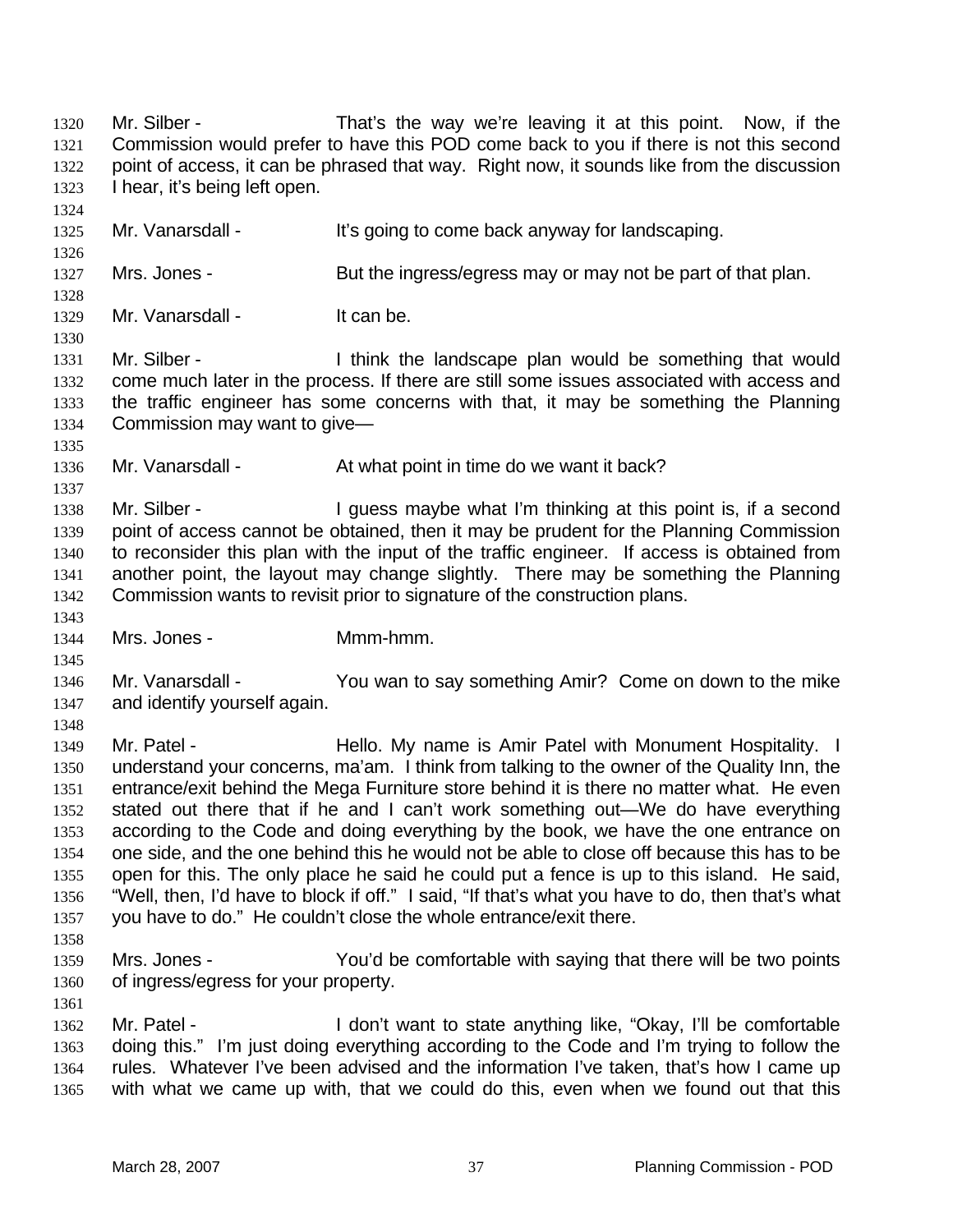gentleman owned a piece of the property. Of course, we want to have it resolved before I would even start digging a ditch out there because it could become a very big mess. 1366 1367

- 1368 1369 Mrs. Jones - Yes.
- 1370

1378

1380

1383

1385

- 
- 1371 1372 Mr. Patel - And I understand that.
- 1373 1374 Mrs. Jones - The Muslim State of the Unit of Mrs. Jones - The Muslim State plan.
- 1375 1376 1377 Mr. Vanarsdall - Amir, let me ask you a question. The street that comes in behind Suburban, isn't that Colyer Street? That's the street that comes off Broad and comes down there. It's a public street. It comes in to Suburban.
- 1379 Mr. Patel – Yes.
- 1381 1382 Mr. Vanarsdall - Then that street connects in front of the Mega Furniture store and goes out to the private road.
- 1384 Mr. Patel - Yes.
- 1386 1387 1388 1389 1390 Mr. Vanarsdall - That portion belongs to Bennington's, the restaurant Bennington's that's on Broad facing north. The people who own the Mega Furniture had it paved all the way to a certain point and then Bennington's paved it from there to there. What I'm leading up to is, can't you get from this hotel to here? That's the second ingress/egress.
- 1392 1393 Mr. Silber - **Mr. Vanarsdall, I'm not sure if I follow that.** Maybe if you could put the—Let someone show what he's talking about on the screen.
- 1394 1395

1396

1391

Mr. Vanarsdall - Maybe I'm wrong.

1397 1398 1399 1400 1401 1402 1403 1404 1405 1406 1407 1408 1409 1410 Mr. Patel - Colyer Street goes down to the one entrance that Suburban Lodge has for their property on that side. Then right on the other side of Suburban Lodge is the entrance there on Fountain, right here on Fountain Avenue right here. This entrance is the entrance I'm speaking of that Mega Furniture has the easement on to use this entrance/exit. This gentleman is saying that he would be able to, if he wanted to, put a fence up to here, but this entrance would still be here. That's what he's even saying out there. If I'm incorrect, please correct me. That's what I heard when we were talking out there. Is that what you got from his story as well? This is exactly what he was saying is that, "I could build a fence up to here if I want to." We were like, "What about the Mega Furniture store? They have that easement. They use that; that's part of it." The seller, Mr. Yancey Jones, this is something we talked about when this all started a year and a half ago, that he's going to give us the easements, no problem. This is already an open area. This is his access right here and this is one of his other accesses right here.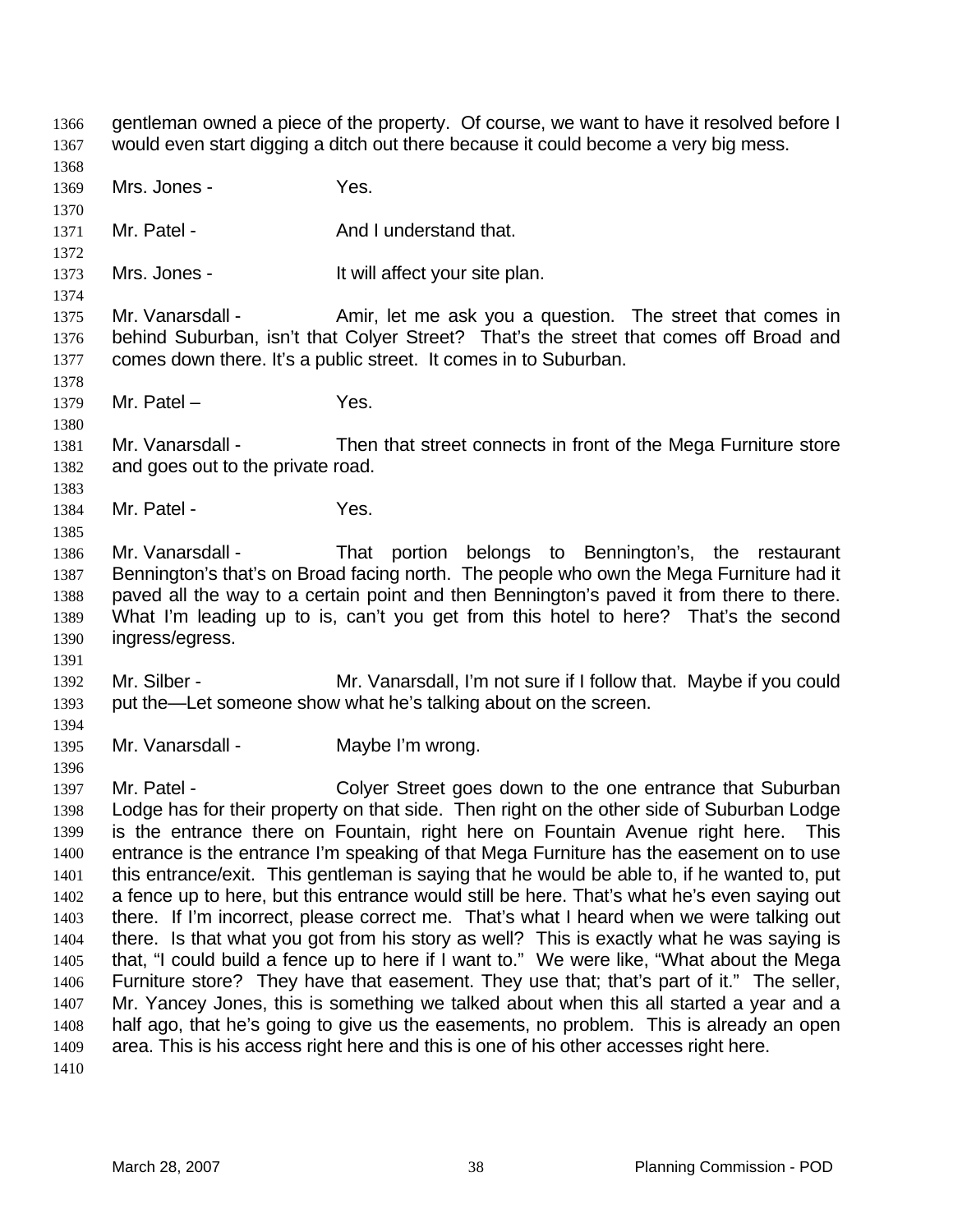Mr. Silber - The Mr. Patel, I understand where you're coming from. understand what Mr. Sullivan is saying as far as he could block your access to this rightof-way. I also understand the Commission's concerns with approving something that they don't entirely know what they're approving. If he does not give you access as you have shown on your plan, then you will have to obtain some other form of access. It looks like it's achievable, but you would likely have to change your layout somewhat. Your parking would have to be adjusted. I don't know where you are with meeting your minimum parking requirements, if you have extra parking or not. You're asking the Planning Commission to approve something here that they don't have a lot of assurances as to how it's going to end up. I feel confident that you do have a way of getting access to this driveway that has been talked about. You do have means of access back over to Fountain Avenue. If it's developed differently from what we have before us now, I think there should be some additional consideration of at least the Planning Commissioner from that District or the full Planning Commission if you cannot work out the access the way you have it shown on this plan today. 1411 1412 1413 1414 1415 1416 1417 1418 1419 1420 1421 1422 1423 1424 1425

1427 1428 1429 1430 1431 1432 Mr. Patel - Chay. I agree with that. You're right. I know that we can make this work out. If we have to block that off and he still has this access here and we need extra parking spaces, we can just build a few extra less rooms. Then you can review that again. The thing is, this wouldn't hold anything up from being able to have correct ingress/egress into the property. Whether he blocks it off or not, we could do any changes that we need to do to satisfy the Commission.

1434 1435 Mr. Silber - Right. Mr. Greulich, is there any extra parking? It looks like if I'm reading this correctly, there are 74 required and they're providing 74.

1437 1438 1439 Mr. Greulich - The required number of parking spaces provided is based on the site plan that they gave us. The total site has extra parking spaces that they could give over to the hotel.

1441 Mr. Silber - Shared parking?

1443 1444 1445 1446 Mr. Greulich - Not even necessarily shared parking. The number of parking spaces for Mega Furniture far exceeds what is required. It would just be a matter of adjusting the property line or a proposed property line to show that the hotel had extra parking spaces.

- 1448 1449 Mr. Silber - Well, that further complicates the situation if you're talking about adjusting a property line.
- 1450

1447

1426

1433

1436

1440

1442

1451 1452 1453 1454 Mr. Greulich - It's all owned by the one owner at the moment. One of the things we asked the applicant to show is if they were to divide the property where that property line would be and to make sure that parking spaces were adequate for both sites if that were to happen.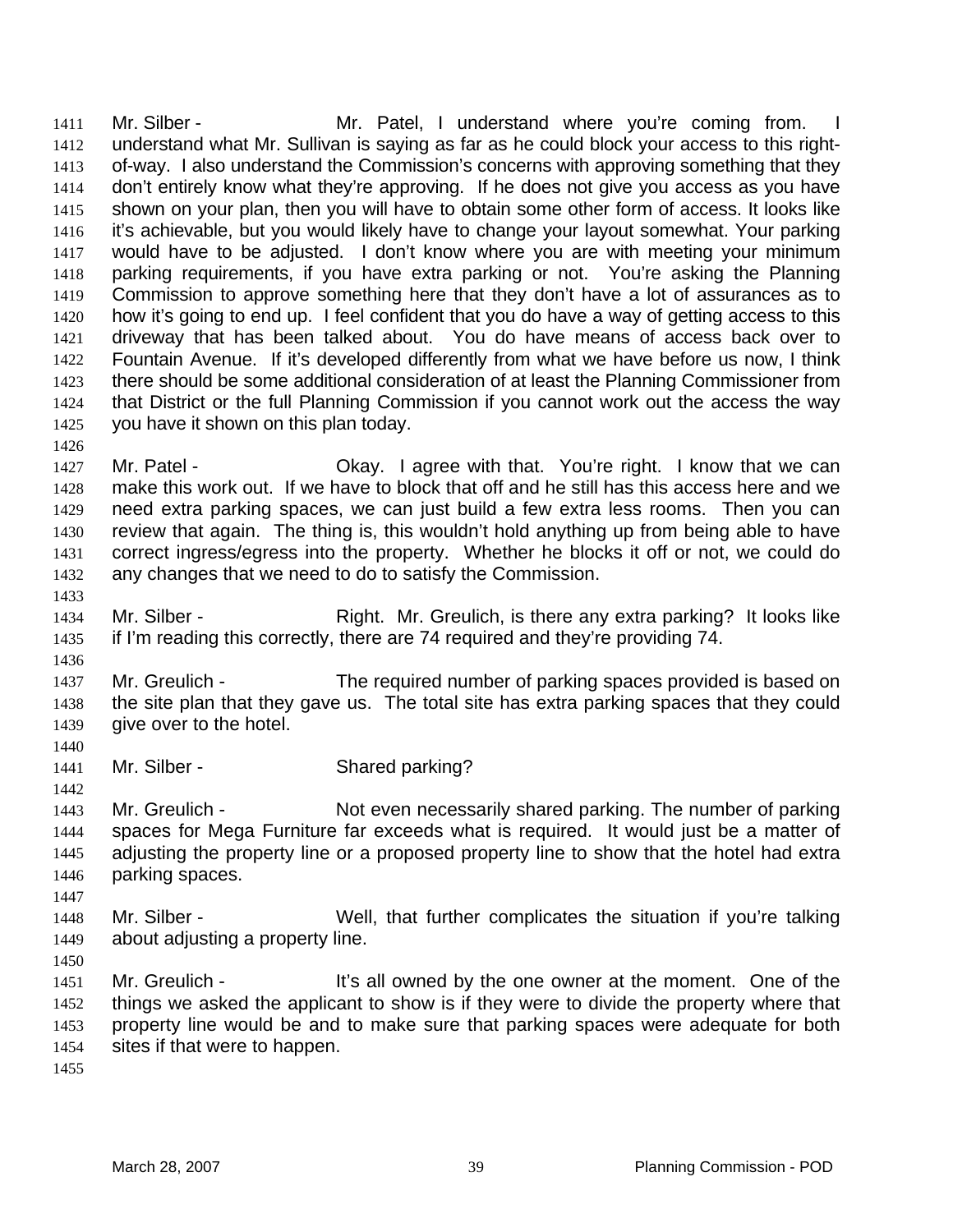Mrs. Jones - Mr. Patel, I hope you understand that our concerns here are not in your use or your design. I think you've done a nice job of coming up with a design that is pleasing and hopefully will be a successful venture. My only concern is that we need to be mindful of the service to the public for use of these facilities and it seems to me that a problem with a second point of access could be, in my mind, a difficulty for use of this site. I think we need to have at least two ways to come and go from your property. Without knowing where that is or how you're going to set up your plan to achieve that, it's a little difficult for us to just grant blanket approval. Somehow, this has to come back to someone. 1456 1457 1458 1459 1460 1461 1462 1463 1464 1465 1466 1467 1468 1469 1470 1471 1472 1473 1474 1475 1476 1477 1478 1479 1480 1481 1482 1483 1484 1485 1486 1487 1488 1489 1490 1491 1492 1493 1494 1495 1496 1497 1498 1499 1500 1501 Mr. Silber - **Or else be deferred today.** Mrs. Jones - Right. I just want you to understand where my concerns are. Mr. Silber - Does staff have a condition that's written that addresses this? My suggestion would be that if there is a change to the access that's shown on this plan—and this might be overly restrictive—it needs to come back to the Planning Commission for approval. Mr. Vanarsdall - Right. Mr. Patel - Chay. Mr. Silber - The eds to be a separate condition. Mr. Patel - Sir, if we're able to achieve two entrances/exits, and we do have to say if there's a change made in the parking lot structure, like maybe this island or what have you, whatever it may be, but we're able to still have two entrances/exits, that's still okay as long as everything is being followed? Mr. Silber - No. Mr. Patel - No. Mr. Silber - The Super of the state of the secess as shown on this plan— Mr. Patel - Chav. Mr. Silber - — —then you need to come back to the Planning Commission, or you can ask for a deferral today. Mr. Vanarsdall - All right. You know we have to do that, so why don't we get on with this. Mrs. Jones - Add it as a condition.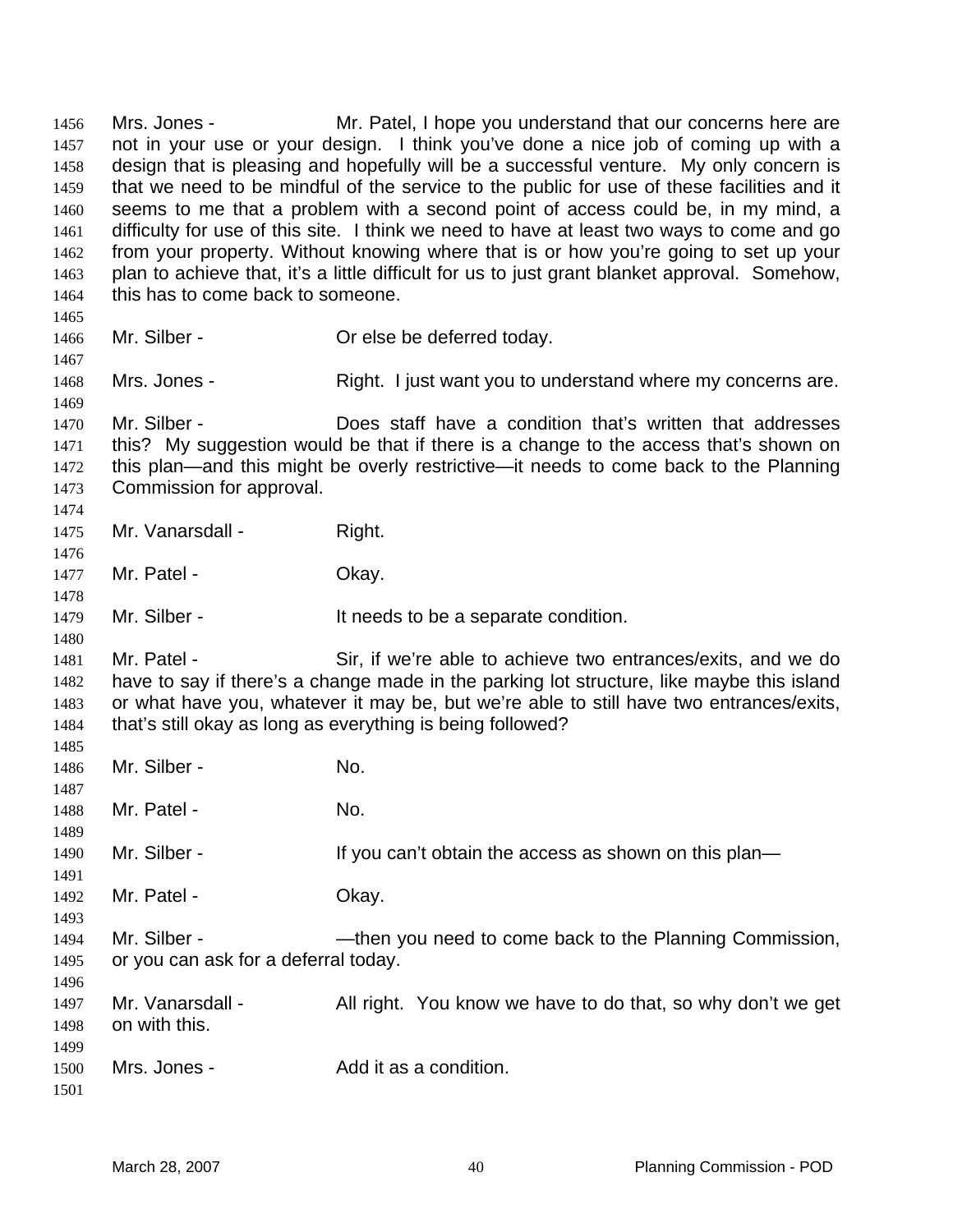| 1502<br>1503 | Mr. Patel -                         | Okay, okay.                                                                                |
|--------------|-------------------------------------|--------------------------------------------------------------------------------------------|
| 1504         | Mr. Vanarsdall -                    | Add a condition.                                                                           |
| 1505         |                                     |                                                                                            |
| 1506<br>1507 | Mr. Patel -                         | Thank you.                                                                                 |
| 1508<br>1509 | Mr. Vanarsdall -<br>it.             | I don't know what the condition is going to be, so I can't word                            |
| 1510         |                                     |                                                                                            |
| 1511         | Mr. Silber -                        | We will revise it. I'm recommending to the Planning                                        |
| 1512<br>1513 |                                     | Commission an additional condition #38 that would say—                                     |
| 1514         | Mr. Vanarsdall -                    | If there's nothing else, then I'll go ahead with a motion. I                               |
| 1515         |                                     | move that POD-3-07, Country Inn & Suites be approved with annotations on the plans         |
| 1516         |                                     | and standard conditions of developments of this type and the following conditions, #9      |
| 1517         |                                     | amended and 11 amended. Then we'll go from 24 down to 34, and then we'll go to 35,         |
| 1518         |                                     | 36, 37, and add 38. Thirty-eight will be worded by staff so if the second ingress/egress   |
| 1519         |                                     | cannot be obtained, it will come back to the Planning Commission for another review.       |
| 1520         |                                     | Something of that nature. I would like to add the same thing it had before on 35 where it  |
| 1521         |                                     | says, "the transformers, generators shall be identified on the landscape plans," I want to |
| 1522         |                                     | put the same thing we put on McDonald's, "All building mounted equipment shall be          |
| 1523         |                                     | painted to match the building," and then it goes ahead with, "and screen by such           |
| 1524         |                                     | measures," and so forth. You know what talking about, Tony. I think that will do it.       |
| 1525         |                                     |                                                                                            |
| 1526         | Mrs. Jones -                        | Second.                                                                                    |
| 1527         |                                     |                                                                                            |
| 1528         | Mr. Vanarsdall -                    | Oh, excuse me. What are we going to mark those                                             |
| 1529<br>1530 |                                     | renderings? Are we going to mark that Exhibit A and Exhibit B?                             |
| 1531         | Mr. Greulich -                      | I think they would just simply replace the ones that are                                   |
| 1532         |                                     | currently in the—The elevations in the addendum would replace the ones that were           |
| 1533         | handed out in the packet.           |                                                                                            |
| 1534         |                                     |                                                                                            |
| 1535         | Mr. Vanarsdall -                    | Is one marked Exhibit A and one marked Exhibit B? I want it                                |
| 1536         | dated today, the 28 <sup>th</sup> . |                                                                                            |
| 1537         |                                     |                                                                                            |
| 1538         | Mr. Greulich -                      | It will be dated today, absolutely.                                                        |
| 1539         |                                     |                                                                                            |
| 1540         | Mr. Vanarsdall -                    | Motion made by Mr. Vanarsdall and seconded by Mrs.                                         |
| 1541         |                                     | Jones. All in favor say aye. All opposed say no. The motion carries.                       |
| 1542         |                                     |                                                                                            |
| 1543         |                                     | The Planning Commission approved POD-3-07, Country Inn & Suites (POD-110-83)               |
| 1544         |                                     | Revised), subject to the annotations on the plans, the standard conditions attached to     |
| 1545         |                                     | these minutes for developments of this type, and the following additional conditions:      |
| 1546         |                                     |                                                                                            |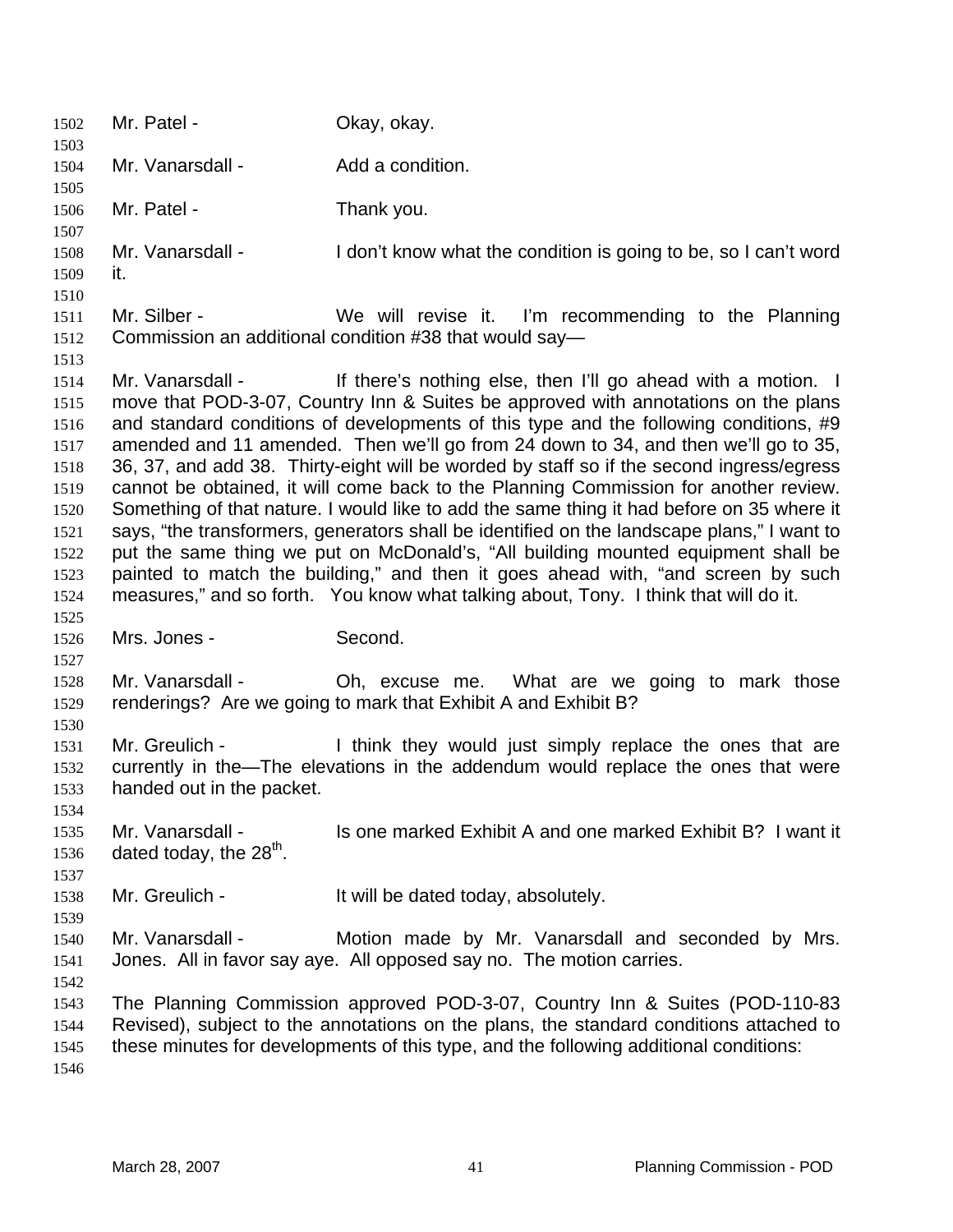9. **AMENDED** - A detailed landscaping plan shall be submitted to the Department of Planning for review and Planning Commission approval prior to the issuance of any occupancy permits. 1547 1548 1549

- 1550 1551 1552 1553 11. **AMENDED** - Prior to the installation of the site lighting equipment, a plan including depictions of light spread and intensity diagrams, and fixture and specifications and mounting height details shall be submitted for Department of Planning review and Planning Commission approval.
- 1554 1555 1556 1557 1558 24. The easements for drainage and utilities as shown on approved plans shall be granted to the County in a form acceptable to the County Attorney prior to any occupancy permits being issued. The easement plats and any other required information shall be submitted to the County Real Property Agent at least sixty (60) days prior to requesting occupancy permits.
- 1559 1560 25. The developer shall provide fire hydrants as required by the Department of Public Utilities and Division of Fire.
- 1561 1562 26. A standard concrete sidewalk shall be provided along the west side of Shrader Road.
- 1563 1564 27. The proffers approved as a part of zoning case C-16C-88 shall be incorporated in this approval.
- 1565 1566 1567 1568 28. The certification of building permits, occupancy permits and change of occupancy permits for individual units shall be based on the number of parking spaces required for the proposed uses and the amount of parking available according to approved plans.
- 1569 1570 1571 29. Any necessary off-site drainage and/or water and sewer easements must be obtained in a form acceptable to the County Attorney prior to final approval of the construction plans.
- 1572 1573 1574 30. Deviations from County standards for pavement, curb or curb and gutter design shall be approved by the County Engineer prior to final approval of the construction plans by the Department of Public Works.
- 1575 1576 31. Storm water retention, based on the 50-10 concept, shall be incorporated into the drainage plans.
- 1577 1578 1579 32. Insurance Services Office (ISO) calculations must be included with the plans and contracts and must be approved by the Department of Public Utilities prior to the issuance of a building permit.
- 1580 1581 1582 33. Approval of the construction plans by the Department of Public Works does not establish the curb and gutter elevations along the Henrico County maintained right-of-way. The elevations will be set by Henrico County.
- 1583 1584 1585 34. Evidence of a joint ingress/egress and maintenance agreement must be submitted to the Department of Planning and approved prior to issuance of a certificate of occupancy for this development.
- 1586 1587 1588 1589 1590 1591 35. The location of all existing and proposed utility and mechanical equipment (including HVAC units, electric meters, junction and accessory boxes, transformers, and generators) shall be identified on the landscape plans. All building mounted equipment shall be painted to match the building and screened by such measures as determined appropriate by the Director of Planning or the Planning Commission at the time of plan approval.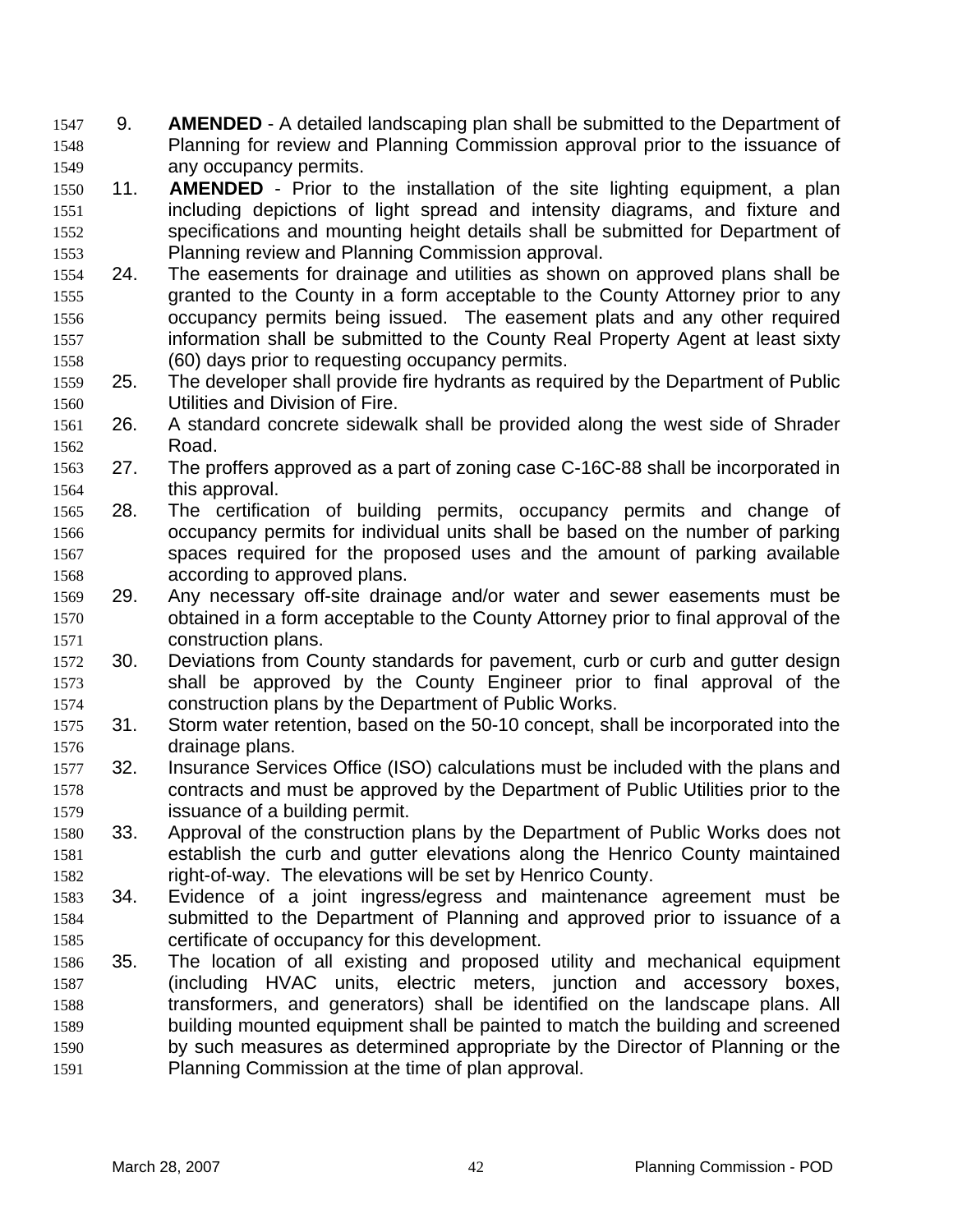36. Except for junction boxes, meters, and existing overhead utility lines, and for technical or environmental reasons, all utility lines shall be underground. 1592 1593 1594 1595 1596 1597 1598 1599 1600 1601 1602 1603 1604 1605 1606 1607 1608 1609 1610 1611 1612 1613 1614 1615 1616 1617 1618 1619 1620 1621 1622 1623 37. Except during construction, no cargo containers shall be placed on this site. 38. If the ingress and egress to the site is not in conformance with the plan approved by the Planning Commission, then the POD will be required to go back before the Planning Commission for approval before construction plan approval. Mr. Silber - Next on the agenda is a work session to discuss a proposed zoning ordinance amendment to increase residential building heights. **WORK SESSION: Work session to discuss a proposed zoning ordinance amendment to increase the heights of residential buildings.**  Mr. Silber - The Mr. Blankinship is here to inform you of this proposed amendment. At the end, I would like to have the Planning Commission consider setting a public hearing on this at your April 25, 2007 meeting. Mr. Vanarsdall - What time? Mr. Silber - I think we would set it for like 11:00, maybe 10:30. We would do it at the conclusion of your POD meeting. Mr. Vanarsdall - Is that a.m.? Mr. Silber - Yes, a.m. Mr. Vanarsdall - Fastern Time? Mr. Silber - Yes. Daylight Savings Time. Mr. Vanarsdall - Good morning, Ben.

1624 1625 1626 1627 1628 1629 1630 1631 1632 1633 1634 1635 1636 1637 Mr. Blankinship **-** Good morning, Mr. Chairman, members of the Commission. The subject of this work session is a proposed amendment to the Zoning Ordinance to increase certain building heights in residential districts from 35 feet to 40 feet. Since 1960, as you all know, the Zoning Ordinance has limited the height of all one-family dwellings, townhouse, and those condominiums that are not multi-family. They have been limited in height to 35 feet, which has served the County well for 47 years now. However, we have seen consistent progress and change in the housing market over that time. Houses, as everyone knows, have grown larger and larger, and it's become more and more common to have high ceilings, 9- and 10-foot ceilings on the first floor and sometimes even on the upper floors. Our developers and homebuilders are finding that they're bumping their heads on that 35-foot height limit. They have asked us about changing it and they have asked us about getting variances from it. As I think Commission members are aware, since the Cochran Decision by the Virginia Supreme Court a couple years ago, variances are no longer the appropriate form of relief for that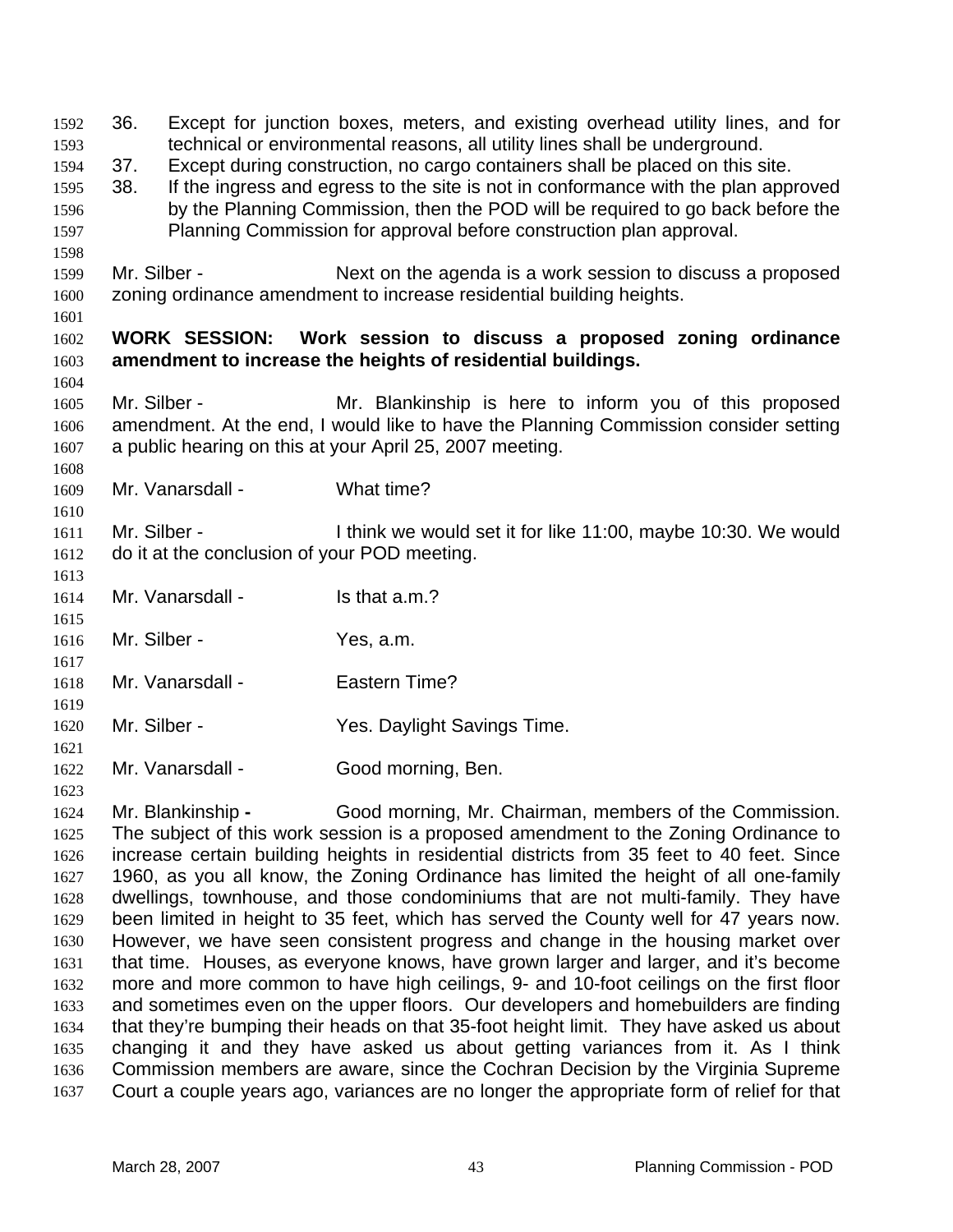sort of an issue where someone just wishes to build a taller building than would otherwise be allowed. That's not something that should be in the Board of Zoning Appeals' hands unless they are specifically authorized to change it by the Board of Supervisors. There was a resolution adopted by the Board of Supervisors asking that we prepare an amendment to the Zoning Ordinance that would allow taller residential building heights. 1638 1639 1640 1641 1642 1643

1645 1646 1647 1648 1649 1650 1651 1652 1653 1654 1655 1656 1657 1658 1659 1660 1661 1662 What we have proposed is that for the one-family districts where the lot widths are 100 feet and wider, and where the lot areas are 18,000 square feet and larger—as you see on the table before you there, the R-0, R-0A, R-1, R-1A, and R-2, and the A-1 district that the maximum building height for one-family dwellings be increased to 40 feet. We feel like that can be done by right. There's no need for individual review of each plan on a lot that large to raise the building height by five feet. However, on the old exception lots, as we call the lots that were approved prior to 1960, even in those zoning districts, the lot widths and the lot areas tend to be smaller. Also, you have older established neighborhoods where there may be smaller homes built already throughout the subdivision. There was some concern that allowing taller buildings by right in those subdivisions could lead to conflict with the existing neighbors. However, we do believe that they should have the option of going to 40 feet, so this amendment proposes that the taller building height up to 40 feet be allowed by special exception from the Board of Zoning Appeals. So, once the Board of Supervisors has enacted an amendment like this one and specifically authorized the BZA to grant taller building heights, then they can do that and you don't run into the problems that we've run into since the Cochran Decision. That's why that would be done by special exception rather than a variance.

1663 1664 1665 1666 1667 1668 1669 1670 1671 1672 In the smaller lot areas, the R-2A, R-3, R-3A, R-4, and R-4A, we would recommend that this always be allowed by special exception, that they do not have the option of the taller buildings by right, again, because where you have an established neighborhood of smaller homes, it might be overwhelming to some of the established neighbors, or even people buying into a newer subdivision. With those smaller lots, we just believe that it should be reviewed on a case-by-case basis. The Board of Zoning Appeals is the appropriate forum, we believe, to do that under a special exception. We're showing there both the current standards and the exception standards for those lot sizes so you can see why we've selected that cutoff point between the R-2 and the R-2A. The lot sizes and the lot widths do get substantially smaller at that point.

1673

1680

1644

1674 1675 1676 1677 1678 1679 Finally, increase the height in townhouses and condominiums by right from 35 feet to 40 feet. Townhouse and condominium projects are normally built as a unified whole. You don't have one builder building on this lot and another builder on the next lot, and then someone building a custom home on the third one. Normally, you have one builder/developer coming in and doing the whole site, so he's either going to do them all at 35 or all at 40, and we weren't concerned with the compatibility issue there.

1681 1682 Zero lot lines. We would again recommend doing that by special exception just because the zero lot line was designed to allow smaller lots, narrower lots, only having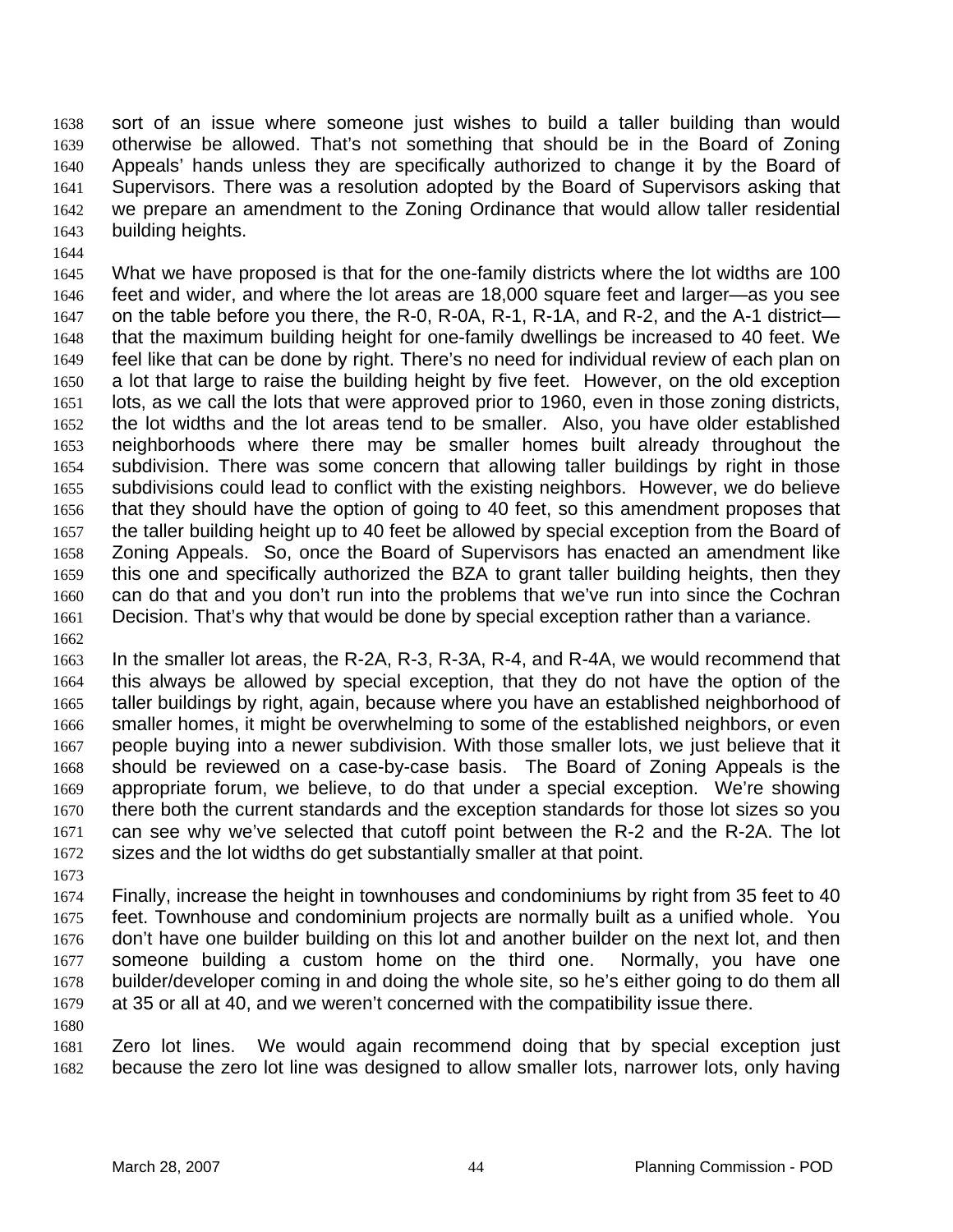the side yard on one side. Again, we're just concerned that the taller building height there could create incompatibility issues. 1683 1684

1685

1695

1697

1707

1686 1687 1688 1689 1690 1691 1692 1693 1694 The last note that I want to make is how we measure the building height. Any building that has a gable roof or a shed roof or a gambrel roof, we measure the building height to the midpoint between the ridge and the eaves. In some cases, moving that midpoint by 5 feet could result in moving the ridge by 10 feet. If the eave stays at the same height, but the ridge moves up 10 feet, that would be a 5-foot increase. When you picture this in your mind, at first blush, 35 feet, 40 feet, seems like a very small change, but this could result in the ridgeline of the roof being 10 feet higher than was previously allowed. So, it is a significant change and does bear consideration. I'd be happy to answer any questions.

1696 Mr. Vanarsdall - Any questions for Mr. Blankinship by Commission members?

1698 1699 1700 1701 1702 1703 1704 1705 1706 Mr. Silber - **Just to reiterate what Mr. Blankinship has reviewed, what** we're trying to do is to allow an increase for the single-family zoning classifications that allow larger lots. The smaller lot zoning classifications, we're not encouraging the taller structures except by special exception. We're trying to keep some parameters here relative to lot size and house size, and we are dealing with the situation of townhouses and condominiums because we are aware of some townhouses that are proposed to exceed 35 feet. Those would be by right as well. This is a work session, so we would like your input and feedback for setting a public hearing and opening this up to the public.

1708 1709 1710 Mr. Vanarsdall - Ceiling heights being bigger over the years is what has caused it.

1711 Mr. Blankinship - One of the factors, yes.

1712 1713 1714 Mr. Vanarsdall - My question is, how are we involved in this, the Planning Commission?

1715 1716 1717 1718 1719 1720 Mr. Silber - By virtue of the buildings changing in design, taller ceilings, multiple roof line changing, houses just generally being larger, Mr. Vanarsdall, they are pushing up against the 35-foot limitation, height limitation. So, the Zoning Ordinance, we feel, needs to be amended. To amend the Zoning Ordinance to allow a taller structure requires Planning Commission consideration and Board approval.

1721 1722 1723 1724 1725 1726 1727 1728 Mr. Vanarsdall - That would be a new subdivision. Mr. Silber - Maybe I'm missing your point. Mr. Vanarsdall - The BZA makes exceptions. Mr. Silber - No. Much of this is by right.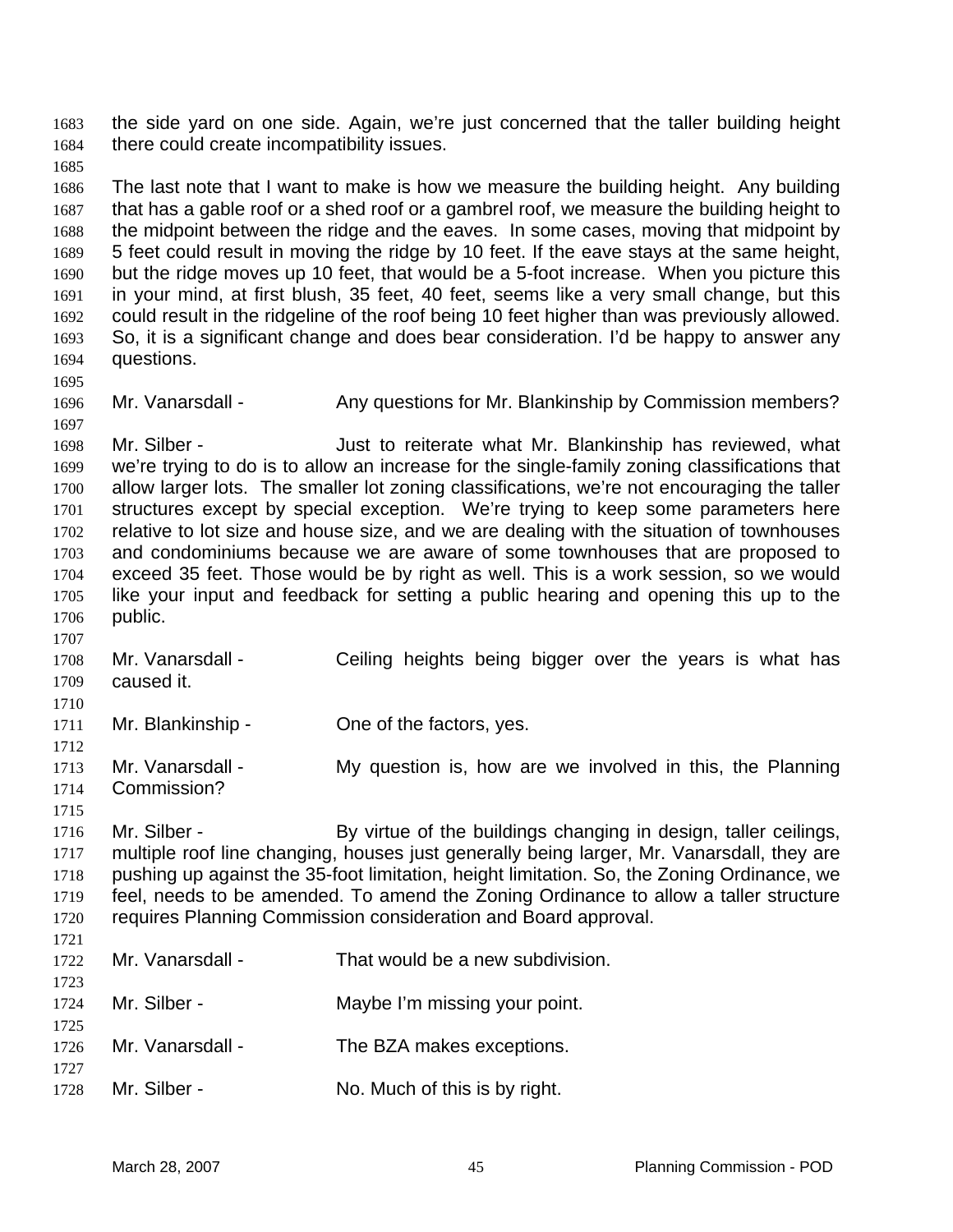1729

1730 1731 Mr. Vanarsdall - **Other than by right. Other than by right, the BZA makes it** and we don't.

- 1732 1733 1734 1735 Mr. Silber - That's correct. If this ordinance goes through, this does not impact the Planning Commission's review and approval of building permits or anything like that.
- 1736 1737 1738 1739 1740 1741 1742 Mrs. Jones - I have a question. Were you finished? I'm sorry; I didn't mean to cut you off. Mr. Blankinship, let me make sure I understand. Your proposed wording here applies only to new construction or is it also renovations and additions and this kind of thing? It's been a common thing in my district, I know, for ranchers to have second or more stories added and, of course, the height limitations really are important in established neighborhoods, as you mentioned. What is your thought about that?
- 1743

1744 1745 1746 1747 1748 1749 1750 1751 Mr. Blankinship - Yes ma'am. This would allow for renovations and teardowns and reconstructions as well. The same regulations would apply. Again, we feel that by allowing it by right only in the zoning districts that allow the largest lots, that we have gotten around that compatibility issue. If you have two small houses on relatively small lots and the house in between them wants to tear down and rebuilt at 40 feet, that would have to go, in most of these cases, to the Board of Zoning Appeals. So, there would be a case-by-case review, unless it's on the larger lots where we feel it's less likely to raise the issue.

- 1752
- 1753 1754 1755 1756 1757 1758 Mrs. Jones - I will tell you we've had a bit of a to-do in my district about one of these kinds of situations. The neighbors' comments were there were impacts on their lights and air and enjoyment of their space and this kind of thing. I realize there are some protections because these larger lots will give more space, obviously, between homes, but I'm a little hesitant to include R-2 in this. However, that is open to opinion, I guess.
- 1759 1760 Mr. Silber - Let me just understand. You have some concern with the R-
- 1761
- 1762 1763 1764 1765 1766 2. Mrs. Jones - That's the smallest lot of the proposed by-right developments. I just don't have a whole lot of experience, being one of the newer Planning Commission members, as to how this has gone over the past number of years. I do think we are going to have to reflect a change in building styles and,
- 1767 1768 obviously, the higher ceilings, I understand where that's an issue. I just want to make sure that we do cover these situations that could be really difficult.
- 1769

1770 1771 1772 1773 Mr. Thornton - The Mr. Blankinship, as you have delineated and suggested some of these changes, what has the research shown in other localities similar to Henrico and in other areas? Some of this is promoted by tradition, of course, and tradition is hard to change sometimes. What has the research shown? Has it shown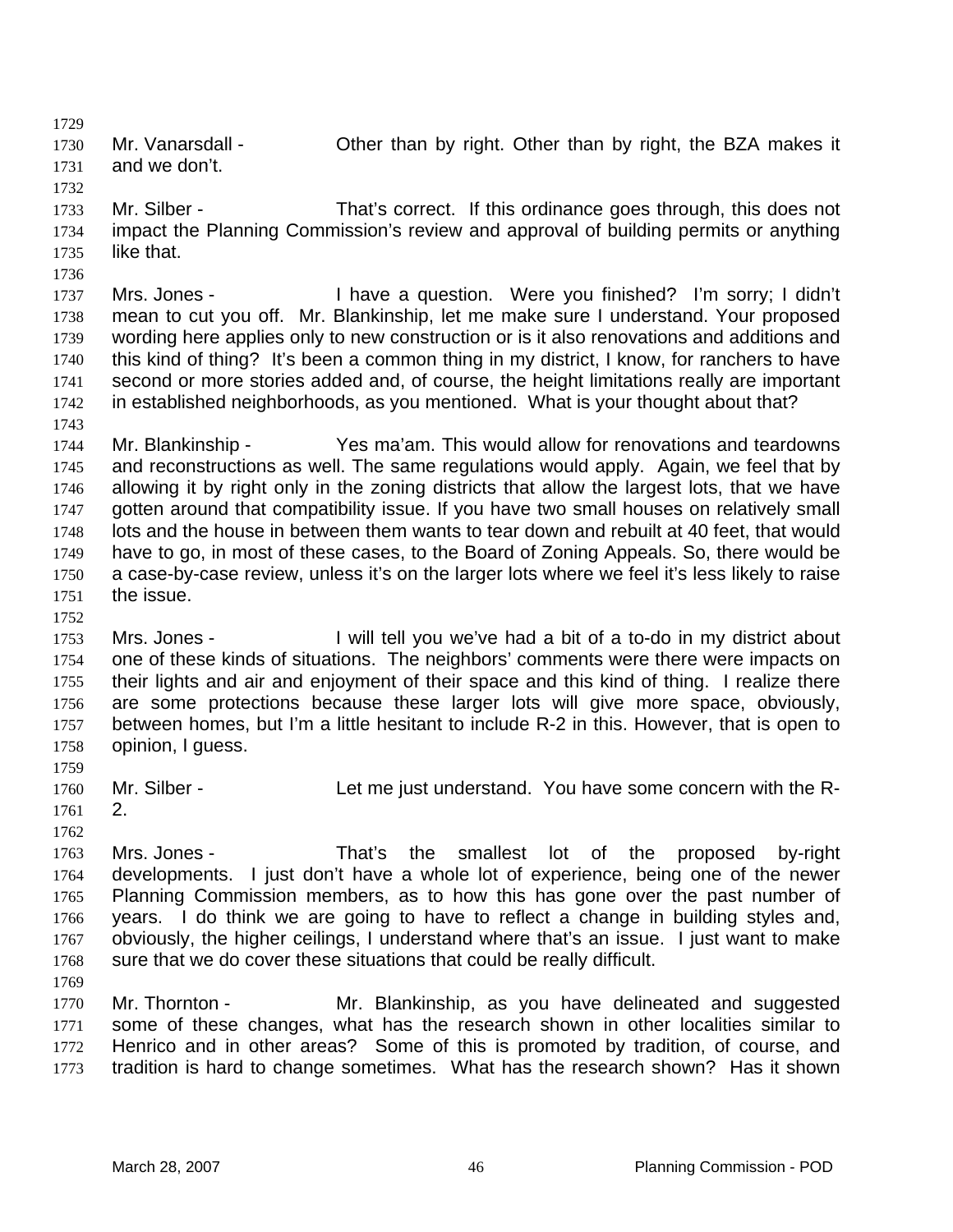that taller buildings may have been, in some case, deleterious to some of the social fabric of subdivisions? Have you maybe come across any of that data at all? 1774 1775

1776

1777 1778 1779 1780 1781 1782 1783 1784 1785 1786 1787 1788 1789 1790 Mr. Blankinship - I haven't read or heard of anything where I would say they found taller buildings really damaging the social fabric, as you say. I think there's more of the sort of concern that Mrs. Jones is describing, anecdotal cases where a teardown and rebuild has resulted in neighbors being shocked that, say, a one-story bungalow was replaced by a large three-story dwelling. Part of the impetus to this, as you may be aware, came from our neighbors to the north where there were some allegations that the 35-foot building height was not being enforced properly. We began at that time a very thorough review of how we were enforcing it both at the design and review phase, and on the ground at construction approval. We found that we did not have the problems that they were having up there where things were being approved that should not have been. We were finding that we had requests to build, specifically, some townhouses in the 38-foot range. We were, in one sense, following their lead, observing the issues that they were running into in Fairfax County, and Prince Georges' and Montgomery County, Maryland.

1791 1792 1793 1794 1795 1796 1797 1798 1799 1800 Mr. Thornton - You also mentioned in your deliberations to us another facet, that is that I think you're tangentially mentioning conformity of 40 feet, of 35 feet. Do we need to take a look at that in the future if we're going to make some of these changes? Might conformity be helpful in some cases in some subdivisions? I'm trying to look toward the future a little bit, but you have a subdivision where you have variances like that or what would be—Since this is your particular area, what would be a subdivision of the future? Would you have some 40, some 35 and all that, or would we go for more conformity, all of them being similar? How would something like that be perceived for future building like that?

1801

1802 1803 1804 1805 1806 1807 Mr. Blankinship - I don't know if Mr. Silber would rather answer that question. My personal view is that I see the market really driving that. The builders appear to have found that building subdivisions of fairly consistent designs does the best in our market. Therefore, that's what they choose to build. They have the freedom now to build some smaller and some larger, and to do more variety and they choose not to do that.

1808 1809 1810 1811 1812 1813 1814 1815 1816 1817 1818 1819 Mr. Silber - Think I might add to that by simply saying that I agree with Mr. Blankinship. I think the market is driving so much of what we're now seeing, Mr. Thornton. We're seeing houses being proposed that are much larger than we would have seen 15, 20 years ago. The number of pitched roofs that are being designed into a single-family house doesn't match what we saw 15, 20 years ago. I think many subdivisions that are coming on line now, many of the houses within an individual subdivision would be very consistent in and of itself. Those houses will be about the same size. I think Mrs. Jones has a good point that in our more established subdivisions, we're finding that the land values now have caused people to reevaluate their properties and build up with an existing house. Raise roofs and go from one story to two stories, or even two to three stories. What we're trying to do is make sure that there is a proportionality between the size of the house and the lot size so we don't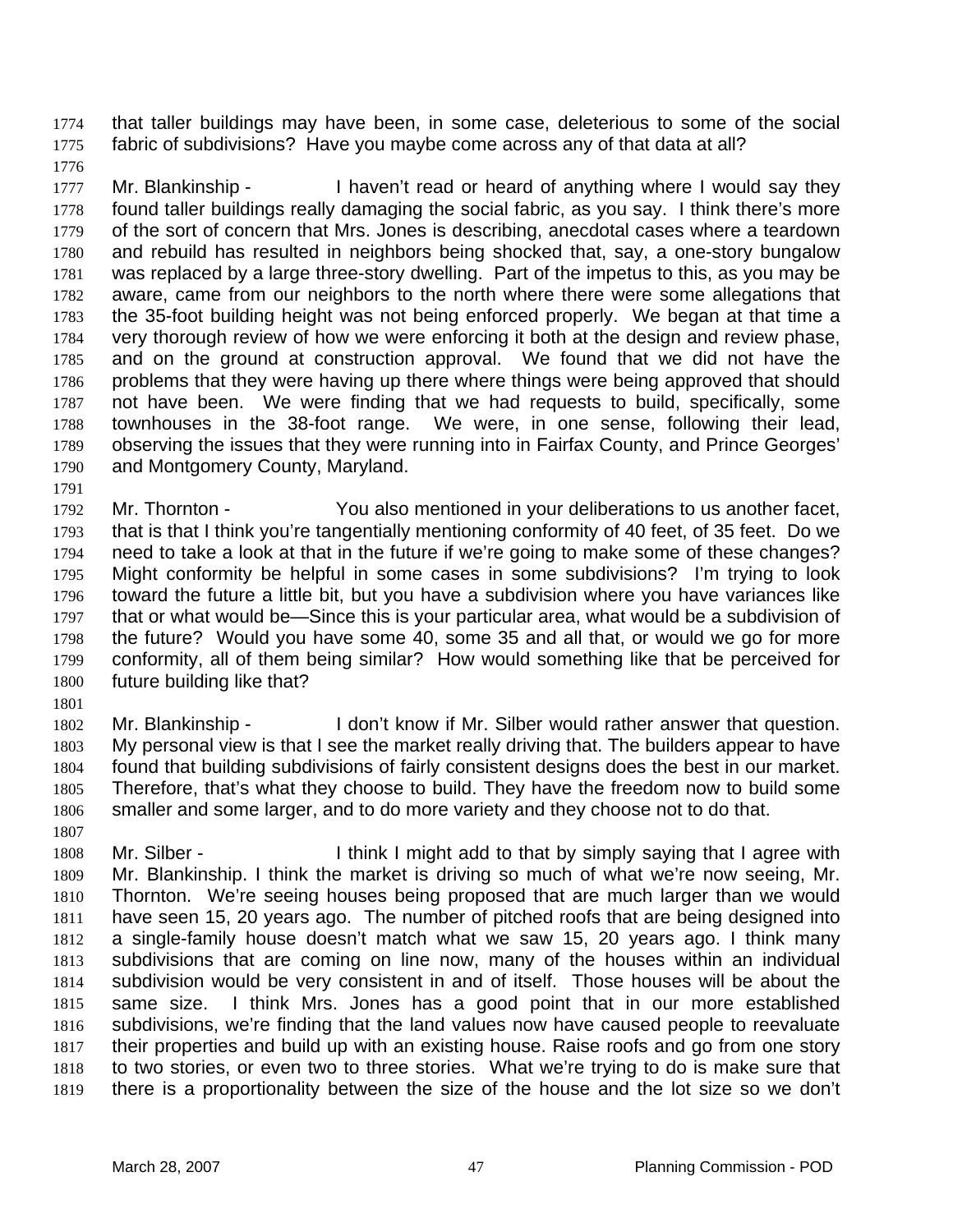have situations where you're building sort of the "McMansions" next to modest-sized houses. It's a balancing act of trying to deal with the changing market conditions and existing subdivisions with houses of a certain size. 1820 1821 1822

1824 1825 1826 1827 1828 1829 1830 1831 Mr. Thornton - Also, Mr. Silber, I think another concern for the Planning Commission and the Board of Supervisors is this whole topic of affordability. The whole idea of being in America everybody, if they can afford it, is deserving of a home, their own castle. As we kind of look at what's happening now in the market, I'm very much concerned for young couples starting out, will they be able to have affordable housing. I think all these things also impinge on that a little bit, too. I do know there will be challenges for all of us in making decisions about housing and planning for the future there. I'm very much concerned about that.

1833 1834 Mr. Silber - That's a very good point. It's a concern of the Administration as well.

1836 1837 1838 1839 1840 Mrs. Jones - I'd like to raise one more question, if I could. I realize that we are discussing measuring in a way that involves the ridgeline, the eaves, this kind of thing, and I realize that our ordinances have been written with that as the standard. As we debate roof heights, why is it not something to consider to measure to the highest point, as opposed to the current standard?

1841

1823

1832

1835

1842 1843 1844 1845 1846 1847 1848 1849 1850 1851 1852 Mr. Blankinship - We had a lengthy debate on that specific subject. It has been suggested to us that it would make other people's jobs a lot easier if we measured to the ridge instead. I think the concern that we saw with that is that, as you say, the ordinance has been administered and enforced one way for 47 years. If we were to change that provision without really thorough and careful study, it could have a lot of unintended consequences. The first of those that occurs to me is that, say, we decided to measure to the ridge and so increase the height 10 feet to allow for the additional distance there. Well, now you've raised the height for flat roof buildings an additional story. It's that sort of unintended consequence that as we kicked that idea around, we stepped back from it and decided this may not be the time to take on that issue.

- 1853 Mrs. Jones - Fair enough. Okay.
- 1855 1856 1857 1858 Mr. Vanarsdall - All right. Any more questions for Mr. Blankinship? I think we want to set a public hearing now, Mr. Secretary, for April 25<sup>th</sup>, you said, around 11:00. 11 a.m.
- 1859 1860 1861 1862 Mr. Silber - I was maybe reconsidering the time. If we set maybe at like 10:00, then if the Commission happens to get finished earlier, we can move right into it. If it's 11:00, you may have to wait around, so I would suggest maybe setting it for 10:00.

1863 1864 Mr. Vanarsdall - Let's have a motion to do this on the  $25<sup>th</sup>$  of April. Mrs. Jones - The Mrs. Jones - The Manager of the Manuscript of the Manuscript of the Manuscript of the Manuscript of the Manuscript of the Manuscript of the Manuscript of the Manuscript of the Manuscript of the Manuscript

1865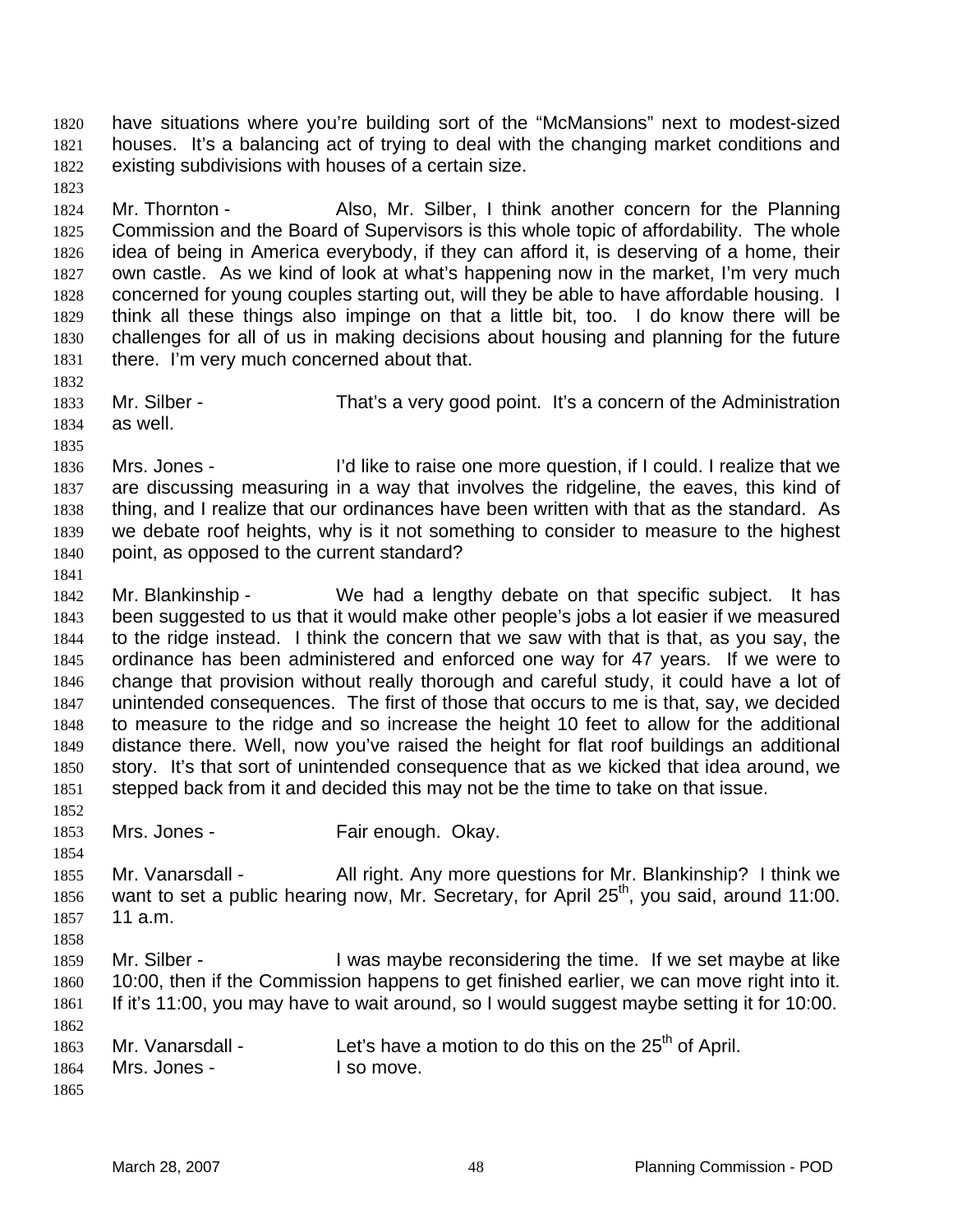| 1866<br>1867                 | Mr. Archer -                                             | I second.                                                                                                                                                                                                                 |  |  |
|------------------------------|----------------------------------------------------------|---------------------------------------------------------------------------------------------------------------------------------------------------------------------------------------------------------------------------|--|--|
| 1868<br>1869<br>1870         | Mr. Vanarsdall -                                         | Motion made by Mrs. Jones and seconded by Mr. Archer.<br>All in favor say aye. All opposed say no. The motion carries.                                                                                                    |  |  |
| 1871<br>1872<br>1873         |                                                          | The Planning Commission voted to have a public hearing on April 25, 2007, at 10:00 to<br>consider an amendment to the Zoning Ordinance.                                                                                   |  |  |
| 1874<br>1875                 |                                                          | <b>APPROVAL OF MINUTES: February 28, 2007 Minutes</b>                                                                                                                                                                     |  |  |
| 1876<br>1877                 | Mr. Vanarsdall -                                         | Now we have the minutes.                                                                                                                                                                                                  |  |  |
| 1878<br>1879                 | Mrs. Jones -                                             | I move approval of the minutes as printed.                                                                                                                                                                                |  |  |
| 1880<br>1881                 | Mr. Archer -                                             | I second.                                                                                                                                                                                                                 |  |  |
| 1882<br>1883<br>1884<br>1885 | Mr. Vanarsdall -                                         | Motion made by Mrs. Jones and seconded by Mr. Archer to<br>approve the minutes of Wednesday, February 28, 2007. All in favor say aye. All<br>opposed say no. The motion carries. Mrs. Jones, you didn't have any changes? |  |  |
| 1886<br>1887                 | Mrs. Jones -                                             | They were wonderful.                                                                                                                                                                                                      |  |  |
| 1888<br>1889                 | Mr. Vanarsdall -                                         | We're making progress.                                                                                                                                                                                                    |  |  |
| 1890<br>1891                 |                                                          | The Planning Commission approved the February 28, 2007 minutes.                                                                                                                                                           |  |  |
| 1892<br>1893<br>1894         | Mr. Thornton -                                           | Mr. Chairman, the director mentioned something this<br>morning. I hope people didn't take it as a plea for sympathy.                                                                                                      |  |  |
| 1895<br>1896                 | Mrs. Jones -                                             | Good-bye, Mr. Archer.                                                                                                                                                                                                     |  |  |
| 1897<br>1898<br>1899<br>1900 | Mr. Thornton -<br>I was trying to hurry up and get here. | I accelerated my speed coming in here this morning.<br>Someone did say, "Well, I've never seen anybody quite walk that fast with a cane." So,                                                                             |  |  |
| 1901<br>1902<br>1903         | Mr. Vanarsdall -<br>adjourned.                           | We appreciate it, Frank, we really do.<br>This meeting is                                                                                                                                                                 |  |  |
| 1904                         | Mrs. Jones -                                             | Thank you. You made the difference for sure. Adjourned.                                                                                                                                                                   |  |  |